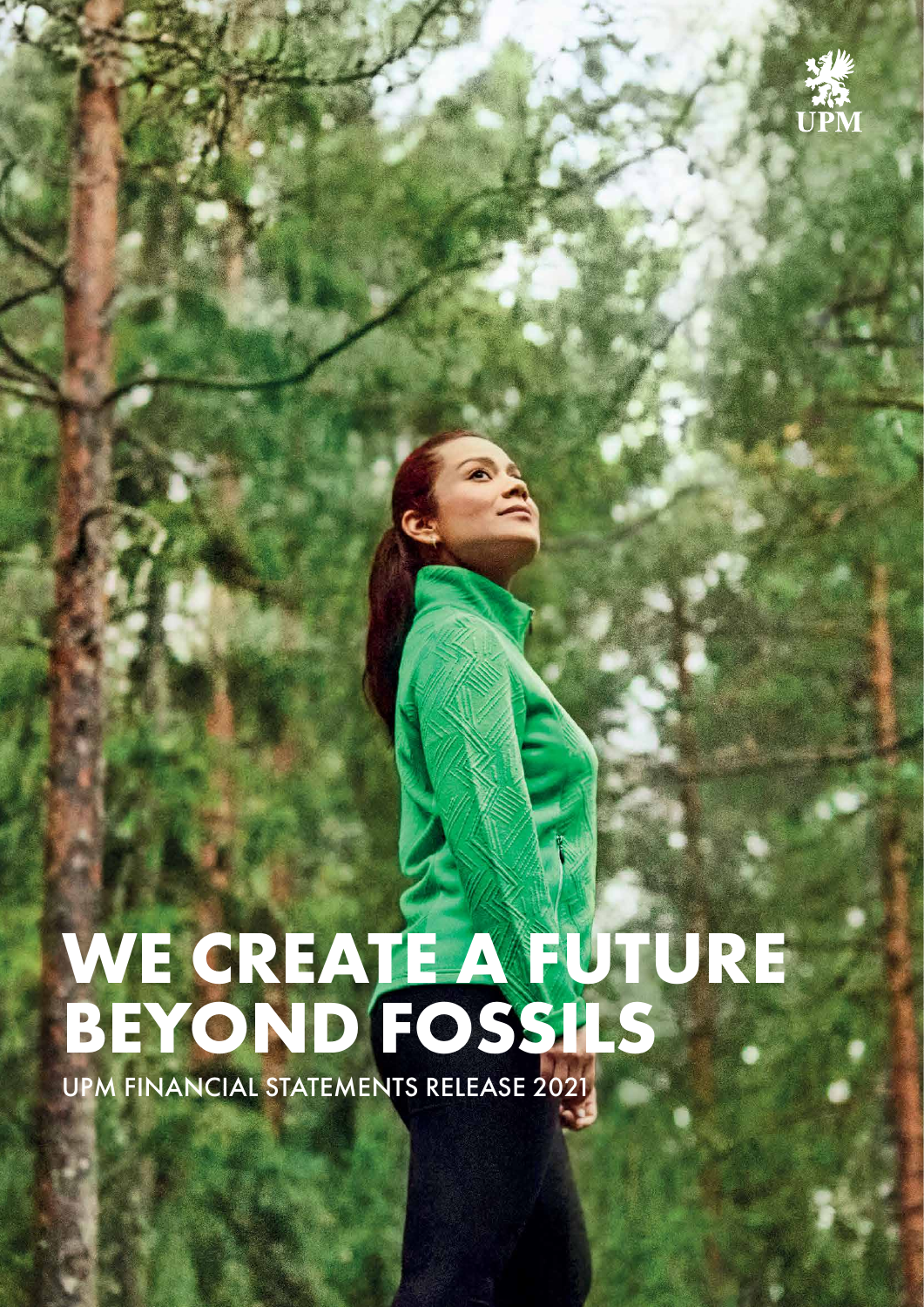# **UPM financial statements release 2021:**

# Earnings back to strong pre-pandemic levels, refined completion plan for Uruguay project ready



# Q4 2021 highlights

- •Sales increased by 22% to EUR 2,673 million (2,188 million in Q4 2020)
- •Comparable EBIT increased by 83% to EUR 461 million, 17.2% of sales (252 million, 11.5%)
- •Operating cash flow was EUR 406 million (347 million)
- •Net debt increased to EUR 647 million (56 million) and net debt to EBITDA ratio was 0.35 (0.04)
- •The unprecedented energy market situation enabled UPM Energy to reach record earnings but added to the paper businesses' costs
- •The fair value of UPM's sustainably managed forests increased due to higher wood volume, growth, and price estimates
- •Refined completion plan for the Uruguay project ready and investment case confirmed, start-up scheduled by the end of Q1 2023
- •UPM was listed in the Dow Jones European and World Sustainability Indices (DJSI) for 2021-2022 as the only company in its industry
- •UPM was recognized with a CDP 'A' score for its sustainable forestry operations.

# 2021 highlights

- •Sales increased by 14% to EUR 9,814 million (8,580 million in 2020)
- •Comparable EBIT increased by 55% to EUR 1,471 million (948 million), and was 15.0% (11.1%) of sales
- •Operating cash flow was EUR 1,250 million (1,005 million)
- •Cash funds and unused committed credit facilities totalled EUR 2.5 billion at the end of December
- •UPM Board of Directors proposes a dividend of EUR 1.30 per share be paid in respect of the 2021 financial year (1.30)
- •UPM started the basic engineering phase of a next-generation biofuels refinery in January
- •UPM sold the UPM Shotton newsprint mill in the UK
- •The global sustainability ratings provider EcoVadis recognised UPM on the highest possible Platinum level for its responsible performance in 2021
- •UPM was recognised as one of the world's 37 most sustainable companies by the UN Global Compact
- •UPM joined The Climate Pledge in February, committed to reach the targets of the Paris Agreement 10 years in advance

#### Key figures

|                                             | Q4/2021 | Q4/2020 | Q3/2021 | Q1-Q4/2021 | Q1-Q4/2020 |
|---------------------------------------------|---------|---------|---------|------------|------------|
| Sales, EURm                                 | 2,673   | 2,188   | 2,523   | 9,814      | 8,580      |
| Comparable EBITDA, EURm                     | 470     | 392     | 535     | 1,821      | 1,442      |
| % of sales                                  | 17.6    | 17.9    | 21.2    | 18.6       | 16.8       |
| Operating profit, EURm                      | 415     | 253     | 564     | 1,562      | 761        |
| Comparable EBIT, EURm                       | 461     | 252     | 424     | 1,471      | 948        |
| % of sales                                  | 17.2    | 11.5    | 16.8    | 15.0       | 11.1       |
| Profit before tax, EURm                     | 420     | 250     | 558     | 1,548      | 737        |
| Comparable profit before tax, EURm          | 466     | 248     | 418     | 1,457      | 924        |
| Profit for the period, EURm                 | 340     | 190     | 497     | 1,307      | 568        |
| Comparable profit for the period, EURm      | 373     | 191     | 359     | 1,204      | 737        |
| Earnings per share (EPS), EUR               | 0.63    | 0.35    | 0.92    | 2.41       | 1.05       |
| Comparable EPS, EUR                         | 0.69    | 0.35    | 0.66    | 2.22       | 1.37       |
| Return on equity (ROE), %                   | 12.6    | 8.0     | 19.9    | 12.7       | 5.8        |
| Comparable ROE, %                           | 13.8    | 8.0     | 14.3    | 11.7       | 7.5        |
| Return on capital employed (ROCE), %        | 12.7    | 9.1     | 17.9    | 12.4       | 6.7        |
| Comparable ROCE, %                          | 14.1    | 9.1     | 13.4    | 11.7       | 8.3        |
| Operating cash flow, EURm                   | 406     | 347     | 318     | 1,250      | 1,005      |
| Operating cash flow per share, EUR          | 0.76    | 0.65    | 0.60    | 2.34       | 1.89       |
| Equity per share at the end of period, EUR  | 20.34   | 17.53   | 19.08   | 20.34      | 17.53      |
| Capital employed at the end of period, EURm | 13,759  | 11,555  | 13,039  | 13,759     | 11,555     |
| Net debt at the end of period, EURm         | 647     | 56      | 667     | 647        | 56         |
| Net debt to EBITDA (last 12 months)         | 0.35    | 0.04    | 0.38    | 0.35       | 0.04       |
| Personnel at the end of period              | 16,966  | 18,014  | 17,085  | 16,966     | 18,014     |

UPM presents certain measures of performance, financial position and cash flows, which are alternative performance measures in accordance with the guidance issued by the European Securities and Markets Authority (ESMA). The definitions of alternative performance measures are presented in [» UPM Annual Report 2020](https://www.upm.com/siteassets/asset/investors/2020/upm-annual-report-2020.pdf)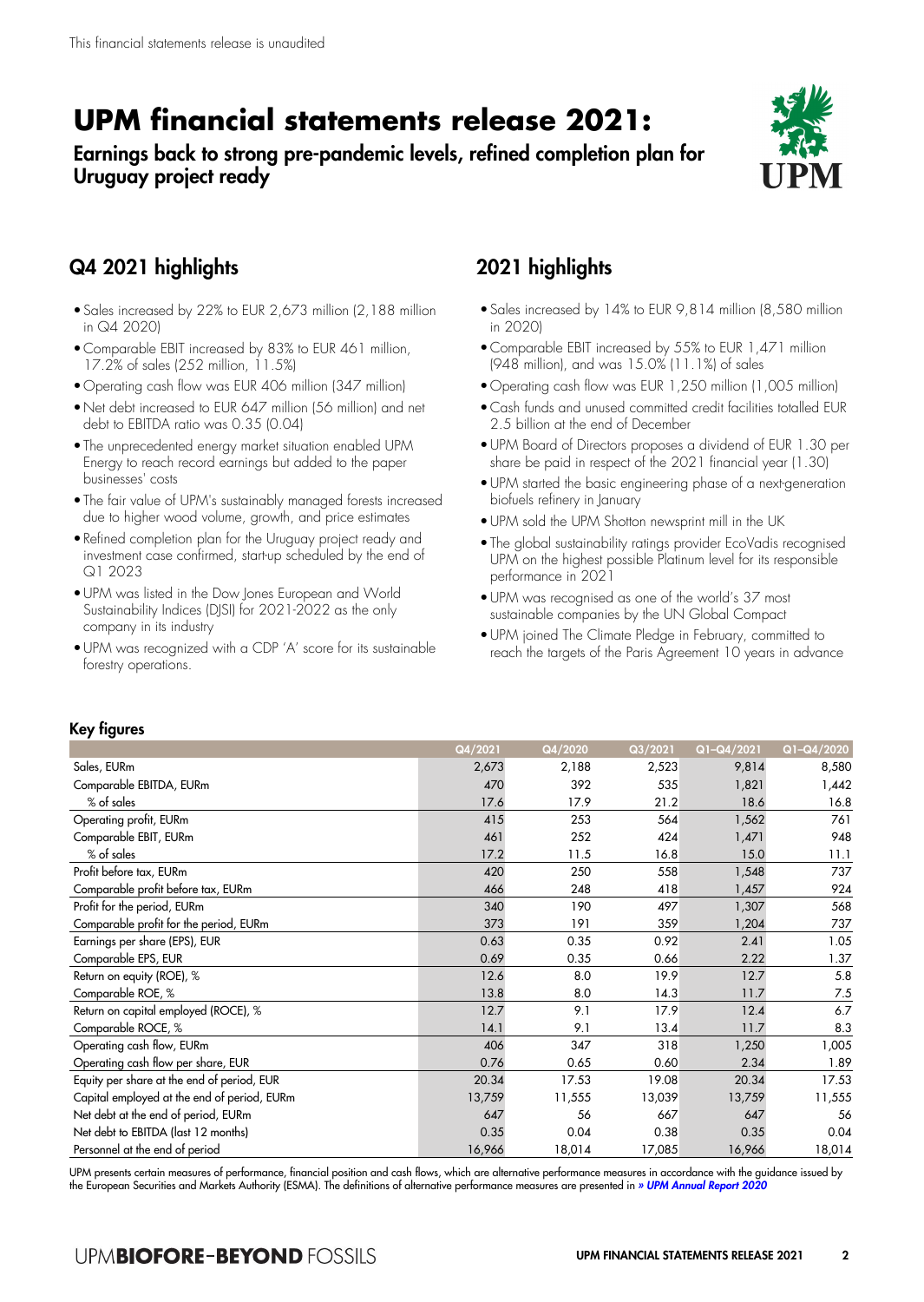# Jussi Pesonen, President and CEO, comments on the Q4 results:

"2021 was a strong year for UPM. We successfully managed to navigate an exceptional operating environment, delivering performance that exceeded UPM's financial targets. Our earnings returned to strong pre-pandemic levels, and five out of our six business areas surpassed their long-term financial targets. The world economy recovered quickly from the previous year's deep slowdown. Demand for our products was strong in all business areas. We improved our margins, despite significant raw material and energy cost increases.

The year ended with a solid  $\widetilde{\mathsf{Q4}}'$ . Demand for our products was good and the upward trend in sales prices and variable costs continued. The defining feature of the quarter was the unprecedented energy market situation, which had a significant effect on our paper businesses, yet allowed our energy business to achieve record earnings. In net terms, high energy prices had a negative effect on our results. The results also included a notable increase in the value of our sustainably managed forests as a result of higher volume, growth and price estimates.

Quarterly sales increased by 22% to EUR 2,673 million, and comparable EBIT increased by 83% to EUR 461 million. Operating cash flow was EUR 406 million, which is a clear increase from the same quarter last year. Our net debt at the end of the year was EUR 647 million. Cash funds and unused committed credit facilities totalled EUR 2.5 billion. Our solid balance sheet is a great strength in light of our ongoing transformative growth investments and the unpredictability of the operating environment.

UPM Biorefining reported solid results, even though they were held back by the scheduled maintenance shutdown at the UPM Kymi pulp mill. Pulp, timber and biofuel prices remained at good levels throughout Q4, and full year pulp production reached an all-time high.

UPM Energy benefitted from the exceptional situation in the energy markets and achieved its best quarterly results ever by far. Such excellent performance was the result of both recordhigh prices of electricity and successful hydropower optimisation in volatile markets. The Olkiluoto 3 nuclear reactor reached first criticality in December, making progress towards the scheduled start of electricity generation in February 2022.

UPM Communication Papers continued making losses throughout Q4. The main reason for this was the exceptional increase in energy costs. Owing to existing customer contracts, we were unable to adjust paper prices at the same pace, despite tight paper markets.

Earnings for UPM Specialty Papers were also affected by the high cost of fibre and energy. Demand for label, release and packaging paper remained strong, driven by fast-moving consumer goods and e-commerce. Fine paper markets in Asia remained soft.

Profitability at UPM Raflatac was once again good, and well above pre-pandemic levels. Demand continued to remain strong, and prices increased, but unexpectedly rapid cost inflation and supply chain bottlenecks have necessitated mitigating actions.

UPM Plywood had a record quarter and year in earnings. Demand was strong for spruce plywood and good for birch plywood, and sales prices were higher both in quarterly and yearly terms.

In Finland, we have a new labour market situation as the forest products companies are now carrying out negotiations directly with the unions. At UPM Plywood and UPM Timber, agreements benefiting both the employees and the businesses were signed with the Industrial Union in December 2021.

Meanwhile the Paperworkers' Union has declined invitations to the negotiations sent by UPM Pulp, UPM Communication Papers, UPM Specialty Papers, UPM Raflatac and UPM

Biofuels. The union is aiming to negotiate a single group-level agreement with the corporation. UPM has a unique portfolio of versatile businesses, and so our starting point is to negotiate business-specific agreements in order to support growth and competitiveness.

Unfortunately, this has led to a strike lasting several weeks. We aim to start negotiations as soon as possible and to look for solutions together. Our focus is not on next month or next year, but rather on pursuing mutually beneficial outcomes that will enable each business and their employees to prosper well into the future, into the 2030s.

During the strike we have been serving our customers from our mills outside Finland as much as possible. At this point in time, we are not disclosing estimates of the economic impact of the strike.

Looking at our large investment projects, the construction of the Paso de los Toros pulp mill is now at a point where we can fine-tune the project's completion plan. The main equipment and key resources have arrived in Uruguay, and so the most material uncertainties have now been resolved. At the same time, successive waves in the pandemic and tight global supply chains have continued to challenge the project. A minor delay in the start-up schedule is inevitable, and the mill will start production by the end of Q1 2023, with a 10% increase in the updated investment estimate. Most importantly, the investment case remains strong, and we can confirm the cash cost level of approximately USD 280 per delivered tonne of pulp is intact.

Business preparation at UPM Biochemicals is moving at good pace, and there is keen interest in the various products of the new biorefinery, confirming the business opportunity and longer-term growth strategy. However, the pandemic has materially slowed down the completion of the detailed engineering in Leuna. Disruptions to global supply chains have affected both the availability and costs of critical construction materials. As a result, we are updating our plans and estimate that the start-up would take place by the end of 2023. The capital expenditure estimate will be updated in due course.

Basic engineering of the next-generation biofuels refinery is now at a point where we have completed site assessments in Kotka and Rotterdam. Work continues in Rotterdam, where the operating environment is more favourable for the biofuels business. The current investment environment is very challenging for new major projects like this in terms of resourcing, schedules and costs. Therefore, we are not planning to make further decisions before the end of this year.

Meanwhile, we are continuing to build the business platform for our new innovation-driven businesses. As the next step, we are forming a new business unit by combining UPM Biofuels, UPM Biochemicals, UPM Biomedicals and UPM Biocomposites businesses. The aim is to speed up business growth and to leverage the capabilities and competences across projects efficiently. This unit will inherit the name UPM Biorefining and will be reported as part of Other operations for the time being. At the same time, UPM Pulp and UPM Timber will be reported as UPM Fibres business area. UPM Fibres continues to be led by Bernd Eikens and Winfried Schaur leads UPM Biorefining; both are members of UPM's Group Executive Team. These changes will take place as of Q1 2022.

In 2021, stakeholder interest in mitigating climate change and fostering biodiversity reached new levels. At UPM we have ambitious, science-based targets and a strong track record in taking tangible actions in both areas. During the first half of 2022 we will be publishing our new, even more ambitious global forest responsibility programme. Responsibility is an integral part of our Biofore strategy and a driver for our future success.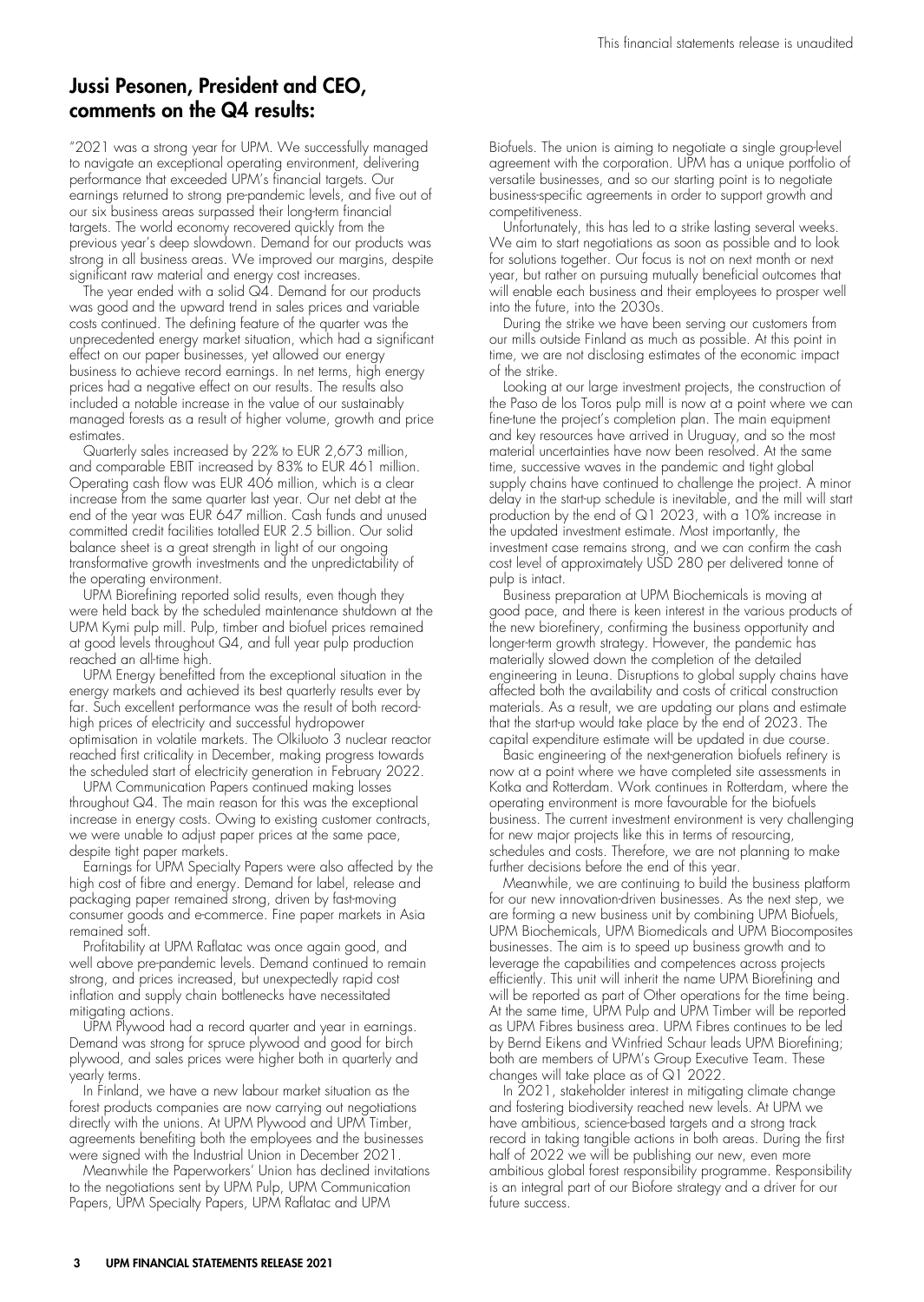I would like to thank all UPMers for their contributions and commitment throughout the year. Strong performance in 2021 will also benefit our employees worldwide as our incentive system will reward them with short-term incentives this April, totalling approximately EUR 60 million. Every UPMer will receive on average approximately EUR 3,500.

#### With confidence in our financial position and future cash generation, UPM's Board of Directors has today proposed a dividend of EUR 1.30 (1.30) per share for 2021 to our Annual General Meeting."

# Outlook for 2022

UPM's earnings recovered to the strong pre-pandemic level in 2021 and overall, 2022 is expected to be another good year for the company.

There are significant uncertainties in the outlook for 2022, related to the ongoing pandemic, continuation of the global economic recovery, the unusual energy market situation, tight raw material supply chains and the labour negotiations in Finland.

Good demand is expected to continue for most UPM products in 2022. In the early part of the year, production and earnings are affected by the strike at the Finnish units of UPM Pulp, UPM Biofuels, UPM Raflatac, UPM Specialty Papers and UPM Communication Papers.

Sales prices for many UPM products are expected to increase in the beginning of 2022, most notably the graphic and specialty paper prices. Sales prices for pulp and energy are expected to continue on good levels in the early part of the year.

Many variable cost items are expected to increase in 2022 or stay at elevated level. UPM will continue to manage margins with product pricing, optimising its product and market mix, efficient use of assets as well as by taking measures to improve variable and fixed cost efficiency.

UPM's comparable EBIT in H1 2022 is expected to be on similar level compared to H1 2021.

# Impact of the COVID-19 pandemic

The COVID-19 pandemic, the related containment measures around the world and rapid changes in the global economy continue to represent significant uncertainty.

#### Global economy

The COVID-19 pandemic and the related containment measures resulted in a sharp decline in the global economy in 2020. During the first phase of the recession, the pandemic containment measures and lockdowns around the world severely limited or temporarily stopped significant parts of the economy. In 2021, the global economy has started to recover, but it is uncertain how long-lasting the recovery will be. Despite progress with vaccinations, additional waves of the epidemic in different parts of the world remain possible.

The recovery in the global economy from the deep downturn in 2020, combined with the ongoing pandemic have created tightness and disruptions globally in many supply chains, including logistics and energy, causing rising costs and uncertainty on price and availability of many raw materials and energy.

#### Safety and business continuity

UPM has implemented extensive precautions to protect the health and safety of its employees and to ensure business continuity and the progression of its strategic projects during the pandemic. Despite these efforts, the operation of one or more units or the supply chain and logistics could be temporarily disrupted during the pandemic, the related

lockdown measures, or the following economic recovery. In these circumstances some units may need to limit operations or be temporarily shut down.

So far UPM has been able to protect its employees and business continuity well.

#### Demand for UPM products

Many of UPM's products serve essential everyday needs and have therefore seen resilient demand during the crisis. These products include pulp, specialty papers and self-adhesive label materials. However, even in these businesses, demand is influenced by general economic activity.

Demand for graphic papers is more prone to be impacted by the lockdowns and economic cycles. The lockdowns limit a wide range of consumer-driven services and retail, as well as work at the office. This has had a negative impact on printed advertising and graphic paper demand during the pandemic.

The lockdowns and the level of economic activity may also influence demand for electricity, plywood and sawn timber.

In Q2 2020, graphic paper demand in Europe decreased by 32% from the previous year, as particularly advertisingdriven paper consumption and office paper demand being impacted by the lockdowns across Europe. These impacts moderated to some extent as the year progressed, and graphic paper demand decreased by 18% in Q3 2020 and by 14% in Q4 2020 year-on-year. During Q1 2021 the pandemic and the related containment measures continued to impact the business environment, and graphic paper demand decreased by 14% from last year. In Q2 2021, as economies in Europe started to gradually open, graphic paper demand increased by 28% from the low comparison base in previous year. In Q3 2021, demand grew by 6% and in Q4 2021 by 4% from the previous year.

Pulp demand has held up relatively well, supported by good demand for tissue and hygiene products as well as for some packaging and specialty paper products. Pulp consumption in graphic paper production decreased in 2020, but improved in 2021.

Demand for self-adhesive label materials and specialty papers has grown during the pandemic, as consumers have shifted some of their spending from away-from-home categories to packaged daily consumer goods. E-commerce has continued to grow, supporting some labelling and specialty paper applications. Demand for self-adhesive labels in Europe grew by 7% in Q1 2020 and 9% in Q2 2020 year-on-year, decreased by 4% in Q3 2020 due to destocking in the customer value chain, and resumed growth at 6% in Q4 2020. Demand for self-adhesive labels in Europe increased in Q1 2021 by 1% and in Q2 2021 by 9%. In Q3 2021, demand grew by 15% from last year and in Q4 by 3%, somewhat impacted by the supply chain constraints.

#### Adjusting to different scenarios

The potential impacts on UPM are likely to differ by business and phase and waves of the pandemic, lockdown measures, changes in consumer behaviour, and the recession and recovery thereof. UPM has used shift arrangements, temporary layoffs, or reduced working hours as required to adjust its

### **UPMBIOFORE-BEYOND FOSSILS**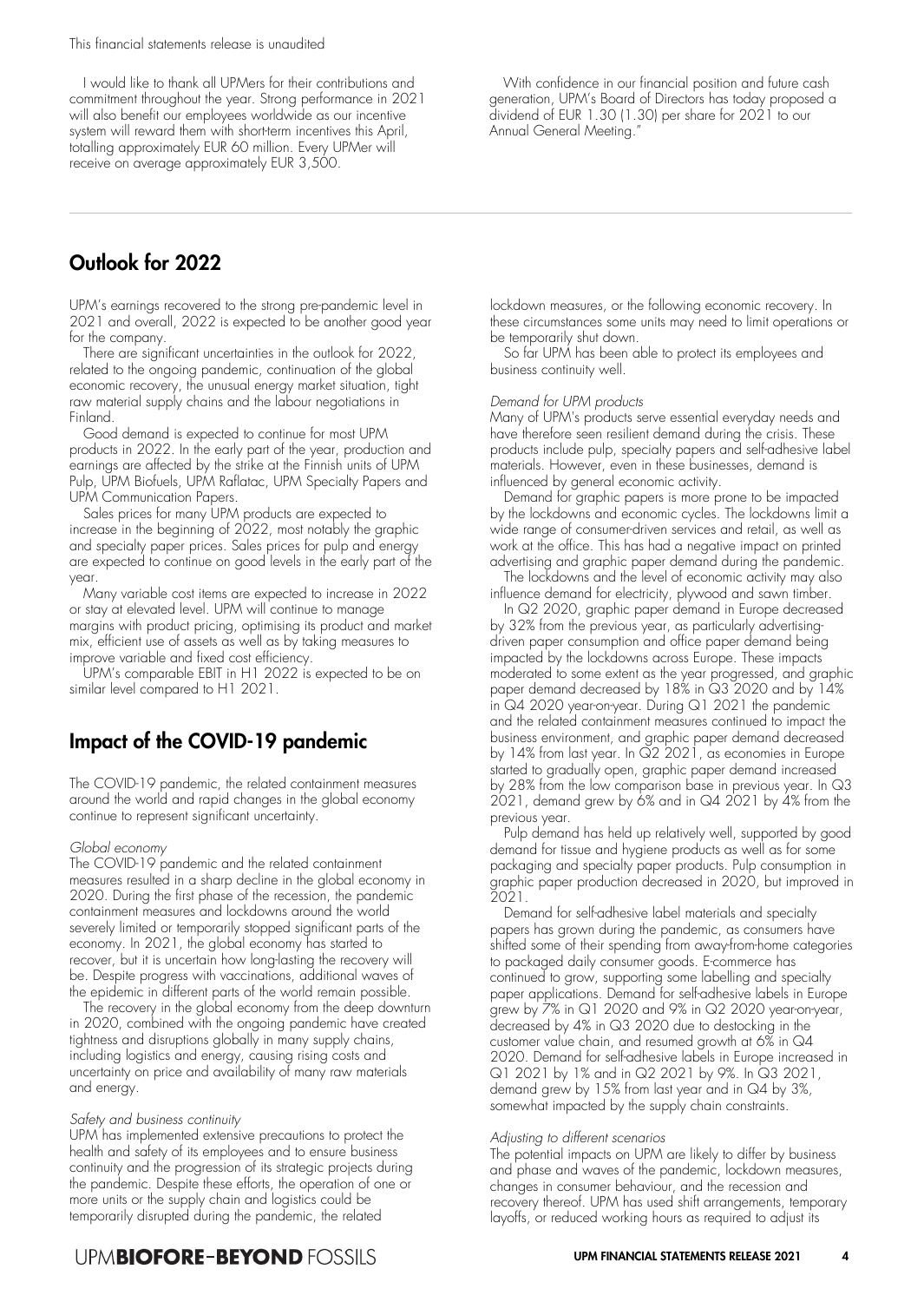operations in different scenarios. During Q3 2020, the company also announced plans to permanently reduce graphic paper production capacity and other plans to improve cost efficiency in different businesses and functions. The UPM Kaipola paper mill was closed in January 2021.

#### Projects and maintenance shutdowns

The pandemic and the required health and safety measures add challenges to large investment projects and maintenance shutdowns. UPM's transformative pulp project in Uruguay and biochemicals project in Germany are proceeding with strict health and safety controls. Despite these efforts, some changes to the detailed timeline and costs of the projects are possible during the pandemic, the related containment measures, or due to the tight global logistics and supply chains.

In April 2020 TVO announced that fuel loading into the OL3 reactor would not happen as originally planned in June 2020. TVO announced an updated schedule in August 2020, and the fuel loading was completed in April 2021.

UPM rescheduled two pulp mill maintenance shutdowns from Q2 2020 to Q4 2020 due to the pandemic. Both shutdowns were successfully completed in Q4 with strict health and safety controls. For 2021, UPM rescheduled the maintenance shutdown at the UPM Kymi pulp mill from Q2 2021 to Q4 2021.

#### Timing of significant maintenance shutdowns in 2022

| <b>TIMING</b> | <b>UNIT</b>                   |
|---------------|-------------------------------|
| Q2/2021       | Olkiluoto nuclear power plant |
|               | UPM Fray Bentos pulp mill     |
| Q4/2021       | UPM Kymi pulp mill            |
| Q2/2022       | Olkiluoto nuclear power plant |
|               | UPM Kaukas pulp mill          |
|               | UPM Pietarsaari pulp mill     |
| Q3/2022       | UPM Fray Bentos pulp mill     |
| Q4/2022       | UPM Lappeenranta Biorefinery  |

Financing

UPM's financial position is strong. UPM's net debt was EUR 647 million at the end of Q4 2021. Cash funds and unused committed credit facilities totalled EUR 2.5 billion at the end of Q4 2021. This includes the sustainability-linked EUR 750 million committed syndicated revolving credit facility of which EUR 50 million is maturing in 2025 and EUR 700 million is maturing in 2026 and EUR 159 million equivalent rolling overdraft facility. During Q4 2020, UPM successfully issued a EUR 750 million Green Bond under its EMTN (Euro Medium Term Note). A second EUR 500 million Green Bond was issued in Q1 2021. The facilities and UPM's outstanding debt have no financial covenants.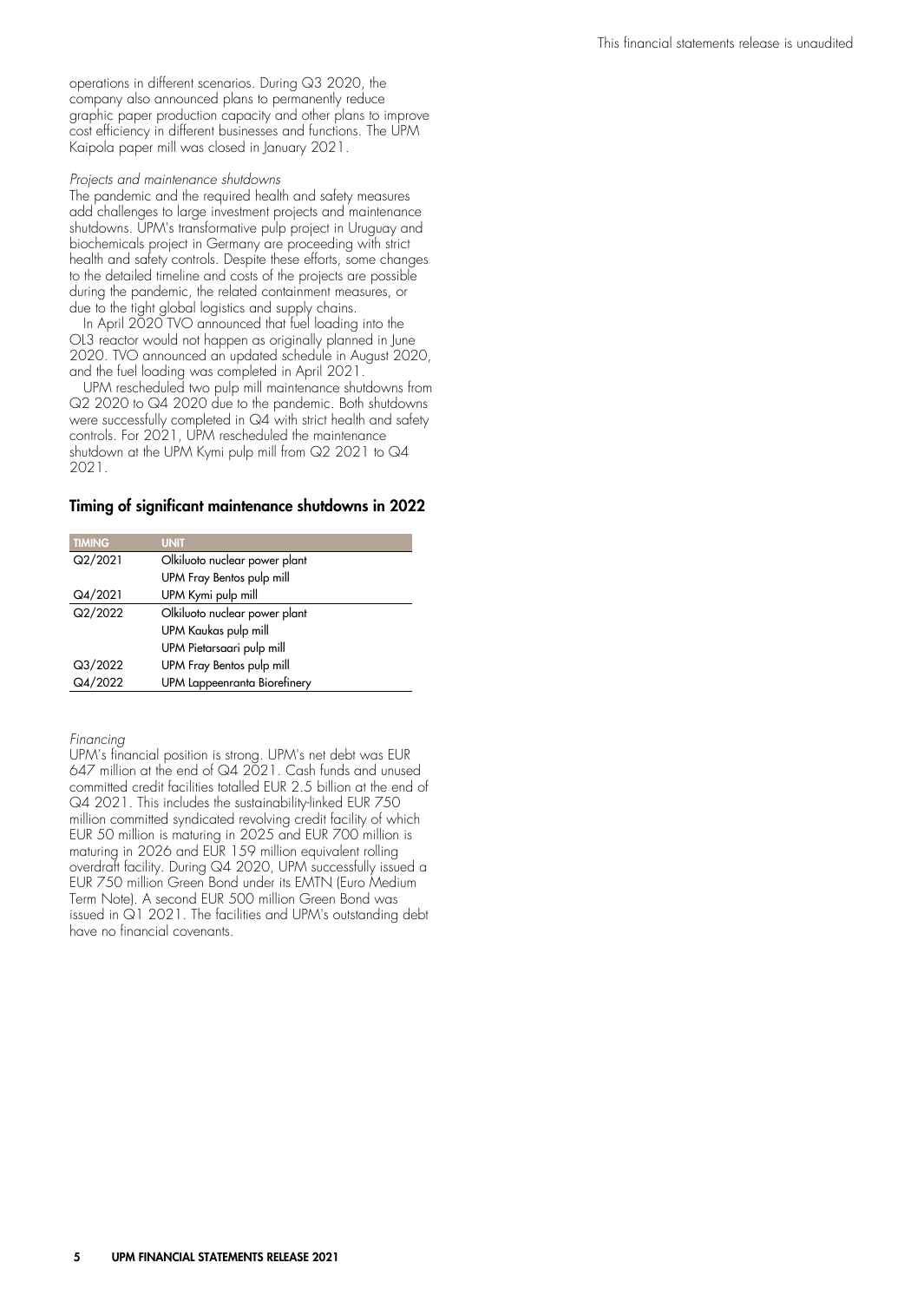





Operating cash flow







### **Results**

#### Q4 2021 compared with Q4 2020

Q4 2021 sales were EUR 2,673 million, 22% higher than the EUR 2,188 million in Q4 2020. Sales increased in all business areas, driven mainly by higher sales prices.

Comparable EBIT increased by 83% to EUR 461 million, which was 17.2% of sales (252 million, 11.5%).

Sales prices increased in all business areas, with the largest increase in UPM Biorefining.

Variable costs also increased in all business areas, especially in UPM Communication Papers, UPM Specialty Papers and UPM Raflatac. Energy costs in particular increased significantly, despite hedging. At the group level, the negative impact of higher variable costs broadly offset the positive impact of higher sales prices.

Delivery volumes increased slightly. Fixed costs decreased by EUR 7 million.

Depreciation, excluding items affecting comparability, totalled EUR 113 million (116 million), including depreciation of leased assets totalling EUR 19 million (17 million). The change in the fair value of forest assets net of wood harvested was EUR 103 million (-24 million).

Operating profit was EUR 415 million (253 million). Items affecting comparability in operating profit totalled EUR -46 million in the period ( 2 million). In Q4 2021, items affecting comparability include EUR 50 million impairment charges of newsprint related fixed assets.

Net interest and other finance income and costs were EUR 6 million (-7 million). The exchange rate and fair value gains and losses were EUR -1 million ( 4 million). Income taxes were EUR 80 million (60 million). Items affecting comparability in taxes totalled EUR 13 million (-2 million).

Profit for Q4 2021 was EUR 340 million (190 million), and comparable profit was EUR 373 million (191 million).

#### Q4 2021 compared with Q3 2021

Comparable EBIT increased by 9% to EUR 461 million, which was 17.2% of sales (424 million, 16.8%). Sales prices increased for UPM Energy, UPM Communication Papers, UPM Raflatac, UPM Plywood and UPM Specialty Papers and decreased for UPM Biorefining.

Variable costs increased in most business areas, especially in UPM Communication Papers, UPM Raflatac and UPM Specialty Papers. Energy costs continued to increase rapidly during Q4 2021, despite hedging. At the group level, the negative impact of higher variable costs more than offset the positive impact of higher sales prices.

Delivery volumes were higher in UPM Energy and UPM Specialty Papers. Fixed costs increased by EUR 69 million partly due to the scheduled maintenance shutdown at the UPM Kymi pulp mill.

Depreciation, excluding items affecting comparability, totalled EUR 113 million (116 million). The change in the fair value of forest assets net of wood harvested was EUR 103 million ( 5 million).

Operating profit was EUR 415 million (564 million).

#### Full year 2021 compared with year 2020

2021 sales were EUR 9,814 million, 14% higher than the EUR 8,580 million for 2020. Sales increased in all business areas, driven by higher sales prices and delivery volumes.

Comparable EBIT increased by 55% to EUR 1,471 million, 15.0% of sales (948 million, 11.1%).

Sales prices increased for UPM Biorefining, UPM Energy, UPM Specialty Papers, UPM Raflatac and UPM Plywood and decreased for UPM Communication Papers.

Variable costs increased in all business areas, especially in UPM Communication Papers, UPM Specialty Papers and UPM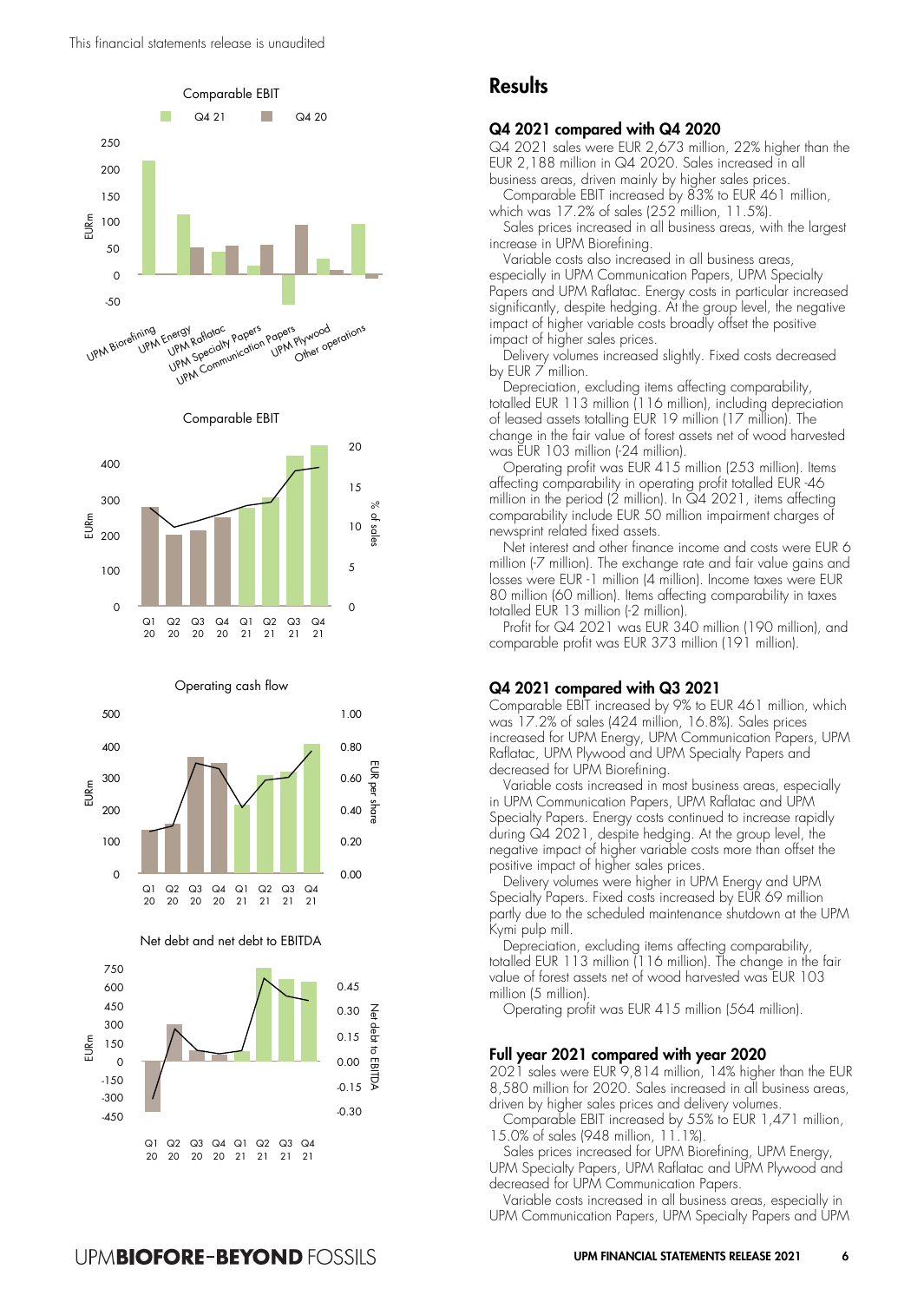Raflatac. At the group level, the positive impact of higher sales prices more than offset the negative impact of higher variable costs.

Delivery volumes were higher in all business areas. Fixed costs decreased by EUR 2 million. Costs in the comparison period were reduced by temporary measures to adjust to the COVID-19 pandemic. The industry-wide strike in Finland impacted both delivery volumes and fixed costs in Q1 2020.

Depreciation, excluding items affecting comparability, totalled EUR 463 million (471 million) including depreciation of leased assets totalling EUR 74 million (73 million). The change in the fair value of forest assets net of wood harvested was EUR 111 million (-25 million).

Operating profit totalled EUR 1,562 million (761 million). Items affecting comparability in operating profit totalled EUR 91 million in the period (-187 million) including the EUR 133 million gain on the sale of Shotton Mill Ltd in UPM Communication Papers business area and EUR 50 million impairment charges of newsprint related fixed assets. In 2020, Items affecting comparability in operating profit included EUR 90 million in restructuring charges related to the closure of the UPM Kaipola paper mill, EUR 85 million in restructuring charges related to closure of the UPM Chapelle paper mill, EUR 23 million in restructuring charges related to the closure of the Jyväskylä plywood mill, EUR 6 million in charges related to the restructuring of the functions of UPM Communication Papers, EUR 9 million in charges related to restructuring of the functions of UPM Raflatac, earnings of EUR 12 million on the sale of the group's share in Kainuun Voima Oy and earnings of EUR 11 million on the sale of other non-current assets.

Net interest and other finance income and costs were EUR -12 million (-26 million). The exchange rate and fair value gains and losses were EUR -3 million (2 million). Income taxes totalled EUR -240 million (-169 million).

Profit for 2021 was EUR 1,307 million (568 million), and comparable profit was EUR 1,204 million (737 million).

### Financing and cash flow

In 2021 cash flow from operating activities before capital expenditure and financing totalled EUR 1,250 million (1,005 million). Working capital increased by EUR 115 million (93 million).

Net debt was EUR 647 million at the end of Q4 2021 (56 million). The gearing ratio as of 31 December 2021 was 6% (1%). The net debt to EBITDA ratio, based on the last 12 month's EBITDA, was 0.35 at the end of the period (0.04).

On 31 December 2021 UPM's cash funds and unused committed credit facilities totalled EUR 2.5 billion. This includes the sustainability-linked five-year EUR 750 million revolving credit facility signed in Q1 2020 and the EUR 159 million equivalent rolling overdraft facility.

On 13 November 2020 UPM issued a EUR 750 million Green Bond and on 15 March 2021 a EUR 500 million Green Bond under its EMTN (Euro Medium Term Note) programme.

A dividend of EUR 1.30 per share (totalling EUR 693 million) was paid on 12 April 2021 for the 2020 financial year.

# Capital expenditure

In 2021, capital expenditure totalled EUR 1,483 million, which was 15.1% of sales (903 million, 10.5% of sales). Capital expenditure does not include additions to leased assets.

In 2022, UPM's total capital expenditure, excluding investments in shares, is expected to be about EUR 1,500 million, which includes estimated capital expenditure of approximately EUR 1,300 million in transformative projects. Transformative projects consist of the new pulp mill, port operations, local investments outside the mill fence in Uruguay and the biochemicals biorefinery in Germany.

In January 2019, UPM announced that it would invest in the refurbishment of the Kuusankoski hydropower plant in Finland. The average annual production of the Kuusankoski plant is expected to increase from the current 180 GWh to 195 GWh. The investment will be completed by the end of 2022.

In July 2019, UPM announced that it would invest in a 2.1 million tonne greenfield eucalyptus pulp mill near Paso de los Toros, central Uruguay. Additionally, UPM will invest in port operations in Montevideo and in local investments outside the mill fence. The updated schedule for the start-up of the mill is by the end of Q1 2023, and the total investment estimate is USD 3.47 billion.

In October 2019, UPM announced that it would invest EUR 95 million in a Combined Heat and Power (CHP) plant at the UPM Nordland paper mill in Germany. The plant is planned to go on grid in Q3 2022. The annual cost savings of more than EUR 10 million will begin in 2023. The investment is estimated to decrease UPM's  $CO<sub>2</sub>$ -footprint by 300,000 tonnes.

In January 2020, UPM announced that it would invest EUR 550 million in a 220,000 tonnes next-generation biochemicals biorefinery in Leuna, Germany. The updated schedule for the start-up of the facility is by the end of 2023.

In December 2021, UPM announced that it is investing EUR 10 million in the development of UPM Plywood's plywood mill in Joensuu, Finland. The investment includes new production lines, new workspaces and 720 square metres of completely new production space.

### Personnel

In 2021, UPM had an average of 17,512 employees (18,557). At the beginning of the year, the number of employees was 18,014 and at the end of Q4 2021 it was 16,966.

# Uruguay pulp mill investment

On 23 July 2019, UPM announced that it would invest USD 2.72 billion in a 2.1 million tonne greenfield eucalyptus pulp mill near Paso de los Toros, central Uruguay. Additionally, UPM would invest approximately USD 280 million in port operations in Montevideo and USD 70 million in local investments outside the mill fence, including a new residential area in Paso de los Toros. In May 2020, an electrical grid reinforcement investment of USD 70 million was added to the scope of the project to fully utilize and sell the surplus energy of the mill.

The investment will grow UPM's current pulp capacity by more than 50%, resulting in a step change in the scale of UPM's pulp business as well as in UPM's future earnings.

With a combination of competitive wood supply, scale, best available techniques and efficient logistics, the mill is expected to reach a highly competitive cash cost level of approximately USD 280 per delivered tonne of pulp. This figure includes the variable and fixed costs of plantation operations, wood sourcing, mill operations and logistics delivered to the main markets. Furthermore, the safety and sustainability performance of the value chain from plantations to customer delivery is expected to be on an industry-leading level.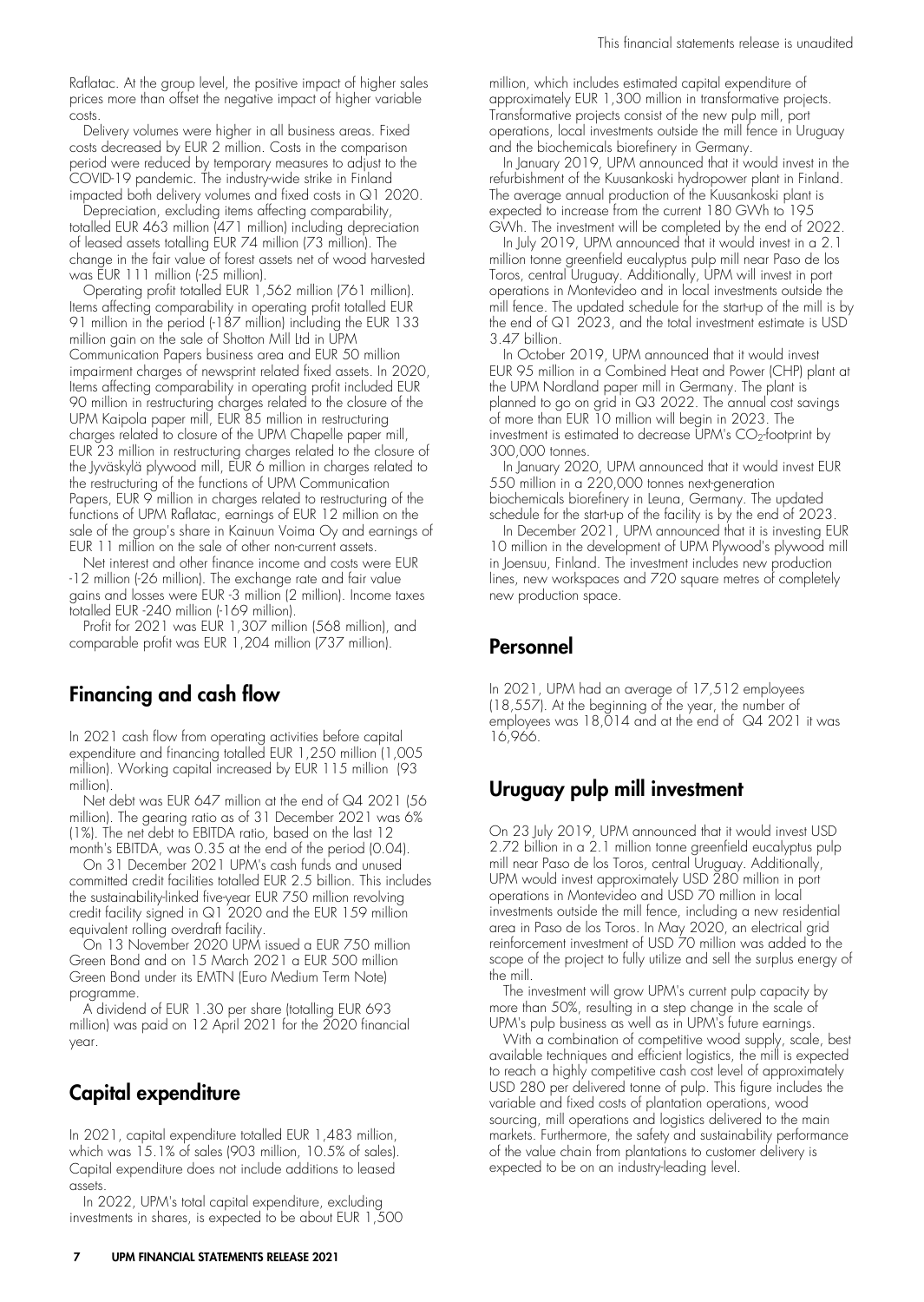#### Competitive wood supply

Eucalyptus availability for the mill is secured through UPM's own and leased plantations, as well as through wood sourcing agreements with private partners. The plantations that UPM owns and leases in Uruguay cover 466,000 hectares. They will supply the current UPM Fray Bentos mill and the new mill near Paso de los Toros.

#### State of the art mill design

The pulp mill has been designed as an efficient single-line operation. The machines, materials, level of automation and standards enable a high operating rate and maintainability, as well as a high energy output. This ensures excellent safety, high environmental performance, and low operating costs during the long lifecycle of the mill.

The mill is designed to fully meet strict Uruguayan environmental regulations, as well as international standards and recommendations for modern mills, including the use of the latest and best available technology (BAT). The mill's environmental performance will be verified through comprehensive and transparent monitoring.

The mill's initial annual production capacity is 2.1 million tonnes, and the environmental permits enable further capacity potential. When in operation, the mill generates more than 110 MW surplus of renewable electricity.

#### Efficient logistics set-up

An efficient logistics chain will be secured by the agreed road improvements, extensive railway modernisation and port terminal construction.

The Public-Private-Partnership agreement between the government and the construction company for the construction of the central railway was signed in May 2019. Works on the central railway are proceeding, but the overall rail project is delayed, and the railway is scheduled to start operations in May 2023. UPM has a contingency plan in place to ensure logistics with truck transportation during this delay.

UPM is proceeding with the construction of a deep-sea pulp terminal at Montevideo port with an investment of approximately USD 280 million. Direct rail access from the mill to a modern deep-sea port terminal creates an efficient supply chain to world markets. The Montevideo deep-sea port also enables synergies in ocean logistics with UPM's existing Uruguay operations.

UPM entered into a port terminal concession agreement in 2019 and signed an agreement on rail logistics services in October 2020. Both agreements are considered in accordance with IFRS 16 Leases. The total amount of such lease payments is expected to be USD 200 million.

#### Significant impact on the Uruguayan economy

Based on independent socioeconomic impact studies, the mill is estimated to increase Uruguay's gross national product by about 2% and the annual value of Uruguay's exports by approximately 12% after completion.

In the most intensive construction phase, more than 6,000 people will be working on the site. When completed, approximately 10,000 permanent jobs are estimated to be created in the Uruguayan economy of which approximately 4,000 would involve direct employment by UPM and its subcontractors. About 600 companies are estimated to be working in the value chain.

The mill will be located in one of Uruguay's many free trade zones and will pay a fixed annual tax of USD 7 million. The mill's value chain is expected to contribute USD 170 million in annual taxes and social security payments and to contribute USD 200 million annually in wages and salaries.

#### Project schedule and capital outflow

The mill was originally scheduled to start up in the second half of 2022. The successive waves in the pandemic and tight global supply chains have caused some challenges to the project. Hence, the completion plan for the project has been refined. The start-up will take place by the end of  $Q1$  2023, and the total investment estimate has been increased by 10% to USD 3.47 billion.

More than 6,000 people are currently working on the project at the various construction sites. Strict COVID-19 protocols have been maintained at all UPM's construction sites.

At the pulp mill site in Paso de los Toros, the installation phase with mechanical erection continues to progress in all main process areas and EIA erection works have started. Majority of large civil works have been completed. Power boiler pressure test was done successfully in December. Commissioning works will proceed in the coming months.

Large scale cargo transfers from the UPM Fray Bentos port to the new mill site continue and include the transports of the machinery, equipment, and structures necessary for the construction of the UPM Paso de los Toros mill.

A large part of the pulp terminal area in Montevideo has been completed, including the structure and roofing of the pulp warehouse – an area of 50,000 square meters. The unloading lines for the railway were also completed and construction of railway has continued. Piping, pipe bridge, auxiliary machinery and electrical installation work continues on the port basin.

The total capital expenditure of USD 3.47 billion will take place in 2019-2023, with 2021 and 2022 being the most intensive years. UPM will hold 91% ownership of the project and a local long-term partner which has also been involved in UPM Fray Bentos, owns 9%. UPM's investment will mainly be financed from operating cash flow complemented by regular group financing activities.

### Biochemicals refinery investment

On 30 January 2020 UPM announced that it would invest EUR 550 million in a 220,000 tonnes next-generation biochemicals refinery in Leuna, Germany. Originally, the biorefinery was scheduled to start up by the end of 2022. However, the pandemic has slowed down the completion of the detailed engineering in Leuna. Disruptions to global supply chains have affected both the availability and costs of critical construction materials. Hence the start-up schedule has been updated to take place by the end of 2023. The capital expenditure estimate will be updated in due course.

The biorefinery will produce a range of 100% wood-based biochemicals, which will enable a switch from fossil raw materials to sustainable alternatives in various consumer-driven end-uses. The investment opens up totally new markets for UPM, with large growth potential for the future.

The industrial scale biorefinery will convert solid wood into next generation biochemicals: bio-monoethylene glycol (BioMEG) and renewable functional fillers. In addition, the biorefinery will produce bio-monopropylene glycol (BioMPG) and industrial sugars. Once the facility is fully ramped up and optimized, it is expected to achieve the ROCE target of 14%.

A combination of sustainable wood supply, a unique technology concept, integration into existing infrastructure at Leuna as well as the proximity to customers will ensure the competitiveness of operations. The safety and sustainability of the value chain will be based on UPM's high standards.

InfraLeuna GmbH, in the state of Saxony-Anhalt, offers very competitive conditions for constructing a biorefinery with its logistics arrangements and infrastructure for various services and utilities. In October 2020, UPM entered into service agreements with InfraLeuna GmbH related to wood handling, wastewater treatment and other utilities, which will be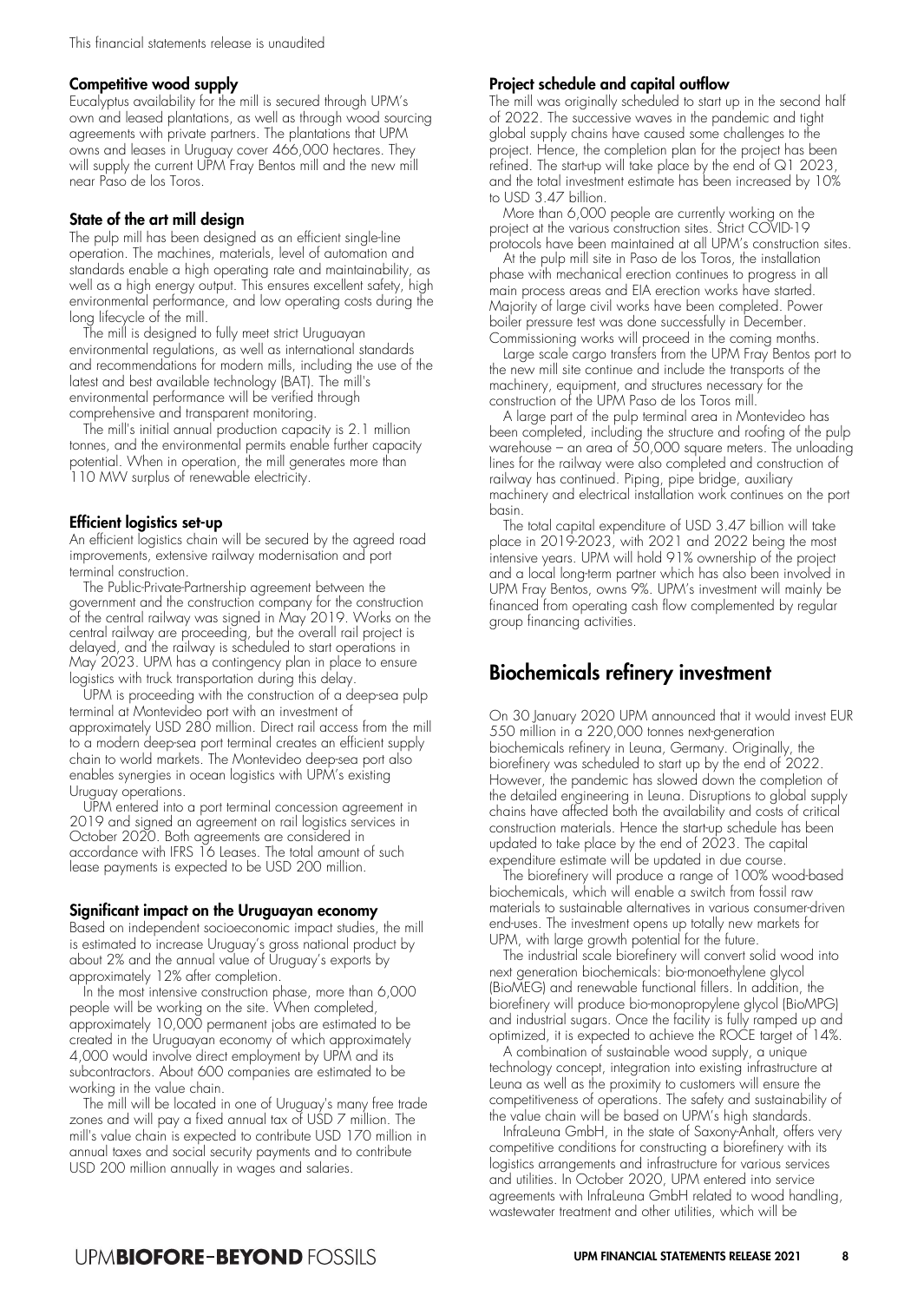recognised as lease assets and liabilities under IFRS 16 Leases upon the commencement date. The total amount of such lease assets and liabilities is estimated to be EUR 100 million.

Construction at biorefinery-site in Leuna continues and we have now started erecting the overground structures. Permitting has proceeded in accordance with German legislation.

Commercial activities continue to proceed positively in different product and application areas. After the launch of UPM BioMotion™ Renewable Functional Fillers (RFF) in October, joint product development activities with potential customers in the rubber value chain have progressed further as have discussions with OEMs, especially in the automotive sector, with promising results regarding both technical and commercial viability of our product. We made further progress in taking renewable monoethylene glycols (bMEG) to market, advancing sales capabilities and also in this category extending pre-commercial discussions with potential customers as well as end-users in packaging, textile and automotive enduses.

The environmental benefits of the UPM Biorefinery and the UPM Biochemicals portfolio continue being publicly acknowledged with nominations as finalist for the German Sustainability Award and the Chemical Week's sustainability awards and an improved sustainability ranking in the European Rubber Journal.

Research and development facilities on site in Leuna are being extended and application development centres for rubber and glycols are now operational. The hiring process for the operations teams has progressed and we have started a comprehensive training and simulation programme for our new operations teams based on the Digital Twin solution of biorefinery and its processes.

#### Biofuels business development

In January 2021, UPM announced that it moves forward with biofuels growth plans and starts the basic engineering phase of a next generation biorefinery. The potential biorefinery would have an annual capacity of 500,000 tonnes of high-quality renewable fuels including sustainable jet fuel. The products would significantly reduce the carbon footprint of road transport and aviation, as well as replace fossil raw materials with renewable alternatives in chemicals and bioplastics. In the feedstocks, wood biomass-based residues and side streams play a substantial role. In addition, it would use sustainable liquid waste and residue raw materials.

UPM is proceeding with a detailed commercial and basic engineering study to define the business case, select an innovative technology option and sustainable feedstock mix and estimate the investment need.

During the study UPM has completed site assessments in two locations: Kotka, Finland and Rotterdam, the Netherlands. Work continues in Rotterdam, where the operating environment is more favourable for the biofuels business.

If all preparations are concluded successfully, UPM would initiate the company's standard procedure of analysing and preparing an investment decision. Due to the current challenging investment environment for new major projects like this, further decisions are not planned before the end of 2022.

### OL3 power plant project

Teollisuuden Voima Oyj (TVO) is in the process of constructing a third nuclear power plant unit, OL3 EPR, at the Olkiluoto site (OL3). UPM participates in OL3 through its shareholding in Pohjolan Voima Oyj (PVO), which is the majority shareholder in TVO. UPM's indirect share of OL3 is approximately 31%. The OL3 plant supplier, a consortium consisting of AREVA GmbH,

AREVA NP SAS and Siemens AG (Supplier), is constructing OL3 as a turnkey project.

The start of regular electricity production, originally scheduled for April 2009, has been revised several times by the Supplier.

As announced by TVO, fuel loading of OL3 was completed in early April 2021. On 16 December 2021, TVO announced that the Radiation and Nuclear Safety Authority in Finland (STUK) had granted the permission for making the OL3's reactor critical and conducting lower power tests. The electricity production of OL3 is scheduled to start in February 2022, and the regular electricity production in June 2022. On 21 December 2021, TVO announced that OL3's reactor started up, i.e. the first criticality of OL3 was reached.

As announced by TVO earlier, Areva, the Supplier party was preparing a financial solution to ensure necessary funding to complete the OL3 project. TVO and the Supplier also negotiated on the terms of completing the OL3 project. On 17 May 2021 TVO announced that TVO and the Supplier reached a consensus in their negotiations regarding the main principles of the OL3 project completion. The agreements regarding the amendments to the Global Settlement Agreement of 2018 entered into force on 13 July 2021.

When completed, OL3 will supply electricity to its shareholders on a cost-price principle (Mankala-principle), which is widely applied in the Finnish energy industry. Under the Mankala-principle electricity and/or heat is supplied to shareholders in proportion to ownership, and each shareholder is, pursuant to the specific stipulations of the respective articles of association, severally responsible for its respective share of the production costs of the energy company concerned.

OL3 will increase UPM Energy's electricity generation capacity significantly. The new power plant unit is expected to be highly efficient and meet the highest safety standards. Its power generation will be CO2 -free and TVO will have a secure solution for the final disposal of used fuel.

# Events during the reporting period

On 19 January, UPM announced that it would invest EUR 13 million in UPM Raflatac's new production line in Nowa Wieś, Poland. The investment will increase UPM Raflatac's Direct Thermal (DT) Linerless annual production capacity by 100 million  $m^2$ . The start-up of the new production line was at the end of 2021.

On 28 January, UPM announced that it moves forward with biofuels growth plans and starts the basic engineering phase of a next generation biorefinery.

On 17 February, UPM announced that it has joined The Climate Pledge, a cross-sector community of world-class companies working together to crack the climate crisis and to decarbonise our economy. These companies are committed to reach the targets of the Paris Agreement well in advance.

On 15 March, UPM announced that it has issued a new EUR 500 million Green Bond under its EMTN (Euro Medium Term Note) programme and its Green Finance Framework. The bond matures in March 2031 and pays a fixed coupon of 0.50%.

On 19 March, UPM announced that it has applied for listing of a EUR 500 million Green Bond under its Euro Medium Term Note (EMTN) programme on the Irish Stock Exchange plc, trading as Euronext Dublin.

On 25 March, UPM announced that UPM Timber has completed the employee consultation process that started in early February regarding its plans to improve profitability and strengthen competitiveness. Based on the negotiations, the number of positions at UPM Timber will decrease by 43. In addition, the small log line at the Kaukas sawmill will be closed by the end of June 2021 and the operating model of the Korkeakoski sawmill will be optimised.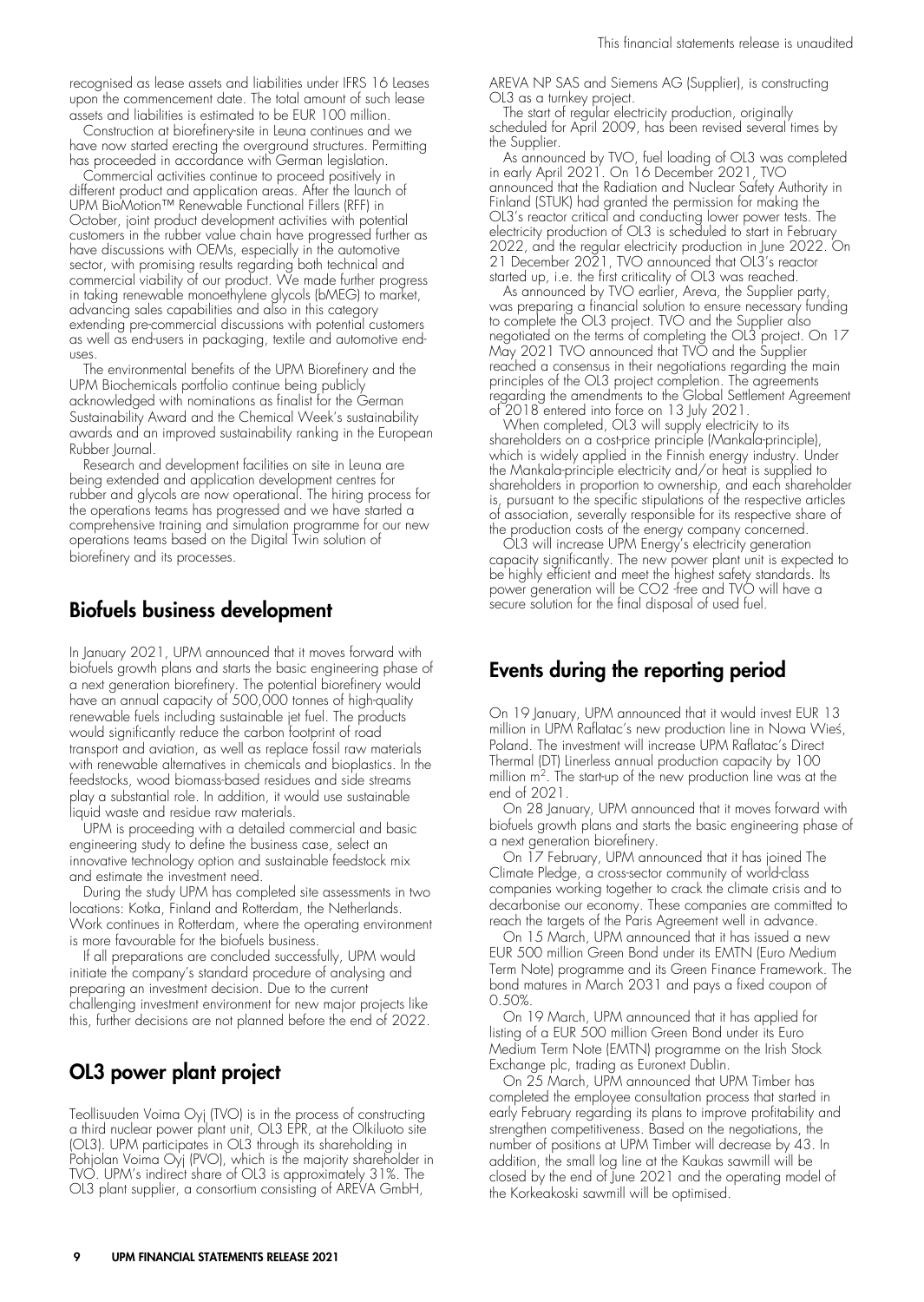This financial statements release is unaudited

On 26 March, the Radiation and Nuclear Safety Authority (STUK) gave a fuel loading permit for the OL3 EPR unit.

On 27 March, the fuel loading of the OL3 EPR unit started. On 30 March, UPM held its Annual General Meeting.

On 14 April, UPM announced that it aims to increase the efficiency of its global functions by reorganising and streamlining operations in Finland, Germany, and Austria. The employee consultation process was completed in Finland in June and in Germany and Austria in July. As a result, the number of employments will decrease by 35.

On 15 April, UPM announced that it has improved its outlook for 2021.

On 27 April, Emma FitzGerald was appointed as the fourth member of UPM's Audit Committee.

On 7 May, UPM received a rating of AAA in the MSCI ESG Ratings assessment.

On 14 May, UPM announced that is has signed an agreement to sell its Shotton newsprint mill site in North Wales, United Kingdom and all related assets to Eren Paper Ltd.

On 29 June, UPM announced that UPM Raflatac has completed its employee consultation processes. As a result, the number of positions at UPM Raflatac will decrease by 129.

On 6 July, global sustainability ratings provider EcoVadis recognised UPM on the highest possible Platinum level for its responsible performance in 2021. The assessment is based on UPM's performance as a supplier.

On 20 September, UPM announced that it has been recognised as one of the world's 37 most sustainable companies by the UN Global Compact. UPM has had LEAD status since 2016.

On 30 September, UPM announced that the transaction of UPM Shotton newsprint mill was closed and newsprint production has ended. The gain on sale of the mill amounted to EUR 133 million.

On 12 October, UPM announced that European Commission's competition authorities had started an unannounced inspection at UPM's premises. The Commission has concerns that the inspected companies in the wood pulp sector may have violated EU antitrust rules that prohibit cartels and restrictive business practices.

On 15 October, UPM announced that it has signed an agreement to sell its Chapelle Darblay newsprint mill in Grand-Couronne, France, site to a consortium of two partners Samfi and Paprec France SAS. UPM has permanently ceased production at its Chapelle newsprint mill in June 2020.

On 18 October, UPM announced that it has sold the Kaipola mill site in Jämsä, Finland, to Kaipola Green Port Oy. UPM closed the Kaipola paper mill permanently in January 2021.

On 15 November, UPM announced that it has been listed in the Dow Jones European and World Sustainability Indices (DJSI) for 2021-2022 as the only company in its industry.

On 7 December, UPM announced that it has been recognized with a CDP 'A' score for its sustainable forestry operations.

On 13 December, UPM announced that it is investing EUR 10 million in the development of UPM Plywood's plywood mill in Joensuu, Finland. The investment includes new production lines, new workspaces and 720 square meters of completely new production space.

On 14 December, UPM announced that the Finnish Paperworkers' Union has issued a strike announcement to UPM, declaring a three week's strike to all work under the expiring paper industry collective agreement at UPM.

On 21 December, the OL3 EPR unit started up.

### Events after the balance sheet date

On 1 January, UPM announced that members of the Paperworkers' Union, the Finnish Electrical Workers' Union and the Trade Union Pro have started strikes at UPM mills in Jämsänkoski, Kouvola, Lappeenranta, Pietarsaari, Rauma, Tampere and Valkeakoski. UPM businesses falling under the strikes in Finland are UPM Pulp, UPM Biofuels, UPM Communication Papers, UPM Specialty Papers and UPM Raflatac. According to the unions, the strikes would continue until 22 January 2022 unless a new collective labour agreement is reached before that. The duration of the strike has since been extended twice (on 5 January and 20 January) by the Paperworker's union and currently is due to last until 19 February 2022, unless new agreements are reached before that.

# Dividend proposal for 2021

The Board of Directors proposes to the Annual General Meeting convening on 29 March 2022 that a dividend of EUR 1.30 per share be paid in respect of the 2021 financial year (1.30). The proposed dividend represents 55% of UPM's operating cash flow per share for 2021. It is proposed that the dividend is paid on 7 April 2022. On 31 December 2021, the distributable funds of the parent company were EUR 3,299.2 million.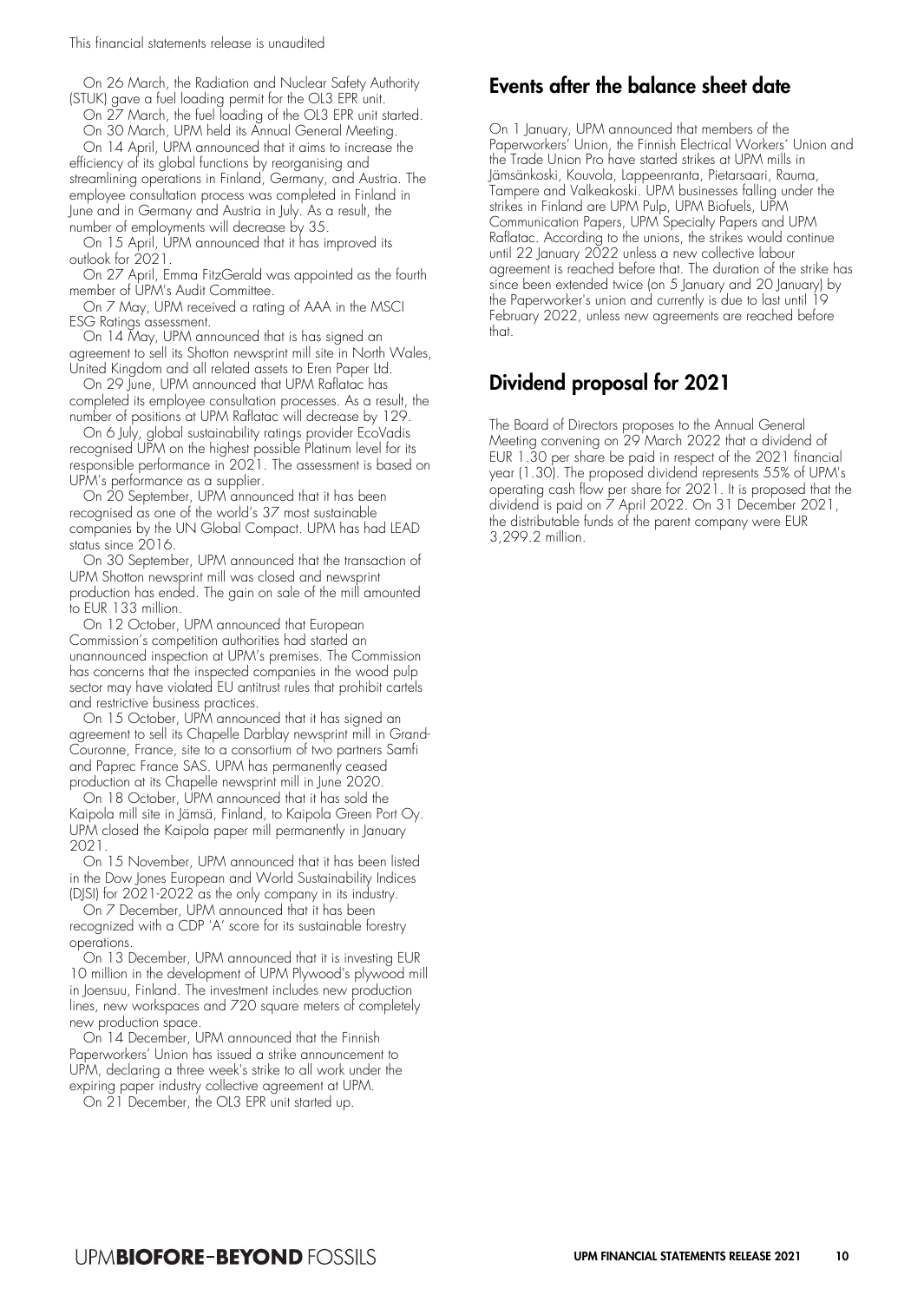# **UPM Biorefining**

UPM Biorefining consists of pulp, timber and biofuels businesses. UPM Pulp offers a versatile range of responsiblyproduced pulp grades suitable for a wide range of end-uses. UPM Timber offers certified sawn timber and UPM Biofuels produces wood-based renewable diesel for all diesel engines and renewable naphtha that can be used as a biocomponent for gasoline or for replacing fossil raw materials in petrochemical industry. UPM has three pulp mills in Finland and one mill and plantation operations in Uruguay. UPM operates four sawmills and one biorefinery in Finland.

Comparable EBIT



|                                                                   |       |                |       |       |          |       |       |       | $Q1-$  | $Q1-$          |
|-------------------------------------------------------------------|-------|----------------|-------|-------|----------|-------|-------|-------|--------|----------------|
|                                                                   | Q4/21 | $\sqrt{23/21}$ | Q2/21 | Q1/21 | Q4/20    | Q3/20 | Q2/20 | Q1/20 | Q4/21  | Q4/20          |
| Sales EURm                                                        | 813   | 811            | 714   | 606   | 569      | 541   | 563   | 509   | 2,945  | 2,183          |
| Comparable EBITDA, EURm                                           | 270   | 370            | 239   | 137   | 50       | 104   | 113   | 81    | 1,016  | 348            |
| % of sales                                                        | 33.2  | 45.6           | 33.5  | 22.6  | 8.7      | 19.2  | 20.1  | 15.9  | 34.5   | 15.9           |
| Change in fair value of forest assets and wood harvested, EURm    | -6    | $-2$           | -1    | 0     | -6       | $-2$  | 0     | -1    | -9     | -8             |
| Share of results of associated companies and joint ventures, EURm | 0     |                | 0     | 0     |          | 0     |       |       |        | $\overline{2}$ |
| Depreciation, amortisation and impairment charges, EURm           | $-48$ | $-47$          | -49   | $-47$ | -44      | -44   | -44   | -44   | $-191$ | $-176$         |
| Operating profit, EURm                                            | 216   | 321            | 190   | 90    | 0        | 58    | 70    | 37    | 817    | 166            |
| $%$ of sales                                                      | 26.6  | 39.6           | 26.6  | 14.9  | 0.1      | 10.8  | 12.4  | 7.3   | 27.8   | 7.6            |
| Items affecting comparability in operating profit, EURm           |       |                |       |       |          |       |       |       |        |                |
| Comparable EBIT, EURm                                             | 216   | 321            | 190   | 90    | $\Omega$ | 58    | 70    | 37    | 817    | 166            |
| % of sales                                                        | 26.6  | 39.6           | 26.6  | 14.9  | 0.1      | 10.8  | 12.4  | 7.3   | 27.8   | 7.6            |
| Capital employed (average), EURm                                  | 5,013 | 4.625          | 4,201 | 3,910 | 3,664    | 3,592 | 3,664 | 3,561 | 4,437  | 3,620          |
| Comparable ROCE, %                                                | 17.2  | 27.8           | 18.1  | 9.2   | 0.1      | 6.5   | 7.6   | 4.2   | 18.4   | 4.6            |
| Pulp deliveries, 1000 t                                           | 931   | 957            | 884   | 952   | 925      | 932   | 943   | 864   | 3,724  | 3,664          |

Pulp mill maintenance shutdowns: Q4 2020 UPM Kaukas, UPM Pietarsaari.

• Full year pulp production at all-time high

• Scheduled maintenance shutdown at UPM Kymi pulp mill in Finland in Q4

### **Results**

#### Q4 2021 compared with Q4 2020

Comparable EBIT for UPM Biorefining increased due to significantly higher pulp and timber sales prices. Fixed costs were lower due to higher maintenance in the comparison period.

The average price in euro for UPM's pulp deliveries increased by 56%.

#### Q4 2021 compared with Q3 2021

Comparable EBIT decreased. Fixed costs were higher and production volumes were lower due to the scheduled maintenance shutdown at the UPM Kymi pulp mill in Finland. Variable costs were higher. Pulp sales prices were lower.

The average price in euro for UPM's pulp deliveries decreased by 2%.

#### Full year 2021 compared with year 2020

Comparable EBIT increased due to significantly higher pulp and timber sales prices.

The average price in euro for UPM's pulp deliveries increased by 35%.

# Market environment

- In China, chemical pulp demand growth was slowing down in 2021 though showing some improvement at the end of the year. In Europe, demand was good.
- In Europe, the market price for both northern bleached softwood kraft (NBSK) pulp and bleached hardwood kraft pulp (BHKP) increased in Q4 2021 compared with Q3 2021.
- In China, the market price for both northern bleached softwood kraft (NBSK) pulp and bleached hardwood kraft pulp (BHKP) decreased in Q4 2021 compared with Q3 2021.
- In 2021, the average European market price in euro was 37% higher for NBSK and 44% higher for BHKP, compared with 2020. In China, the average market price in US dollars was 46% higher for NBSK and 42% higher for BHKP, compared with 2020.
- Strong demand for advanced renewable diesel and naphtha.
- In 2021, demand for sawn timber was strong. Market prices were at a high level.

#### Sources: FOEX, UPM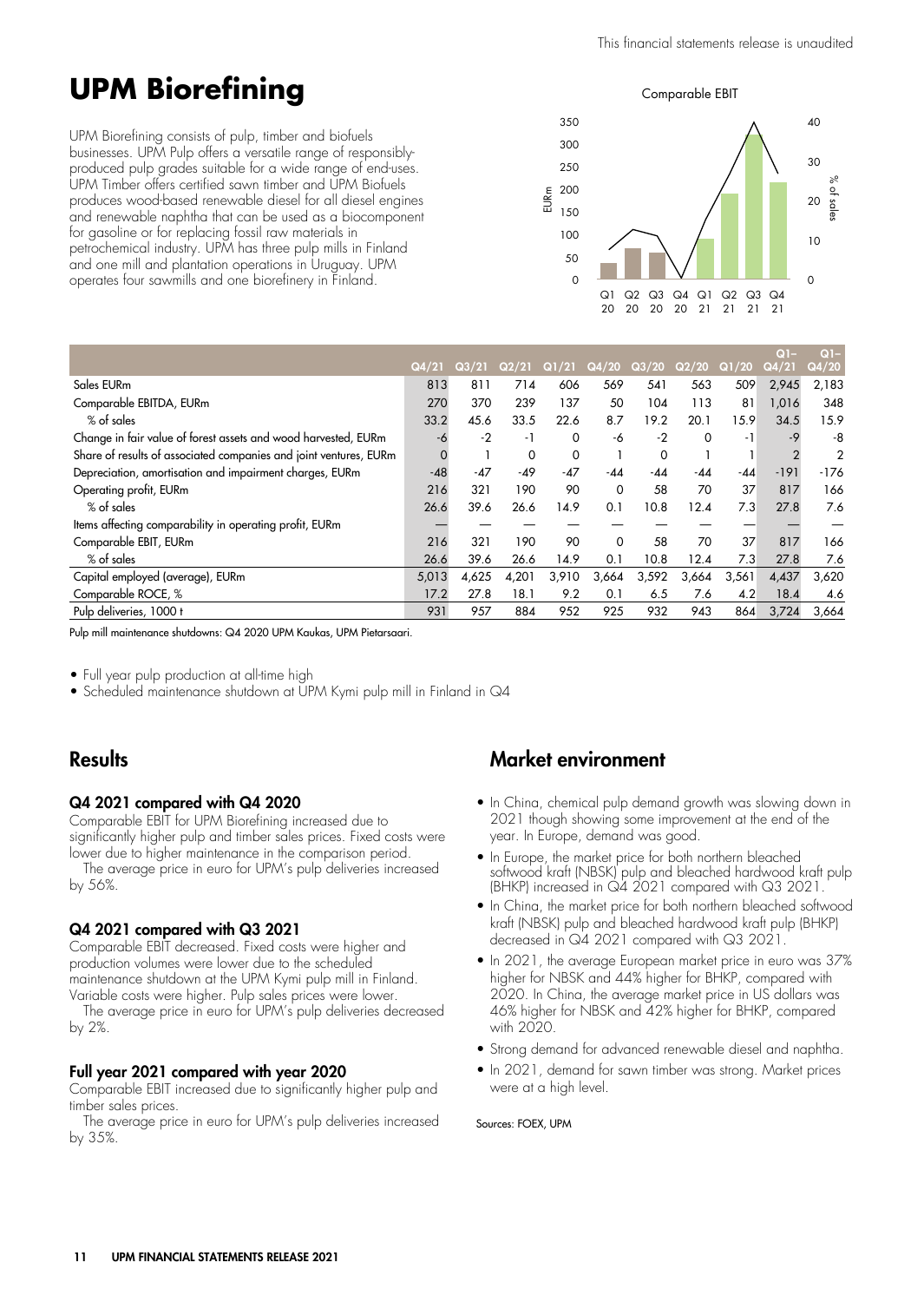# **UPM Energy**

UPM Energy generates cost competitive, zero-carbon electricity. Operations also include physical electricity and financial portfolio management as well as services to industrial electricity consumers. UPM Energy is the second largest electricity producer in Finland. UPM's power generation capacity consists of hydropower, nuclear power and thermal power.

Comparable EBIT



|                                                                       |       |       |       |       |       |       |       |       | $Q$ ]- | $Q1-$ |
|-----------------------------------------------------------------------|-------|-------|-------|-------|-------|-------|-------|-------|--------|-------|
|                                                                       | Q4/21 | Q3/21 | Q2/21 | Q1/21 | Q4/20 | Q3/20 | Q2/20 | Q1/20 | Q4/21  | Q4/20 |
| Sales EURm                                                            | 187   | 124   | 95    | 119   | 107   | 88    | 83    | 101   | 526    | 379   |
| Comparable EBITDA, EURm                                               | 117   | 65    | 43    | 52    | 54    | 43    | 36    | 45    | 277    | 178   |
| $%$ of sales                                                          | 62.5  | 52.4  | 44.7  | 43.9  | 50.3  | 48.8  | 43.6  | 44.8  | 52.7   | 47.0  |
| Depreciation, amortisation and impairment charges, EURm               | $-2$  | $-2$  | $-2$  | $-2$  | -5    | $-2$  | $-2$  | $-2$  | $-7$   | $-10$ |
| Operating profit, EURm                                                | 115   | 63    | 41    | 50    | 49    | 58    | 34    | 43    | 270    | 184   |
| % of sales                                                            | 61.5  | 50.9  | 43.0  | 42.4  | 45.7  | 66.1  | 41.2  | 42.9  | 51.3   | 48.7  |
| Items affecting comparability in operating profit, EURm <sup>11</sup> |       |       |       |       | -3    | 17    |       |       |        | 14    |
| Comparable EBIT, EURm                                                 | 115   | 63    | 41    | 50    | 52    | 41    | 34    | 43    | 270    | 171   |
| $%$ of sales                                                          | 61.5  | 50.9  | 43.0  | 42.4  | 48.5  | 46.9  | 41.2  | 42.9  | 51.3   | 45.0  |
| Capital employed (average), EURm                                      | 2,622 | 2,370 | 2,278 | 2,231 | 2,253 | 2,229 | 2,336 | 2,434 | 2,375  | 2,313 |
| Comparable ROCE, %                                                    | 17.5  | 10.7  | 7.2   | 9.0   | 9.2   | 7.4   | 5.9   | 7.1   | 11.4   | 7.4   |
| Electricity deliveries, GWh                                           | 2.540 | 2.199 | 2.150 | 2.411 | 2.437 | 2,082 | 2,162 | 2.487 | 9,300  | 9,168 |

<sup>1)</sup> In Q4 2020, items affecting comparability relate to restructuring of ownership in Alholmens Kraft. In Q3 2020, items affecting comparability include EUR 12 million gain on sale of group's share in Kainuun Voima Oy and EUR 5 million income relating to reversal of unused restructuring provisions.

• Record quarter in profitability

- High power prices due to high commodity and emission allowance prices and the dry hydrological situation in the Nordic market
- Start-up of the OL3 EPR unit in December, the unit is scheduled to be connected to the national grid in February 2022

# **Results**

#### Q4 2021 compared with Q4 2020

Comparable EBIT for UPM Energy increased due to significantly higher electricity sales prices.

UPM's average electricity sales price increased by 81% to EUR 69.1/MWh (38.2/MWh).

#### Q4 2021 compared with Q3 2021

Comparable EBIT increased due to higher electricity sales prices and higher hydropower and nuclear power generation.

UPM's average electricity sales price increased by 31% to EUR 69.1/MWh (52.8/MWh).

#### Full year 2021 compared with year 2020

Comparable EBIT increased due to higher electricity sales prices. Nuclear power generation was lower due to longer maintenance breaks in 2021.

UPM's average electricity sales price increased by 43% to EUR 52.1/MWh (36.5/MWh).

# Market environment

- The Nordic hydrological balance was below normal at the end of December. In Finland, the hydrological situation was close to normal.
- $\bullet$  The CO<sub>2</sub> emission allowance price of EUR 80, 1 tonne at the end of 2021 was significantly higher than at the end of 2020 (EUR 32.7/tonne).
- The average Finnish area spot price on the Nordic electricity exchange in Q4 2021 was EUR 115.0/MWh, 46% higher than in Q3 2021 (78.6/MWh) and 252% higher than in Q4 2020 (32.7/MWh).
- The front-year forward electricity price for the Finnish area closed at EUR 92.6/MWh in December, 48% higher than at the end of Q3 2021 (62.5/MWh).

Sources: The Norwegian Water Resources and Energy Directorate, Svensk Energi, Finnish Environment Institute, Nord Pool, Nasdaq OMX, Bloomberg, UPM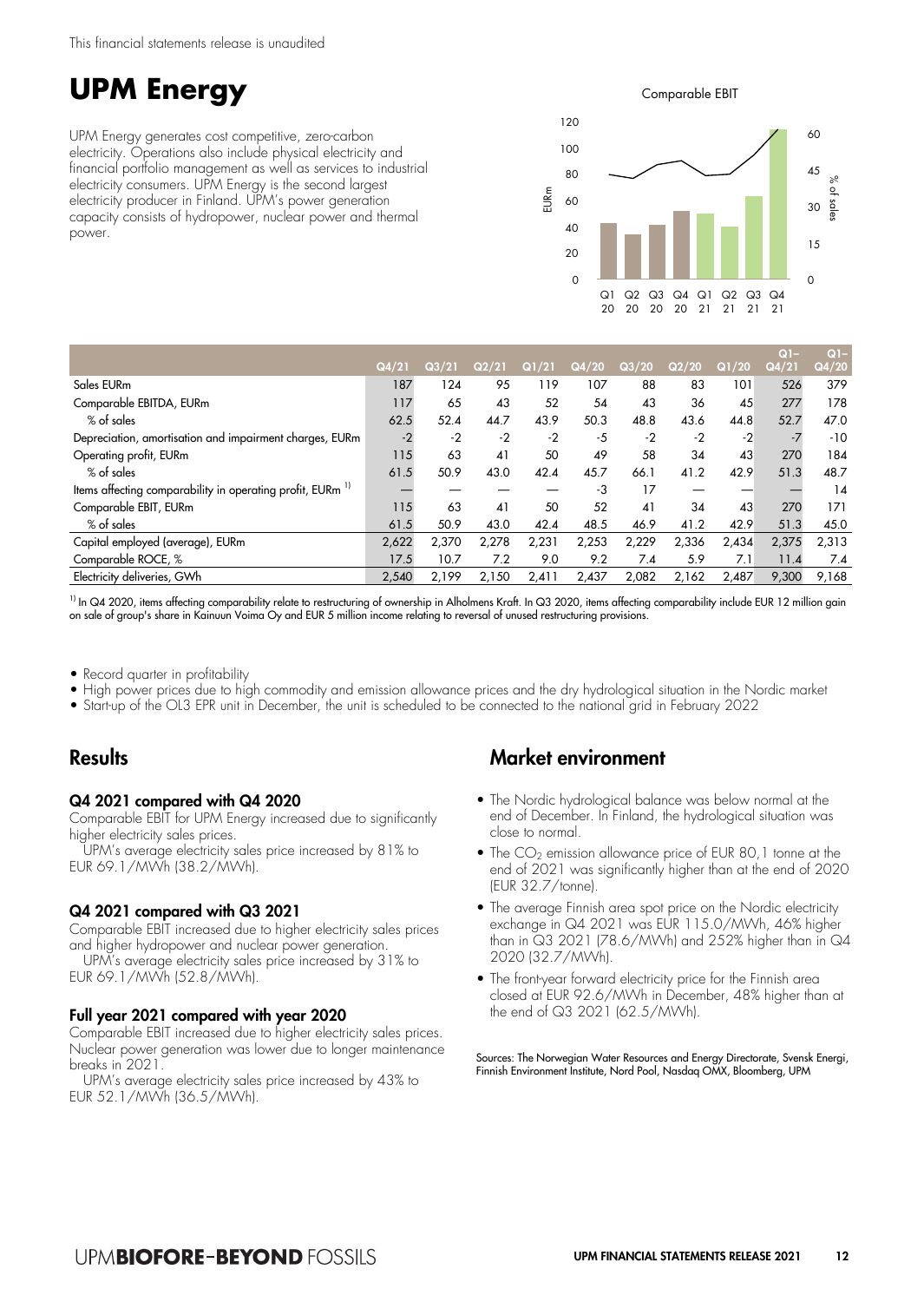# **UPM Raflatac**

UPM Raflatac offers innovative and sustainable self-adhesive label materials for branding and promotion, information and functional labelling in the food, beverage, personal care, pharmaceutical and logistic segments, for example. UPM Raflatac is the second-largest producer of self-adhesive label materials worldwide.

Comparable EBIT



|                                                                       |       |       |       |       |       |       |       |       | $Q1-$ | $Q1-$ |
|-----------------------------------------------------------------------|-------|-------|-------|-------|-------|-------|-------|-------|-------|-------|
|                                                                       | Q4/21 | Q3/21 | Q2/21 | Q1/21 | Q4/20 | Q3/20 | Q2/20 | Q1/20 | Q4/21 | Q4/20 |
| Sales EURm                                                            | 442   | 425   | 413   | 391   | 390   | 358   | 403   | 408   | 1,671 | ,560  |
| Comparable EBITDA, EURm                                               | 53    | 63    | 72    | 71    | 64    | 55    | 70    | 64    | 259   | 252   |
| $%$ of sales                                                          | 12.0  | 14.7  | 17.3  | 18.2  | 16.4  | 15.3  | 17.2  | 15.6  | 15.5  | 16.2  |
| Depreciation, amortisation and impairment charges, EURm               | $-9$  | -9    | -9    | -9    | -9    | -9    | $-10$ | $-10$ | $-36$ | $-39$ |
| Operating profit, EURm                                                | 44    | 54    | 61    | 62    | 48    | 45    | 60    | 51    | 222   | 205   |
| % of sales                                                            | 10.0  | 12.7  | 14.9  | 15.9  | 12.4  | 12.7  | 14.9  | 12.5  | 13.3  | 13.2  |
| Items affecting comparability in operating profit, EURm <sup>11</sup> |       |       | - 1   |       | -6    |       |       | -3    |       | -9    |
| Comparable EBIT, EURm                                                 | 44    | 54    | 63    | 62    | 55    | 45    | 60    | 54    | 223   | 214   |
| $%$ of sales                                                          | 10.0  | 12.6  | 15.2  | 15.9  | 14.0  | 12.7  | 14.8  | 13.3  | 13.3  | 13.7  |
| Capital employed (average), EURm                                      | 579   | 562   | 549   | 523   | 526   | 532   | 560   | 549   | 553   | 542   |
| Comparable ROCE, %                                                    | 30.5  | 38.2  | 45.6  | 47.6  | 41.5  | 34.1  | 42.8  | 39.5  | 40.2  | 39.5  |

<sup>1)</sup> Items affecting comparability relate to restructuring charges.

- Actions to mitigate significant raw material, energy and logistics costs increases and bottlenecks
- Start-up of new Linerless labelling materials production line in Nowa Wieś, Poland
- UPM Raflatac first to launch thermal paper labels with 100% recycled fibres

# **Results**

#### Q4 2021 compared with Q4 2020

Comparable EBIT for UPM Raflatac decreased. Variable costs were significantly higher and more than offset the positive impact of higher sales prices.

#### Q4 2021 compared with Q3 2021

Comparable EBIT decreased. Variable costs were significantly higher and more than offset the positive impact of higher sales prices. Fixed costs were higher.

#### Full year 2021 compared with year 2020

Comparable EBIT increased due to improved mix and margin management. Variable costs were higher.

# Market environment

- Global demand for self-adhesive label materials continued healthy in 2021. However, supply constraints towards end of the year held back market growth somewhat.
- In Asia, demand was particularly strong in H1 2021. In H2, demand softened.
- In Europe and in the Americas, the robust demand growth continued from the previous year.

Sources: UPM, FINAT, TLMI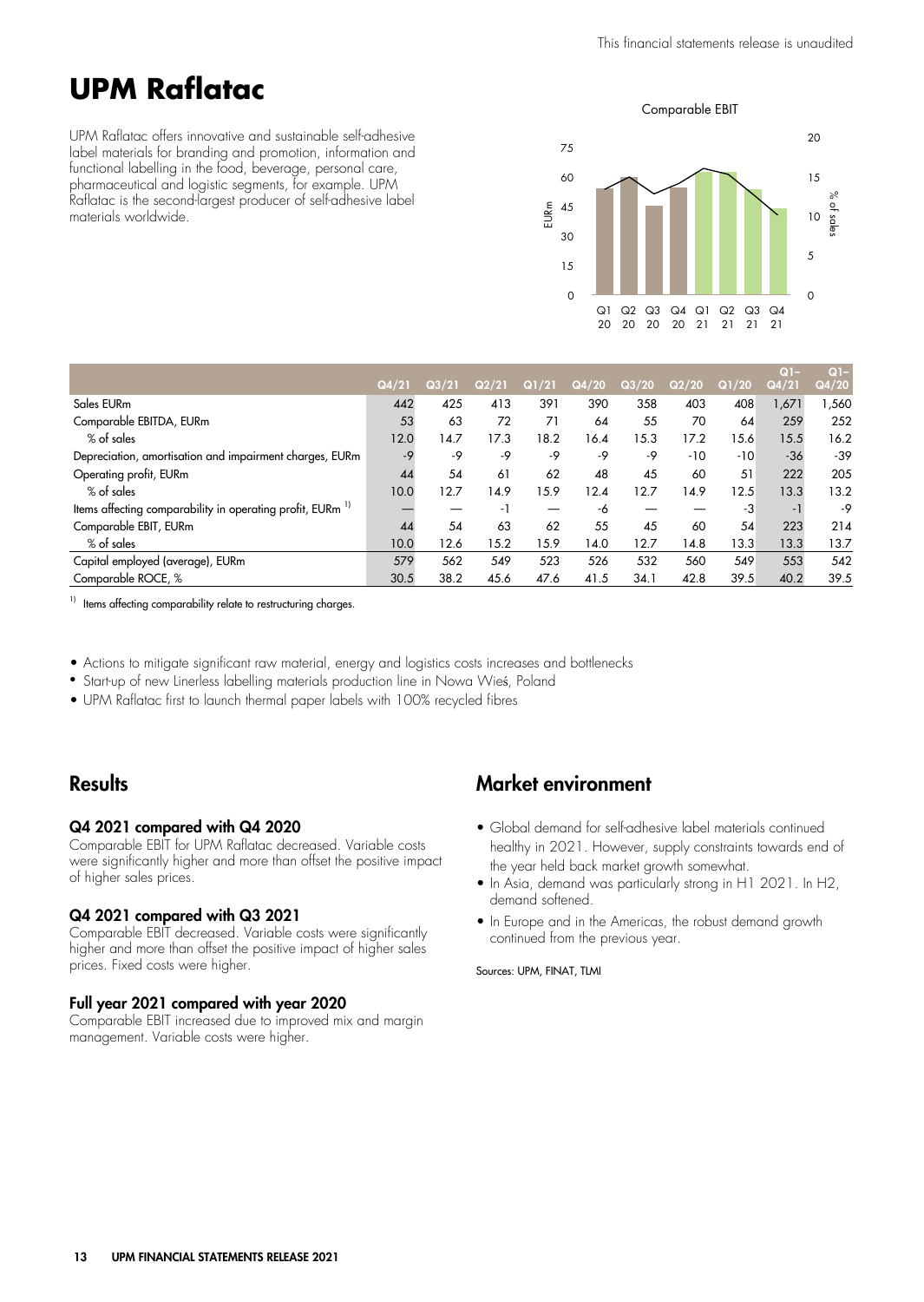# **UPM Specialty Papers**

UPM Specialty Papers offers labelling and packaging materials as well as office and graphic papers for labelling, commercial siliconising, packaging, office use and printing. The production plants are located in China, Finland and Germany.

Comparable EBIT



|                                                                       |       |       |       |       |       |       |       |                                  | $Q1-$ | $Q1 -$ |
|-----------------------------------------------------------------------|-------|-------|-------|-------|-------|-------|-------|----------------------------------|-------|--------|
|                                                                       | Q4/21 | Q3/21 | Q2/21 | Q1/21 | Q4/20 | Q3/20 | Q2/20 | $\overline{\text{Q1}/\text{20}}$ | Q4/21 | Q4/20  |
| Sales EURm                                                            | 407   | 358   | 361   | 355   | 345   | 311   | 325   | 342                              | 1,482 | 1,324  |
| Comparable EBITDA, EURm                                               | 36    | 43    | 58    | 73    | 76    | 56    | 66    | 75                               | 209   | 273    |
| % of sales                                                            | 8.8   | 11.9  | 16.0  | 20.6  | 22.0  | 18.0  | 20.3  | 21.8                             | 14.1  | 20.6   |
| Depreciation, amortisation and impairment charges, EURm               | $-18$ | $-19$ | $-19$ | $-19$ | $-19$ | $-18$ | $-19$ | $-17$                            | $-75$ | $-73$  |
| Operating profit, EURm                                                | 18    | 23    | 39    | 54    | 57    | 40    | 50    | 58                               | 135   | 206    |
| $%$ of sales                                                          | 4.4   | 6.5   | 10.8  | 15.3  | 16.6  | 12.9  | 15.5  | 16.9                             | 9.1   | 15.5   |
| Items affecting comparability in operating profit, EURm <sup>11</sup> |       |       |       |       |       | 3     | 4     | –                                |       | 6      |
| Comparable EBIT, EURm                                                 | 18    | 23    | 39    | 54    | 57    | 37    | 47    | 58                               | 135   | 199    |
| % of sales                                                            | 4.4   | 6.5   | 10.8  | 15.3  | 16.6  | 12.0  | 14.3  | 16.9                             | 9.1   | 15.0   |
| Capital employed (average), EURm                                      | 889   | 845   | 853   | 870   | 880   | 871   | 900   | 937                              | 864   | 897    |
| Comparable ROCE, %                                                    | 8.1   | 11.1  | 18.2  | 24.9  | 26.0  | 17.2  | 20.7  | 24.7                             | 15.6  | 22.2   |
| Paper deliveries, 1000 t                                              | 422   | 388   | 414   | 434   | 430   | 397   | 382   | 387                              | 1.658 | 1,596  |

<sup>1)</sup> In Q3 and Q2 2020, items affecting comparability include gains on sale of non-current assets.

• High input costs and a challenging energy market continued to affect the result

• Strong growth in label and packaging grades, good development in demanding barrier paper grades

# **Results**

#### Q4 2021 compared with Q4 2020

Comparable EBIT for UPM Specialty Papers decreased due to higher input costs especially for pulp and energy. Sales prices increased.

#### Q4 2021 compared with Q3 2021

Comparable EBIT decreased due to higher input costs especially for energy and pulp. Sales prices increased and delivery volumes were higher.

#### Full year 2021 compared with year 2020

Comparable EBIT decreased due to higher input costs. Sales prices increased and delivery volumes were higher.

# Market environment

- Global demand for label, release and packaging paper was good in 2021. Demand was driven by fast moving consumer goods and e-commerce. Market prices increased.
- In H1 2021, fine paper demand in the Asia-Pacific region was good but in H2 2021 demand became weaker.
- In H1 2021, fine paper market prices in China increased sharply from the previous year. However, in H2 2021 market prices decreased below long-term average price levels.

Sources: UPM, RISI, AFRY, AWA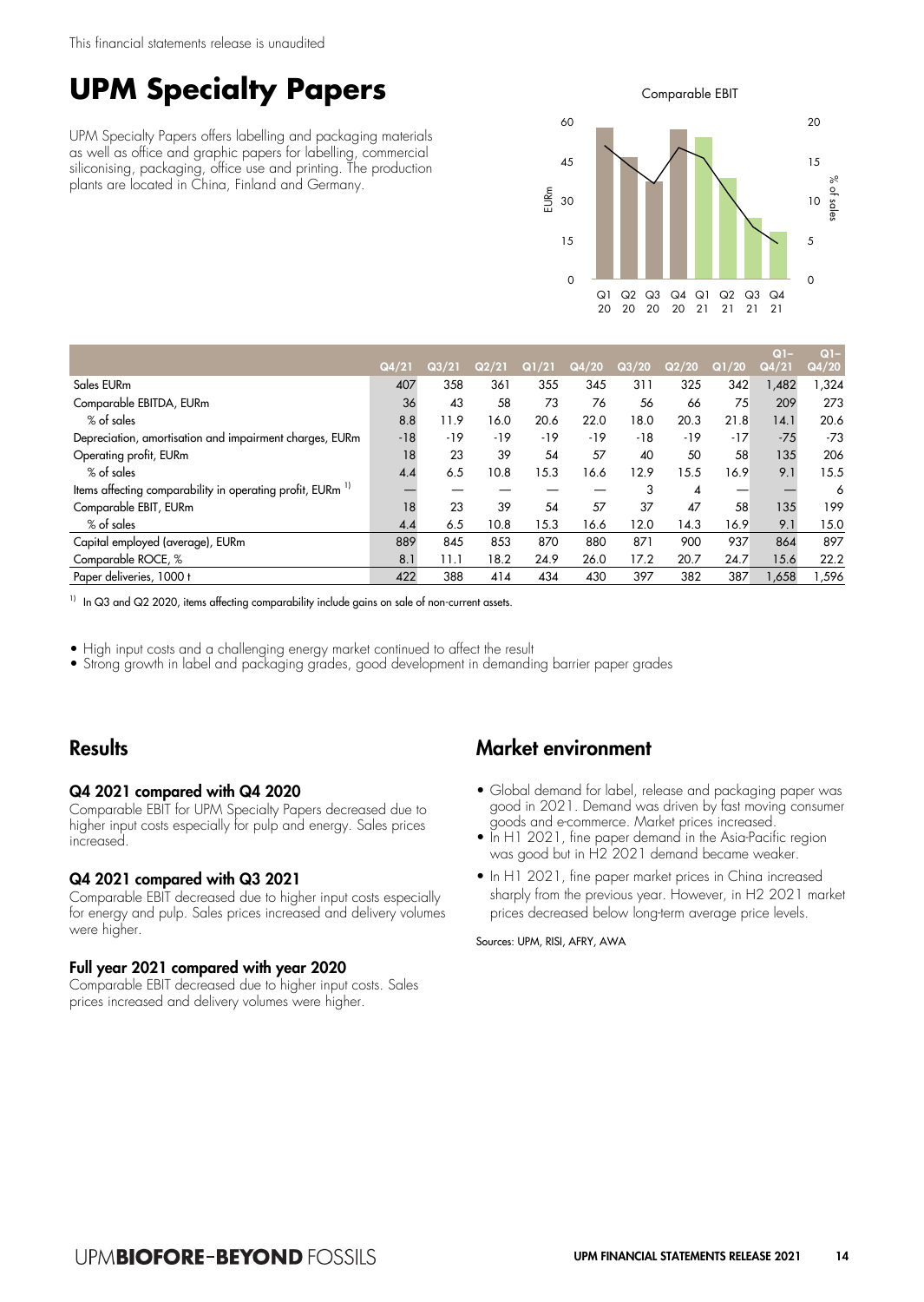# **UPM Communication Papers**

UPM Communication Papers offers an extensive product range of sustainably produced graphic papers for advertising and publishing as well as home and office uses. The business has extensive low-cost operations consisting of 13 efficient paper mills in Europe and the United States, a global sales network and an efficient logistic system. The main customers are publishers, cataloguers, retailers, printers and merchants.

Comparable EBIT



|                                                                       |         |        |        |       |       |         |                  |       | $Q1 -$ | $Q1-$  |
|-----------------------------------------------------------------------|---------|--------|--------|-------|-------|---------|------------------|-------|--------|--------|
|                                                                       | Q4/21   | Q3/21  | Q2/21  | Q1/21 | Q4/20 | Q3/20   | $\mathbf{Q2}/20$ | Q1/20 | Q4/21  | Q4/20  |
| Sales EURm                                                            | 950     | 945    | 867    | 815   | 842   | 784     | 741              | 966   | 3,577  | 3,333  |
| Comparable EBITDA, EURm                                               | $-33$   | -3     | 12     | 47    | 121   | 48      | 21               | 110   | 23     | 300    |
| $%$ of sales                                                          | $-3.5$  | $-0.4$ | 1.4    | 5.7   | 14.4  | 6.1     | 2.9              | 11.4  | 0.6    | 9.0    |
| Share of results of associated companies and joint ventures, EURm     | 0       | 0      | 0      | 0     | 0     |         | -1               | 0     |        | 0      |
| Depreciation, amortisation and impairment charges, EURm               | $-75$   | $-26$  | $-27$  | $-27$ | $-22$ | $-82$   | $-42$            | $-34$ | $-155$ | $-179$ |
| Operating profit, EURm                                                | $-102$  | 106    | $-14$  | 23    | 110   | $-95$   | $-37$            | 31    | 14     | 9      |
| % of sales                                                            | $-10.7$ | 11.2   | $-1.6$ | 2.8   | 13.1  | $-12.1$ | $-5.0$           | 3.2   | 0.4    | 0.3    |
| Items affecting comparability in operating profit, EURm <sup>11</sup> | -46     | 135    |        | 2     | 16    | $-114$  | $-27$            | $-45$ | 93     | $-170$ |
| Comparable EBIT, EURm                                                 | $-56$   | -30    | $-14$  | 20    | 94    | 19      | $-10$            | 76    | $-79$  | 180    |
| % of sales                                                            | $-5.9$  | $-3.1$ | $-1.6$ | 2.5   | 11.1  | 2.5     | $-1.3$           | 7.9   | $-2.2$ | 5.4    |
| Capital employed (average), EURm                                      | 1,237   | .283   | .239   | .340  | .367  | 1.413   | .473             | 1.529 | 1.275  | .446   |
| Comparable ROCE, %                                                    | $-18.1$ | $-9.2$ | $-4.5$ | 6.1   | 27.4  | 5.5     | $-2.7$           | 20.0  | $-6.2$ | 12.4   |
| Paper deliveries, 1000 t                                              | l,443   | .496   | .495   | .396  | ,443  | 1,320   | 1.188            | 1,515 | 5,828  | 5,466  |

 $^{1)}$  In Q4 2021, items affecting comparability include EUR 50 million impairment charges of newsprint fixed assets, EUR 6 million gain on sale of non-current assets and EUR 2 million restructuring charges. In Q3 2021, items affecting comparability include the gain on sale of Shotton Mill Ltd amounting to EUR 133 million. In Q1 2021, items affecting comparability relate to prior capacity closures. In Q4 2020, items affecting comparability include EUR 5 million restructuring charges reversals related to Chapelle mill and Kaipola mill closure as well as business functions' restructurings, EUR 6 million impairment charges reversals and EUR 5 million income related to prior capacity closures. In Q3 2020, items affecting comparability include EUR 46 million restructuring charges and EUR 53 million impairment charges related to closure of UPM Kaipola mill and EUR 15 million charges related to business functions' restructuring. In Q2 2020, items affecting comparability include EUR 33 million charges related to closure of UPM Chapelle newsprint mill in France, EUR 5 million gains on sale of non-current assets and EUR 1 million income relating to prior capacity closures. Q1 2020 items affecting comparability relate to closure of UPM Chapelle.

• Successful price increases and good market demand in Europe

• Significant cost increases continued particularly in energy

#### **Results**

#### Q4 2021 compared with Q4 2020

Comparable EBIT for UPM Communication Papers decreased due to significantly higher variable costs, especially for fibre and energy. Sales prices were higher. Fixed costs decreased.

The average price in euro for UPM's paper deliveries increased by 13%.

#### Q4 2021 compared with Q3 2021

Comparable EBIT decreased due to significantly higher variable costs, especially for energy. Sales prices were higher. Fixed costs decreased.

The average price in euro for UPM's paper deliveries increased by 6%.

#### Full year 2021 compared with year 2020

Comparable EBIT decreased due to higher variable costs, especially for fibre and energy, and lower sales prices. Delivery volumes were higher as the comparison period was impacted by the COVID-19 pandemic and related lockdown measures. Fixed costs decreased.

The average price in euro for UPM's paper deliveries decreased by 1%.

#### Market environment

- In 2021, demand for graphic papers in Europe was 4% higher than in 2020. Newsprint demand decreased by 1%, magazine papers increased by 1% and fine papers increased by 10% compared to 2020.
- In Q4 2021, demand for graphic papers in Europe was 2% higher than in Q4 2020. Newsprint demand decreased by 5%, magazine papers by 1% and fine papers increased by 8% compared with Q4 2020.
- In Q4 2021, publication paper prices in Europe were 10% higher compared with Q3 2021. Compared with Q4 2020 publication paper prices were 18% higher. In Q4 2021, fine paper prices in Europe were 7% higher than in the previous quarter. Compared with Q4 2020, fine paper prices were 12% higher.
- In 2021, demand for magazine papers in North America is estimated to have increased by 1%, compared with the previous year. The average price in US dollars for magazine papers in Q4 2021 increased by 8% compared with Q3 2021 and by 25% compared with Q4 2020.

Sources: PPI/RISI, Euro-Graph, PPPC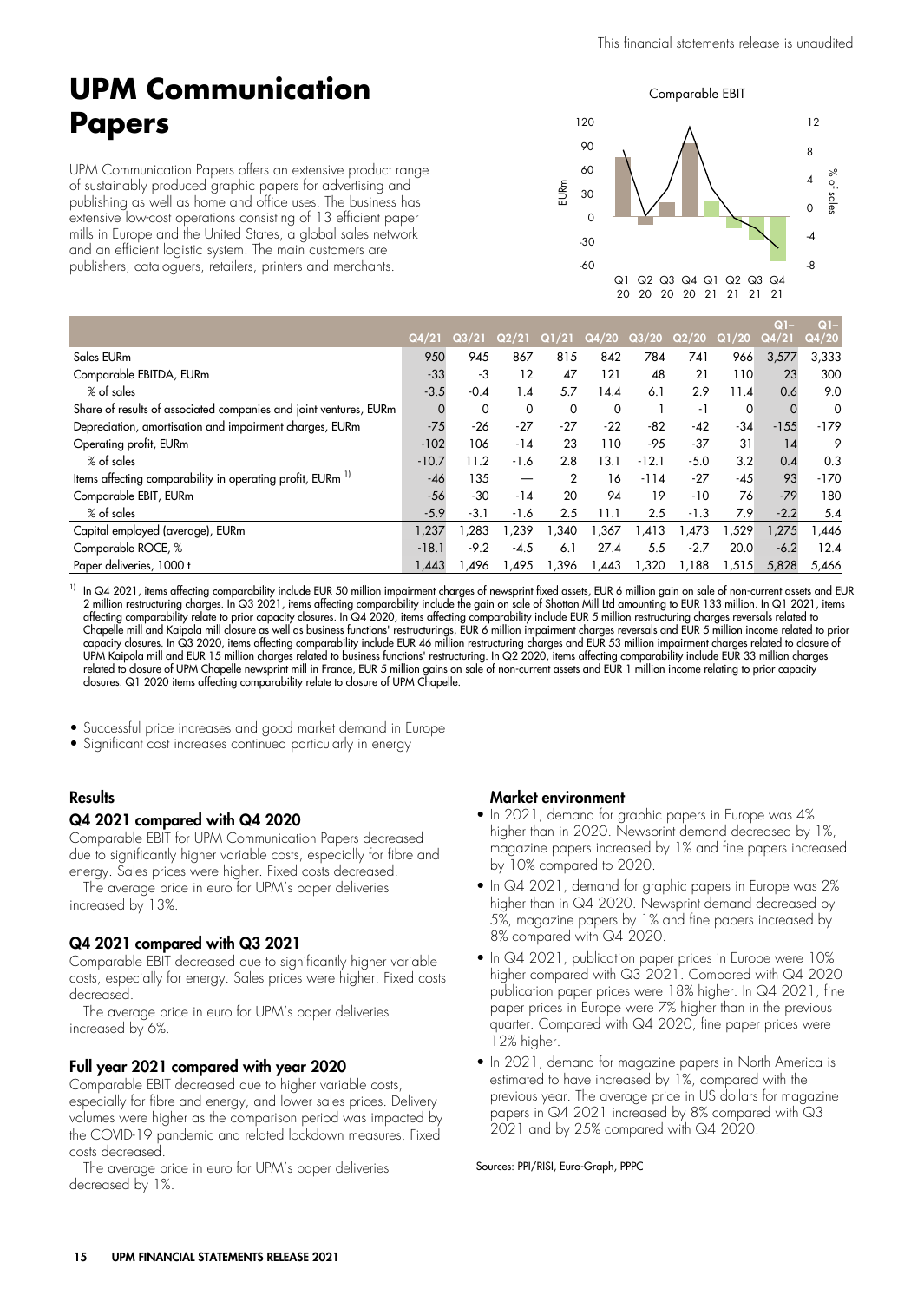# **UPM Plywood**

UPM Plywood offers high quality WISA® plywood and veneer products for construction, vehicle flooring, LNG shipbuilding, parquet manufacturing and other industrial applications. Production facilities are located in Finland, Estonia and Russia.

Comparable EBIT



|                                                                       |       |       |       |       |       |       |         |       | $Q1-$ | $Q1 -$ |
|-----------------------------------------------------------------------|-------|-------|-------|-------|-------|-------|---------|-------|-------|--------|
|                                                                       | Q4/21 | Q3/21 | Q2/21 | Q1/21 | Q4/20 | Q3/20 | Q2/20   | Q1/20 | Q4/21 | Q4/20  |
| Sales EURm                                                            | 134   | 127   | 119   | 112   | 99    | 98    | 104     | 105   | 492   | 405    |
| Comparable EBITDA, EURm                                               | 37    | 28    | 19    | 14    | 15    | 13    | 18      | 14    | 99    | 59     |
| % of sales                                                            | 27.5  | 22.4  | 15.8  | 12.9  | 15.6  | 12.9  | 17.1    | 13.0  | 20.0  | 14.6   |
| Depreciation, amortisation and impairment charges, EURm               | $-7$  | -6    | -6    | -6    | $-7$  | -6    | $-14$   | $-7$  | $-25$ | $-35$  |
| Operating profit, EURm                                                | 30    | 26    | 15    | 8     | 9     | 6     | $-12$   |       | 80    | 10     |
| % of sales                                                            | 22.6  | 20.5  | 13.0  | 7.1   | 8.8   | 6.3   | $-11.1$ | 6.5   | 16.2  | 2.5    |
| Items affecting comparability in operating profit, EURm <sup>1)</sup> |       | 4     | 3     |       |       |       | $-22$   | —     | 8     | $-23$  |
| Comparable EBIT, EURm                                                 | 30    | 22    | 12    | 8     | 9     | 6     | 11      |       | 72    | 33     |
| $%$ of sales                                                          | 22.4  | 17.0  | 10.3  | 7.1   | 9.0   | 6.3   | 10.4    | 6.5   | 14.6  | 8.0    |
| Capital employed (average), EURm                                      | 295   | 282   | 282   | 287   | 280   | 284   | 298     | 307   | 286   | 292    |
| Comparable ROCE, %                                                    | 40.8  | 30.5  | 17.3  | 11.0  | 12.7  | 8.7   | 14.5    | 8.8   | 25.1  | 11.2   |
| Plywood deliveries, 1000 m <sup>3</sup>                               | 172   | 178   | 198   | 191   | 169   | 168   | 173     | 173   | 738   | 683    |

 $^{\rm1)}$  In Q3 2021 items affecting comparability include EUR 3 million restructuring charges reversals and EUR 1 million impairment reversals related to Jyväskylä plywood mill closure in 2020. In Q2 2021, items affecting comparability include reversals of restructuring charges related to Jyväskylä plywood mill closure in 2020. In Q2 2020, items affecting comparability include EUR 15 million restructuring charges and EUR 8 million impairment charges related to closure of Jyväskylä plywood mill in Finland.

• Record quarter and year in profitability

• UPMPlywood and the Industrial Union signed a business specific three-year collective labour agreement

- Investment in the development of UPM Plywood's plywood mill in Joensuu, Finland
- Successful sales of new products and WISA® BioBond scaling up for spruce plywood products started

# **Results**

#### Q4 2021 compared with Q4 2020

Comparable EBIT for UPM Plywood increased due to higher sales prices. Variable costs increased.

#### Q4 2021 compared with Q3 2021

Comparable EBIT increased due to higher sales prices. Variable costs increased.

#### Full year 2021 compared with year 2020

Comparable EBIT increased due to higher sales prices and delivery volumes. Variable and fixed costs were higher. The comparison period was impacted by a strike in Finland in Q1 2020.

# Market environment

- In 2021, demand for spruce plywood was strong, driven by the building and construction industry.
- In 2021, demand for birch plywood was good in panel trading, vehicle flooring and construction-related industrial applications.

Source: UPM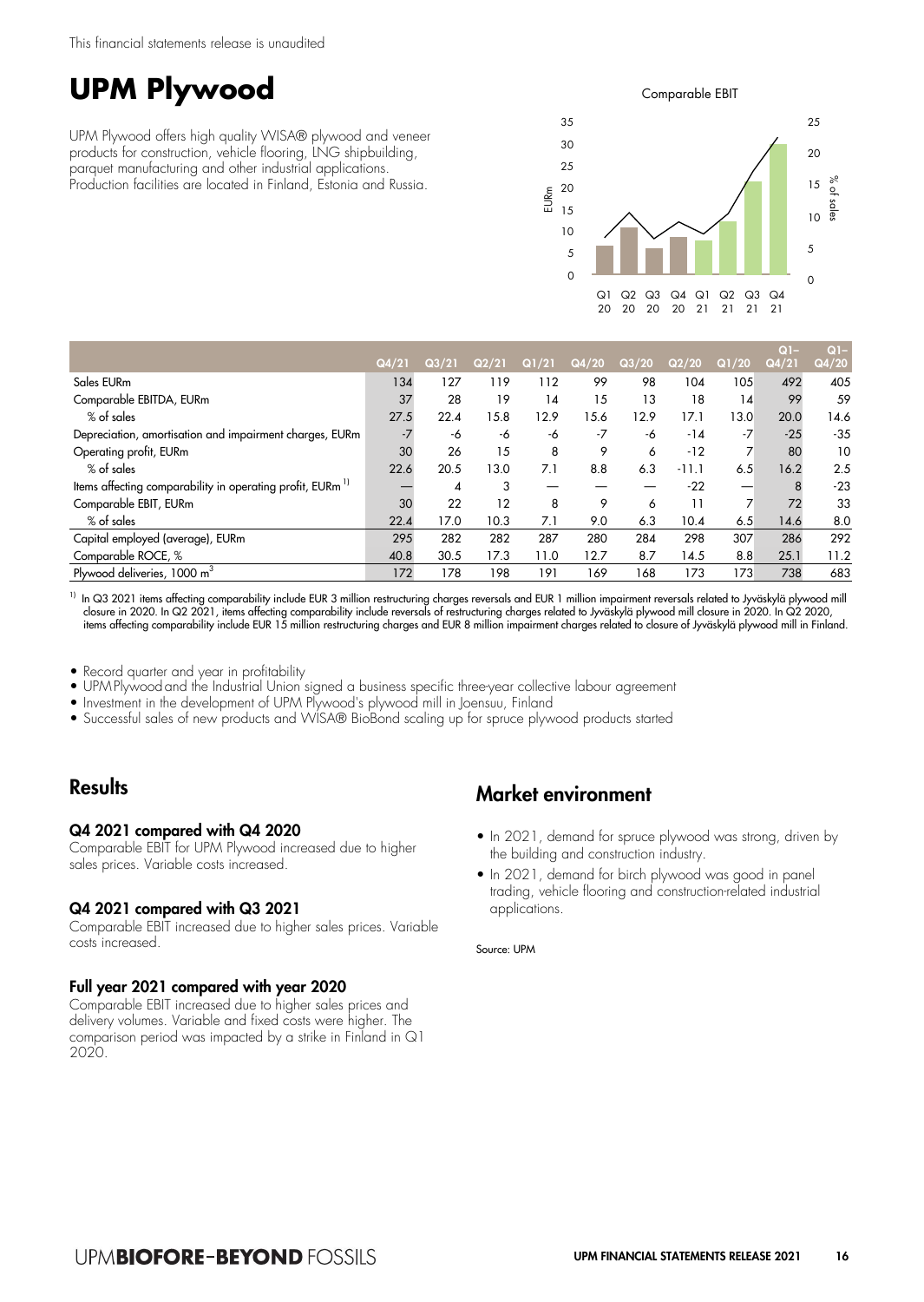# **Other operations**

Other Operations includes UPM Forest, UPM Biochemicals, UPM Biocomposites and UPM Biomedicals business units as well as biofuels development and group services. UPM Forest secures competitive wood and biomass for UPM businesses and manages UPM-owned and privately-owned forests in North Europe. In addition, UPM Forest offers forestry services to forest owners and forest investors.

#### Comparable EBIT



|                                                                       |       |        |                |        |          |      |        |        | $\Omega$ | $Q1-$  |
|-----------------------------------------------------------------------|-------|--------|----------------|--------|----------|------|--------|--------|----------|--------|
|                                                                       | Q4/21 |        |                |        |          |      | Q2/20  |        | Q4/21    | Q4/20  |
| Sales EURm                                                            | 66    | 74     | 82             | 58     | 58       | 57   | 60     | 50     | 280      | 225    |
| Comparable EBITDA, EURm                                               | $-7$  | $-13$  | $\overline{2}$ | $-2$   | 19       | 5    | - 1    |        | $-19$    | 34     |
| Change in fair value of forest assets and wood harvested, EURm        | 109   | 6      | - 1            | 5      | $-18$    |      |        | 0      | 120      | $-17$  |
| Share of results of associated companies and joint ventures, EURm     |       | 0      | 0              | 0      | $\Omega$ | 0    |        | 0      |          |        |
| Depreciation, amortisation and impairment charges, EURm               | -7    | -6     | -6             | -6     | -9       | -8   | $-7$   | -6     | $-25$    | -30    |
| Operating profit, EURm                                                | 96    | $-12$  | -5             | -3     | $-9$     |      |        | -6     | 75       | $-15$  |
| Items affecting comparability in operating profit, EURm <sup>1)</sup> |       |        | - 1            |        | $-2$     | - 1  |        |        |          | -3     |
| Comparable EBIT, EURm                                                 | 96    | $-12$  | -5             | -4     | -7       | 8    | -7     | -6     | 76       | $-12$  |
| Capital employed (average), EURm                                      | 2.050 | .986   | .987           | .944   | .899     | .908 | 1.916  | .879   | 1.992    | .901   |
| Comparable ROCE, %                                                    | 18.8  | $-2.4$ | $-1.0$         | $-0.8$ | $-1.5$   | 1.6  | $-1.4$ | $-1.2$ | 3.8      | $-0.6$ |

<sup>1)</sup> Items affecting comparability relate to restructuring charges.

# **Results**

#### Q4 2021 compared with Q4 2020

Comparable EBIT for other operations increased. The change in the fair value of forest assets net of wood harvested was EUR 109 million (-18 million). The increase in the fair value of forest assets was EUR 125 million (17 million). The cost of wood harvested from UPM forests was EUR 16 million (35 million). In 2021, the increase in fair value was impacted by increased forest growth and higher stumpage price estimates used in valuation.

#### Q4 2021 compared with Q3 2021

Comparable EBIT increased. The change in the fair value of forest assets net of wood harvested was EUR 109 million (6 million). The increase in the fair value of forest assets was EUR 125 million (15 million). The cost of wood harvested from UPM forests was EUR 16 million (9 million).

#### Full year 2021 compared with year 2020

Comparable EBIT increased. The change in the fair value of forest assets net of wood harvested was EUR 120 million ( -17 million). The increase in the fair value of forest assets was EUR 171 million (63 million). The cost of wood harvested from UPM forests was EUR 51 million (81 million). In 2021, the increase in fair value was impacted by increased forest growth and higher stumpage price estimates used in valuation.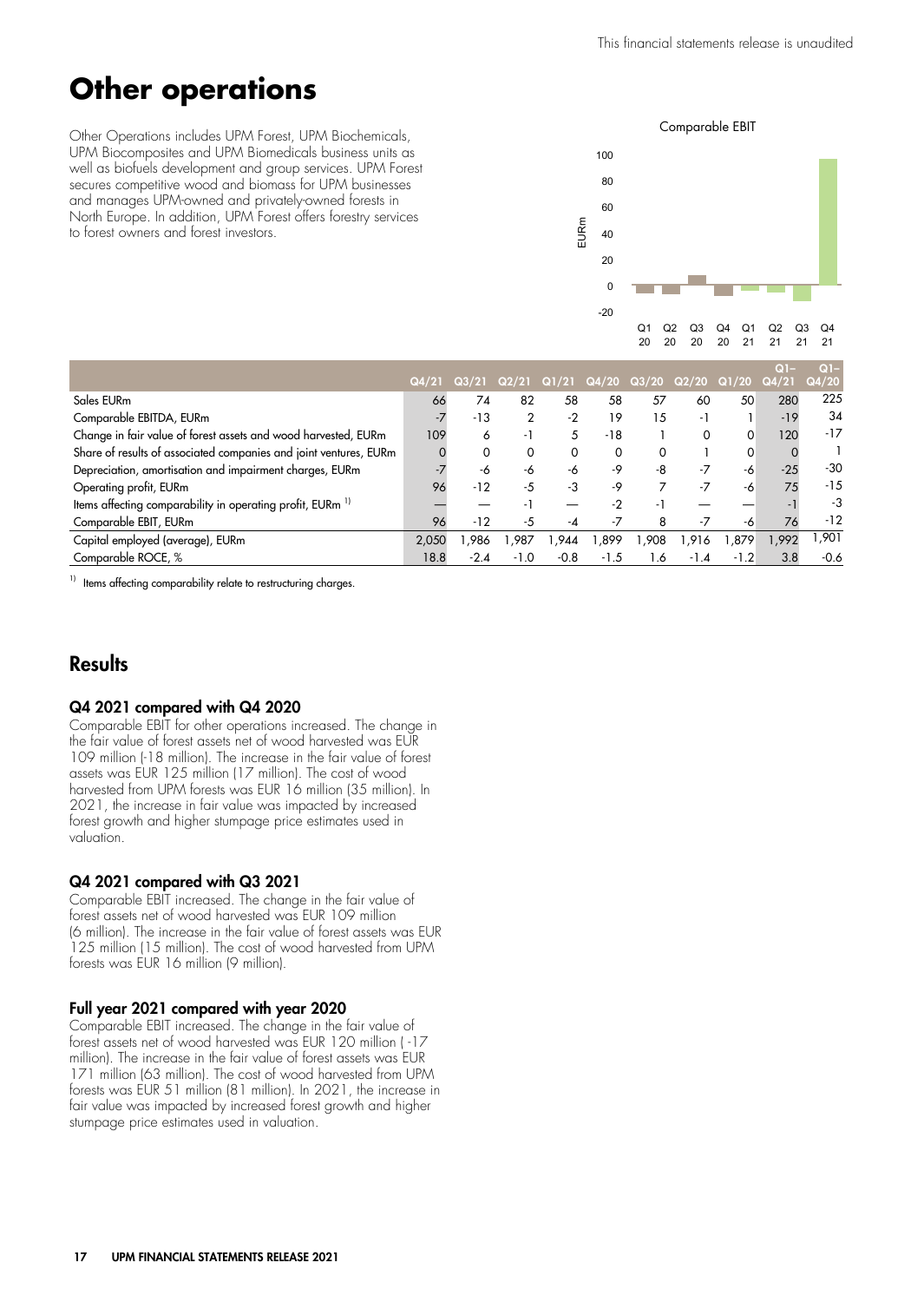### Risks and near-term uncertainties

The main uncertainties in UPM's earnings relate to the sales prices and delivery volumes of the group's products, as well as to changes to the main input cost items and currency exchange rates. Most of these items depend on general economic developments.

The COVID-19 pandemic continues to cause significant uncertainty. The pandemic and the related containment measures resulted in a severe global recession in 2020. In 2021 the economic recovery was fast, although uneven in different parts of the world. The rapid economic recovery supported demand and pricing for UPM products. However, it also lead to tight global supply and logistics chains and was accompanied by increasing inflation and inflation expectations. For UPM, variable cost increases were significant across most raw materials and energy.

The duration and changing nature of the pandemic with new virus variants and progressing vaccination remain uncertain. The pandemic itself, the lockdowns and containment measures, and the resulting impacts on global economy may all impact UPM's operations and supply chain, the demand, supply and pricing of UPM's products and inputs, or progress of UPM's large investment projects. The fast spreading omicron-variant could temporarily disrupt operations in some of UPM's units, its supply or logistics chains or progress in the investment projects. The COVID-19 pandemic and related issues are discussed earlier in this report.

Meanwhile, the global trade and geopolitical tensions e.g. relating to the US, China, and Russia continue to cause uncertainty in the global economy and related to UPM's product and input markets.

Many global commodity prices increased significantly during 2021. This, combined with recovering global economy and possible supply restrictions could have a further increasing impact on UPM's raw material cost items.

The very tight energy market situation in Europe as well as in China have recently added significantly to UPM's energy costs and represent further uncertainty in the coming months and quarters. In 2021, this was at group level mitigated by very strong performance in UPM Energy. However, this may not always be the case, due to geographical differences in UPM's energy sales and purchases.

Current bottlenecks in global logistics represent further challenges for delivering UPM products, sourcing raw materials for UPM businesses and delivering equipment to UPM's investments projects.

Changes to the monetary policies of major central banks may significantly impact various currencies that directly or indirectly affect UPM.

In Finland, UPM is participating in a project to construct a new nuclear power plant unit, Olkiluoto 3 EPR (OL3), through its shareholdings in Pohjolan Voima Oyj. Pohjolan Voima Oyj is a majority shareholder of Teollisuuden Voima Oyj (TVO), holding 58.5% of its shares. UPM's indirect share of OL3 is approximately 31%.

According to TVO, OL3 was procured as a fixed price turnkey project from a consortium formed by Areva GmbH, Areva NP SAS and Siemens AG (the Supplier). As stipulated in the plant contract, the consortium companies have joint and several liability for the contractual obligations.

Originally commercial electricity production at OL3 was scheduled to start in April 2009. However, completion of the project has been delayed. The Supplier has updated the schedule for the commissioning of OL3 several times.

In March 2018 TVO announced that it had signed a Global Settlement Agreement (the 2018 GSA) with the Supplier and the Areva Group parent company, Areva SA, a company wholly owned by the French state. The Global Settlement Agreement, which concerns the completion of the OL3 project and related disputes entered into force in late March 2018.

In the 2018 GSA, the Supplier consortium companies committed to ensuring that the funds dedicated to the completion of the OL3 project are sufficient and cover all applicable guarantee periods. Consequently, a trust mechanism was set up funded by Areva companies to secure the funds required to cover Areva's costs for the completion of the OL3 project. TVO announced in its Q3 2021 interim report that replenishing the trust was finished according to the terms of the 2018 GSA, but it was replenished according to the amendment agreement, which entered into force in July 2021. By the end of the Q3 2021 review period, a total of EUR 400 million has been recorded in additional compensation, which is the compensation in full. The EUR 400 million compensation decreases the historical costs of the property, plant and equipment in TVO's balance sheet.

As announced by TVO the fuel loading of OL3 was completed in April 2021. On 16 December 2021, TVO announced that the Radiation and Nuclear Safety Authority in Finland (STUK) had granted permission for making the OL3's reactor critical and conducting lower power tests. The electricity production of OL3 is scheduled to start in February 2022, and the regular electricity production in June 2022. On 21 December 2021, TVO announced that the OL3's reactor started up, i.e. the first criticality of OL3 was reached.

As announced by TVO earlier, Areva, the Supplier party was preparing a financial solution to ensure necessary funding to complete the OL3. TVO and the Supplier also negotiated on the terms of completing the OL3 project. On 17 May 2021 TVO announced that TVO and the Supplier reached a consensus in their negotiations regarding the main principles of the OL3 project completion, and the key matters are:

- The Areva companies' trust mechanism, set up in the Global Settlement Agreement of 2018, is to be replenished with approximately EUR 600 million as of the beginning of January 2021.
- Both TVO and the Supplier are to cover their own costs as of July 2021 until end of February 2022.
- In the case that the Supplier consortium companies would not complete the OL3 project by the end of February 2022, they would pay additional compensation for delays, depending on the date of completion.

On 3 June 2021 TVO announced that it had signed agreements regarding amendments to the Global Settlement Agreement of 2018 with the Supplier consortium companies and the Areva Group parent company Areva SA. The agreements regarding the amendments to the Global Settlement Agreement of 2018 entered into force on 13 July 2021, when all related conditions were fulfilled.

The COVID-19 pandemic may have significantly added uncertainty to the progress of the project. According to TVO extensive measure have been taken to prevent the spread of COVID-19 infections at Olkiluoto. Despite COVID-19- related restrictions, work has been able to continue under special arrangements.

On 16 December 2020, TVO announced that the shareholders of TVO, including PVO, have signed an additional shareholder loan commitment, comprising a total of EUR 400 million new subordinated shareholder loan agreements. According to TVO with the new shareholder loan commitment, TVO is preparing to maintain a sufficient liquidity buffer and equity ratio to complete the OL3.

TVO announced on 1 April 2021, that S&P Global Ratings affirmed its long-term credit rating "BB" and changed the outlook from negative to positive.

Further delays to the OL3 project could have an adverse impact on PVO's business and financial position, the fair value of UPM's energy shareholdings in PVO and/or the cost of energy sourced from OL3, when completed. It is possible that the cost of energy sourced from OL3 at the time when it starts regular electricity production may be higher than the market price of electricity at that time.

The recent development of Renewable Energy Sources Act (EEG) related lawsuits in Germany for alleged non-payment of EEG based surcharges may have an adverse impact on UPM, albeit UPM is not currently a party to any such lawsuits.

### **UPMBIOFORE-BEYOND FOSSILS**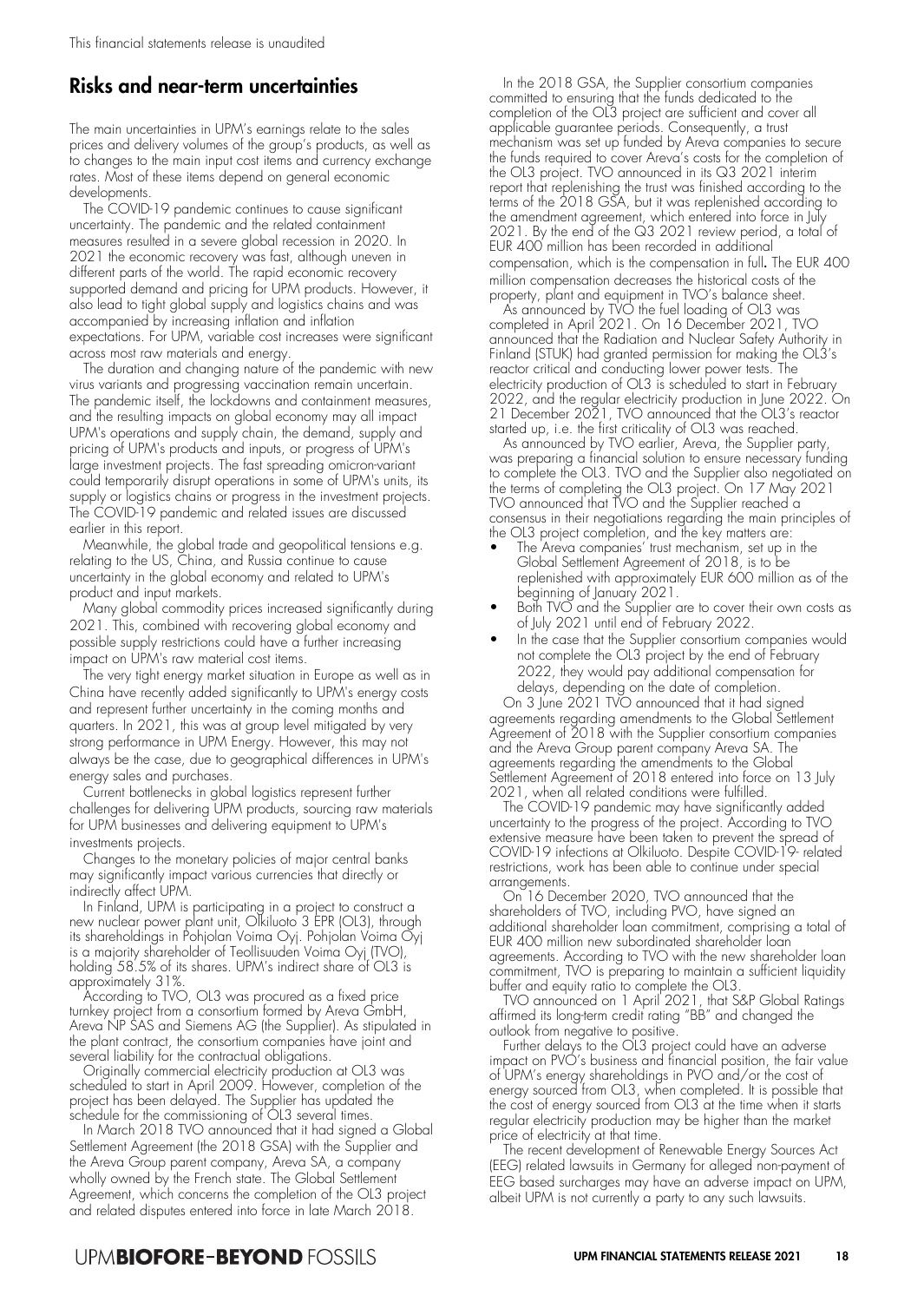In Finland, the labour negotiation practices in the forest industry have changed, and the new terms of employment will be based on agreements between each company and the unions. The new practice presents uncertainty to the progress of the negotiations. The labour negations are discussed later in this report.

The main earnings sensitivities and the group's cost structure are presented on pages 160–161 of the Annual Report 2020. Risks and opportunities are discussed on pages 36–37, and risks and risk management are presented on pages 129–133.

### Labour negotiations in Finland

By the decision of its member companies, The Finnish Forest Industries Federation, which has earlier been responsible for the country level collective bargaining among others with the Paperworkers' Union and Industrial Union, discontinued its engagement in the bargaining in November 2020. In the future, the new terms of employment will be based on agreements between each company and the unions. Each company will carry out negotiations based on its own considerations, and, as the negotiation parties change, the terms of previous collective labour agreements will not be applied after their terms expire. UPM's target is to negotiate business specific agreements and improve the competitiveness of products and create prerequisites for the further development of the units. At the same time, UPM aims to be an attractive employer, with competitive offering for all UPM employees.

In the spring of 2021, UPM sent invitations to the negotiations to the unions and to its own employee representatives. At the same time UPM decided on an extensive benefits package, which it offers equally to all employees in Finland, independent of the personnel group or the union agreement applied. The benefits package guarantees support in different life situations, as well as compensation elements. With the benefits package, the actual negotiations could focus on issues related to the competitiveness of the businesses, like productivity development, wages and working hours as well as the competence development of employees.

Negotiations with the employee representatives and Industrial Union started in UPM Plywood and UPM Timber in May 2021 and the agreement was signed in each business in December 2021.

Meanwhile the Paperworkers' Union has declined the invitations sent by UPM Pulp, UPM Communication Papers, UPM Specialty Papers, UPM Raflatac and UPM Biofuels. The union aims to negotiate one group level agreement with the corporation. Due to the different needs of the various businesses, UPM's starting point is, however, business specific agreements.

As the new agreements were not reached before the old agreements expired at the end of 2021, UPM communicated well in time temporary terms of labour, which are based on labour law, UPM practices and personal employment contracts. They would be applied until the business specific agreements would be concluded.

The Paperworkers' Union started a strike in five of UPM's businesses in Finland as of 1 January 2022. According to the current announcement, the strike would continue until 19 February 2022.

#### **Shares**

In 2021 UPM shares worth a total of EUR 8,435 million (9,921 million) were traded on the Nasdaq Helsinki stock exchange. This is estimated to represent more than 70% of the total trading volume in UPM shares. The highest listing was EUR 35.37 in September and the lowest was EUR 29.11 in January.

The Annual General Meeting held on 30 March 2021 authorised the Board of Directors to decide on the repurchase of a maximum of 50,000,000 of the Company's own shares. The authorisation will be valid for 18 months from the date of the AGM resolution.

The Annual General Meeting held on 30 March 2021 authorised the Board of Directors to decide on the issuance of new shares, the transfer of treasury shares and the issuance of special rights entitling to shares in proportion to the shareholders' existing holdings in the Company, or in a directed share issue, deviating from the shareholder's preemptive subscription right. The Board of Directors may also decide on a share issue without payment to the Company itself. The aggregate maximum number of new shares that may be issued and treasury shares that may be transferred is 25,000,000, including the number of shares that can be received on the basis of special rights. The authorisation will be valid for 18 months from the date of the AGM resolution.

Aside from the above, the Board of Directors has no current authorization to issue shares, convertible bonds or share options.

The number of shares entered in the Trade Register on 31 December 2021 was 533,735,699. Through the issuance authorisation, the number of shares may increase to a maximum of 558,735,699.

On 31 December 2021, the Company held 411,653 of its own shares, representing approximately 0.08% of the total number of company shares and voting rights. The Board of Directors may decide to retain, transfer or cancel the treasury shares.

# Legal proceedings

The group's management is not aware of any significant litigation at the end of Q4 2021.

In October, the European Commission conducted an unannounced inspection at UPM's premises. According to the Commission's press release on 12 October, the Commission has concerns that the inspected companies in the wood pulp sector may have violated EU antitrust rules that prohibit cartels and restrictive business practices. The Commission states that the unannounced inspections are a preliminary step in an investigation into suspected anticompetitive practices, and the fact that the Commission carries out such inspections does not mean that the companies are guilty of anti-competitive behaviour nor does it prejudge the outcome of the investigation itself. UPM takes any suspected violation of antitrust rules very seriously and has a compliance programme in place to mitigate the risk of such violations. For example, all employees and executives are required to take training on the UPM Code of Conduct, which includes a section regarding antitrust compliance. In addition, UPM has also in place a specific training programme regarding antitrust rules which covers approximately 3,000 employees and executives.

Helsinki, 27 January 2022

UPM-Kymmene Corporation Board of Directors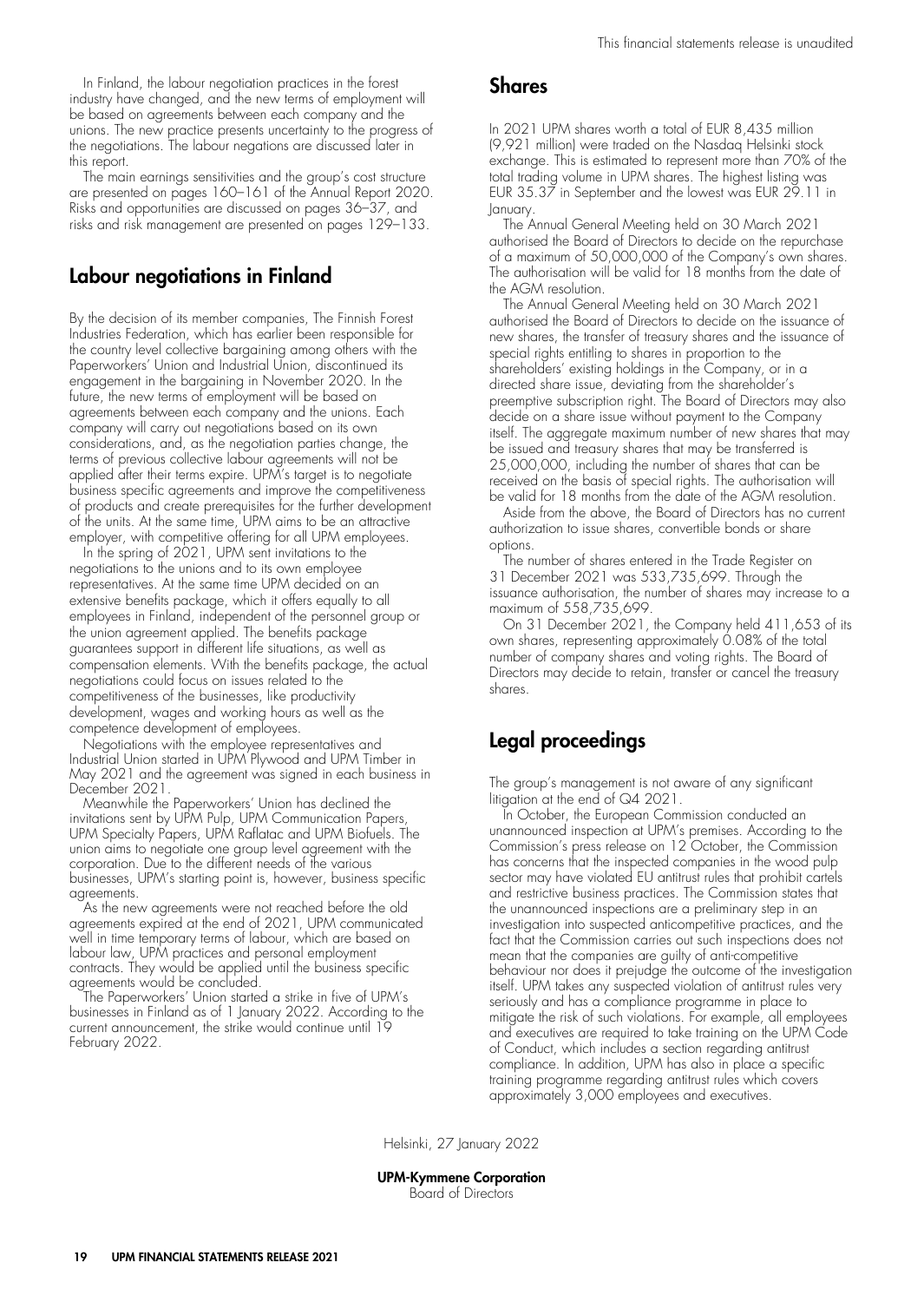# **Financial statement information**

# Consolidated income statement

| <b>EURm</b>                                                                | Q4/2021  | Q4/2020  | Q1-Q4/2021     | Q1-Q4/2020     |
|----------------------------------------------------------------------------|----------|----------|----------------|----------------|
| Sales (Note 3)                                                             | 2,673    | 2,188    | 9,814          | 8,580          |
| Other operating income                                                     | 33       | 14       | 254            | 116            |
| Costs and expenses                                                         | $-2,230$ | $-1,810$ | $-8,104$       | $-7,371$       |
| Change in fair value of forest assets and wood harvested                   | 103      | $-24$    | 111            | $-25$          |
| Share of results of associated companies and joint ventures                |          | $\Omega$ | $\overline{2}$ | 3              |
| Depreciation, amortisation and impairment charges                          | $-165$   | $-114$   | $-515$         | $-541$         |
| <b>Operating profit</b>                                                    | 415      | 253      | 1,562          | 761            |
|                                                                            |          |          |                |                |
| Exchange rate and fair value gains and losses                              |          | 4        | $-3$           | $\overline{2}$ |
| Interest and other finance costs, net                                      | 6        | $-7$     | $-12$          | $-26$          |
| Profit before tax                                                          | 420      | 250      | 1,548          | 737            |
|                                                                            |          |          |                |                |
| Income taxes                                                               | $-80$    | -60      | $-240$         | $-169$         |
| Profit for the period                                                      | 340      | 190      | 1,307          | 568            |
|                                                                            |          |          |                |                |
| Attributable to:                                                           |          |          |                |                |
| Owners of the parent company                                               | 334      | 187      | 1.286          | 560            |
| Non-controlling interests                                                  |          | 3        | 22             | 8              |
|                                                                            | 340      | 190      | 1,307          | 568            |
|                                                                            |          |          |                |                |
| Earnings per share for profit attributable to owners of the parent company |          |          |                |                |
| Basic earnings per share, EUR                                              | 0.63     | 0.35     | 2.41           | 1.05           |
| Diluted earnings per share, EUR                                            | 0.63     | 0.35     | 2.41           | 1.05           |

# Consolidated statement of comprehensive income

| <b>EURm</b>                                                      | Q4/2021 | Q4/2020 | Q1-Q4/2021 | Q1-Q4/2020 |
|------------------------------------------------------------------|---------|---------|------------|------------|
| Profit for the period                                            | 340     | 190     | 1,307      | 568        |
|                                                                  |         |         |            |            |
| Other comprehensive income for the period, net of tax            |         |         |            |            |
| Items that will not be reclassified to income statement:         |         |         |            |            |
| Actuarial gains and losses on defined benefit obligations        | $-27$   | $-21$   | 96         | -36        |
| Changes in fair value of energy shareholdings                    | 304     | -64     | 632        | $-251$     |
| Items that may be reclassified subsequently to income statement: |         |         |            |            |
| <b>Translation differences</b>                                   | 110     | $-110$  | 337        | $-262$     |
| Net investment hedge                                             |         | 4       | $-21$      | 5          |
| Cash flow hedges                                                 | $-43$   | 0       | $-127$     | $-24$      |
| Other comprehensive income for the period, net of tax            | 338     | $-192$  | 918        | $-569$     |
| Total comprehensive income for the period                        | 677     | -2      | 2,225      | 0          |
|                                                                  |         |         |            |            |
| Total comprehensive income attributable to:                      |         |         |            |            |
| Owners of the parent company                                     | 669     | -6      | 2,194      | -7         |
| Non-controlling interests                                        |         |         | 31         | 6          |
|                                                                  | 677     | $-2$    | 2,225      | 0          |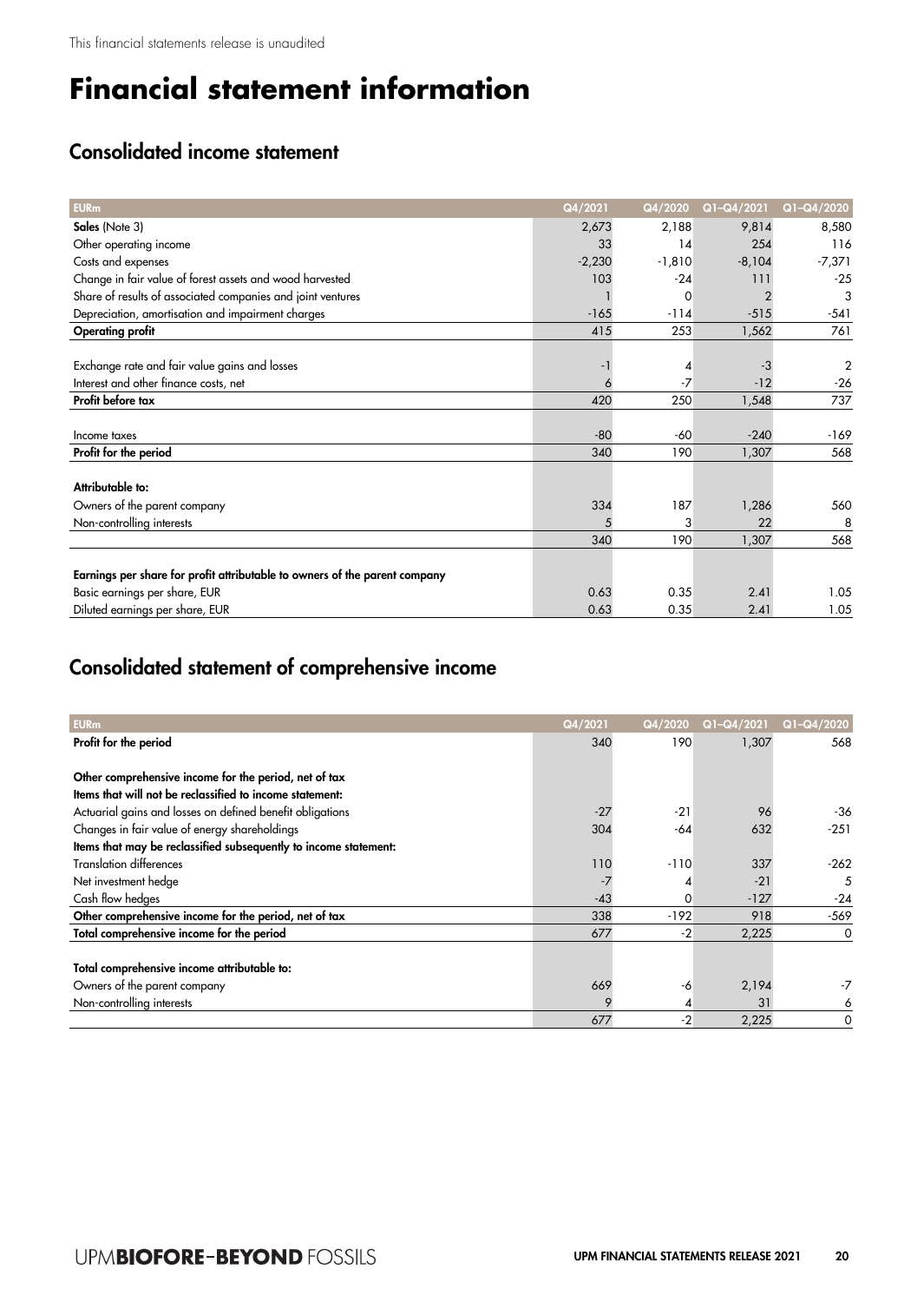# Consolidated balance sheet

| <b>EURm</b>                                         | 31 DEC 2021 | 31 DEC 2020 |
|-----------------------------------------------------|-------------|-------------|
| <b>ASSETS</b>                                       |             |             |
| Goodwill                                            | 237         | 229         |
| Other intangible assets                             | 366         | 363         |
| Property, plant and equipment (Note 4)              | 5,569       | 4,316       |
| Leased assets                                       | 608         | 561         |
| Forest assets                                       | 2,328       | 2,077       |
| Energy shareholdings (Note 5)                       | 2,579       | 1,936       |
| Other non-current financial assets                  | 133         | 166         |
| Deferred tax assets                                 | 466         | 421         |
| Net retirement benefit assets                       | 79          | 26          |
| Investments in associates and joint ventures        | 33          | 33          |
| Other non-current assets                            | 20          | 21          |
| Non-current assets                                  | 12,420      | 10,149      |
|                                                     |             |             |
| Inventories                                         | 1,594       | 1,285       |
| Trade and other receivables                         | 2,024       | 1,534       |
| Other current financial assets                      | 139         | 136         |
| Income tax receivables                              | 40          | 34          |
| Cash and cash equivalents                           | 1,460       | 1,720       |
| <b>Current assets</b>                               | 5,257       | 4,709       |
|                                                     |             |             |
| <b>Assets</b>                                       | 17,676      | 14,858      |
|                                                     |             |             |
|                                                     |             |             |
| <b>EQUITY AND LIABILITIES</b>                       |             |             |
| Share capital                                       | 890         | 890         |
| Treasury shares                                     | -2          | $-2$        |
| <b>Translation reserve</b>                          | 329         | 25          |
| Other reserves                                      | 1,938       | 1,430       |
| Reserve for invested non-restricted equity          | 1,273       | 1,273       |
| Retained earnings                                   | 6,419       | 5,735       |
| Equity attributable to owners of the parent company | 10,846      | 9,351       |
| Non-controlling interests                           | 261         | 162         |
| Equity                                              | 11,106      | 9,513       |
|                                                     |             |             |
| Deferred tax liabilities                            | 596         | 564         |
| Net retirement benefit liabilities                  | 676         | 771         |
| Provisions (Note 8)                                 | 155         | 222         |
| Non-current debt                                    | 2,566       | 1,952       |
| Other non-current financial liabilities             | 109         | 97          |
| <b>Non-current liabilities</b>                      | 4,102       | 3,606       |
|                                                     |             |             |
| Current debt                                        | 86          | 90          |
| Trade and other payables                            | 2,254       | 1,571       |
| Other current financial liabilities                 | 95          | 48          |
| Income tax payables                                 | 32          | 30          |
| <b>Current liabilities</b>                          | 2,468       | 1,740       |
| <b>Liabilities</b>                                  | 6,570       | 5,345       |
|                                                     |             |             |
| <b>Equity and liabilities</b>                       | 17,676      | 14,858      |
|                                                     |             |             |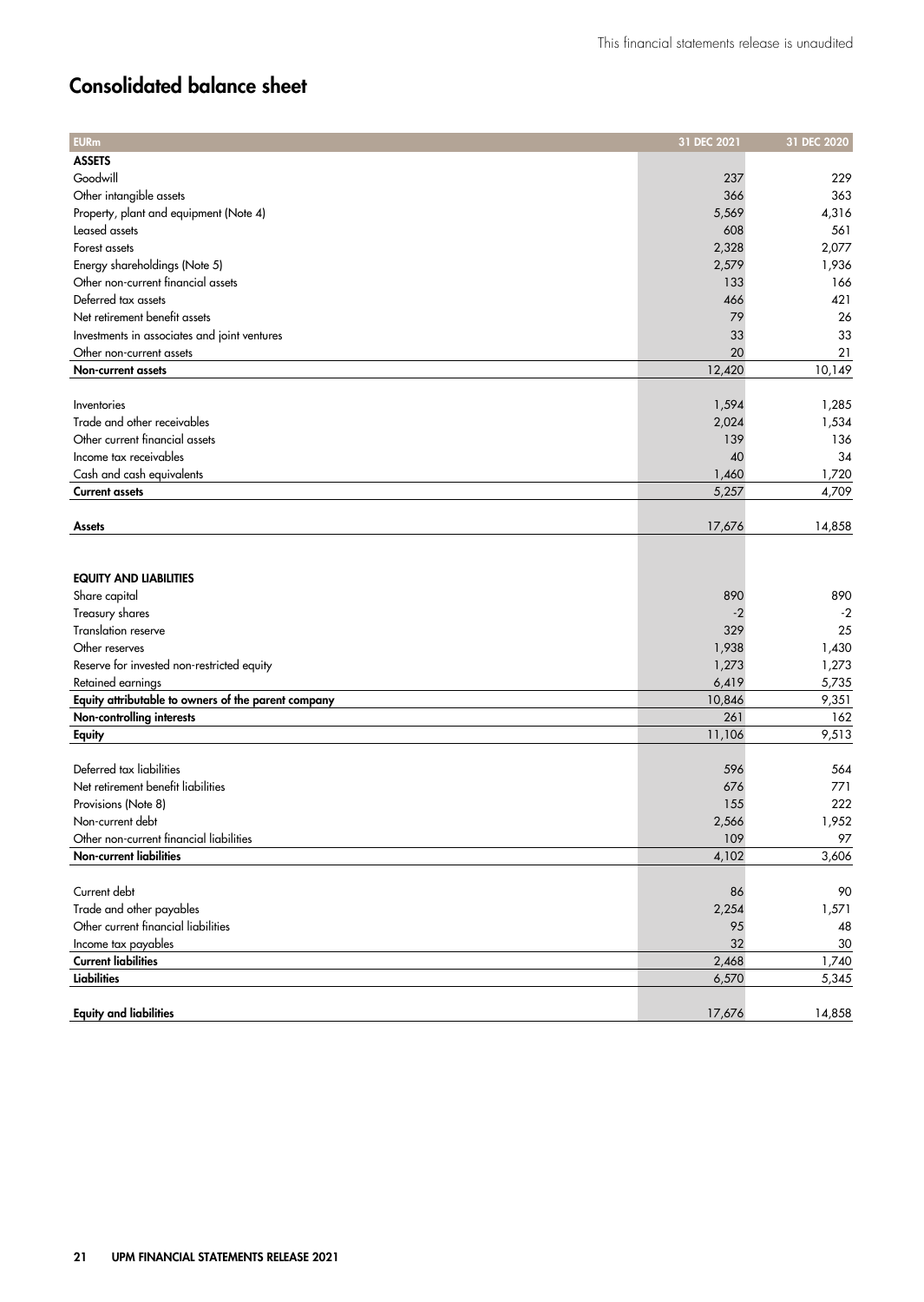# Consolidated statement of changes in equity

|                                                                    |                                |               |                                               |                                 | <b>RESERVE</b><br><b>FOR</b><br><b>INVESTED</b><br><b>NON-</b> |                                    | <b>EQUITY</b><br><b>ATTRIBUTABLE</b><br><b>TO OWNERS</b><br>OF THE | NON-                                   |                               |
|--------------------------------------------------------------------|--------------------------------|---------------|-----------------------------------------------|---------------------------------|----------------------------------------------------------------|------------------------------------|--------------------------------------------------------------------|----------------------------------------|-------------------------------|
| <b>EURm</b>                                                        | <b>SHARE</b><br><b>CAPITAL</b> | <b>SHARES</b> | <b>TREASURY TRANSLATION</b><br><b>RESERVE</b> | <b>OTHER</b><br><b>RESERVES</b> | <b>RESTRICTED</b><br><b>EQUITY</b>                             | <b>RETAINED</b><br><b>EARNINGS</b> | <b>PARENT</b><br><b>COMPANY</b>                                    | <b>CONTROLLING</b><br><b>INTERESTS</b> | <b>TOTAL</b><br><b>EQUITY</b> |
| Value at 1 January 2021                                            | 890                            | $-2$          | 25                                            | 1,430                           | 1,273                                                          | 5,735                              | 9,351                                                              | 162                                    | 9,513                         |
| Profit for the period                                              |                                |               |                                               |                                 |                                                                | 1,286                              | 1,286                                                              | 22                                     | 1,307                         |
| <b>Translation differences</b>                                     |                                |               | 325                                           |                                 |                                                                |                                    | 325                                                                | 13                                     | 337                           |
| Cash flow hedges - reclassified<br>to income statement, net of tax |                                |               |                                               | 63                              |                                                                |                                    | 63                                                                 |                                        | 63                            |
| Cash flow hedges - reclassified<br>to PPE                          |                                |               |                                               | -14                             |                                                                |                                    | $-14$                                                              | $-1$                                   | $-16$                         |
| Cash flow hedges - changes in<br>fair value, net of tax            |                                |               |                                               | $-172$                          |                                                                |                                    | $-172$                                                             | $-2$                                   | $-174$                        |
| Net investment hedge, net of tax                                   |                                |               | $-21$                                         |                                 |                                                                |                                    | $-21$                                                              |                                        | $-21$                         |
| Energy shareholdings - changes<br>in fair value, net of tax        |                                |               |                                               | 632                             |                                                                | $\mathbf{1}$                       | 632                                                                |                                        | 632                           |
| Actuarial gains and losses on<br>defined benefit plans, net of tax |                                |               |                                               |                                 |                                                                | 96                                 | 96                                                                 |                                        | 96                            |
| Total comprehensive income for<br>the period                       |                                |               | 304                                           | 508                             |                                                                | 1,382                              | 2,194                                                              | 31                                     | 2,225                         |
| Share-based payments, net of<br>tax                                |                                |               |                                               | -1                              |                                                                | -6                                 | -6                                                                 |                                        | -6                            |
| Dividend distribution                                              |                                |               |                                               |                                 |                                                                | -693                               | $-693$                                                             | -13                                    | $-706$                        |
| Other items                                                        |                                |               |                                               |                                 |                                                                |                                    |                                                                    | $-1$                                   |                               |
| Contributions by non-controlling<br>interests                      |                                |               |                                               |                                 |                                                                |                                    |                                                                    | 82                                     | 82                            |
| <b>Total transactions with owners</b><br>for the period            |                                |               |                                               | $-1$                            |                                                                | $-698$                             | $-699$                                                             | 68                                     | $-632$                        |
| Value at 31 December 2021                                          | 890                            | $-2$          | 329                                           | 1,938                           | 1,273                                                          | 6,419                              | 10,846                                                             | 261                                    | 11,106                        |
|                                                                    |                                |               |                                               |                                 |                                                                |                                    |                                                                    |                                        |                               |
| Value at 1 January 2020                                            | 890                            | $-2$          | 278                                           | 1,711                           | 1,273                                                          | 5,912                              | 10,062                                                             | 113                                    | 10,175                        |
| Profit for the period                                              |                                |               |                                               |                                 |                                                                | 560                                | 560                                                                | 8                                      | 568                           |
| <b>Translation differences</b>                                     |                                |               | $-258$                                        |                                 |                                                                |                                    | $-258$                                                             | -4                                     | $-262$                        |
| Cash flow hedges - reclassified<br>to income statement, net of tax |                                |               |                                               | -34                             |                                                                |                                    | $-34$                                                              |                                        | $-34$                         |
| Cash flow hedges - reclassified<br>to PPE                          |                                |               |                                               | $-5$                            |                                                                |                                    | -5                                                                 |                                        | -5                            |
| Cash flow hedges - changes in<br>fair value, net of tax            |                                |               |                                               | 11                              |                                                                |                                    | 11                                                                 | 3                                      | 14                            |
| Net investment hedge, net of tax                                   |                                |               | 5                                             |                                 |                                                                |                                    | 5                                                                  |                                        | 5                             |
| Energy shareholdings - changes<br>in fair value, net of tax        |                                |               |                                               | $-252$                          |                                                                | 1                                  | $-251$                                                             |                                        | $-251$                        |
| Actuarial gains and losses on<br>defined benefit plans, net of tax |                                |               |                                               |                                 |                                                                | $-36$                              | $-36$                                                              |                                        | $-36$                         |
| Total comprehensive income for<br>the period                       |                                |               | $-253$                                        | $-279$                          |                                                                | 525                                | $-7$                                                               | 6                                      |                               |
| Share-based payments, net of<br>tax                                |                                |               |                                               | $-2$                            |                                                                | -9                                 | $-11$                                                              |                                        | $-11$                         |
| Dividend distribution                                              |                                |               |                                               |                                 |                                                                | $-693$                             | $-693$                                                             | $-21$                                  | $-714$                        |
| Other items                                                        |                                |               |                                               |                                 |                                                                |                                    |                                                                    |                                        | $-1$                          |
| Contributions by non-controlling<br>interests                      |                                |               |                                               |                                 |                                                                |                                    |                                                                    | 64                                     | 64                            |
| <b>Total transactions with owners</b>                              |                                |               |                                               | $-2$                            |                                                                | $-702$                             | -704                                                               | 43                                     | $-662$                        |
| for the period<br>Value at 31 December 2020                        | 890                            | $-2$          | 25                                            | 1,430                           | 1,273                                                          | 5,735                              | 9,351                                                              | 162                                    | 9,513                         |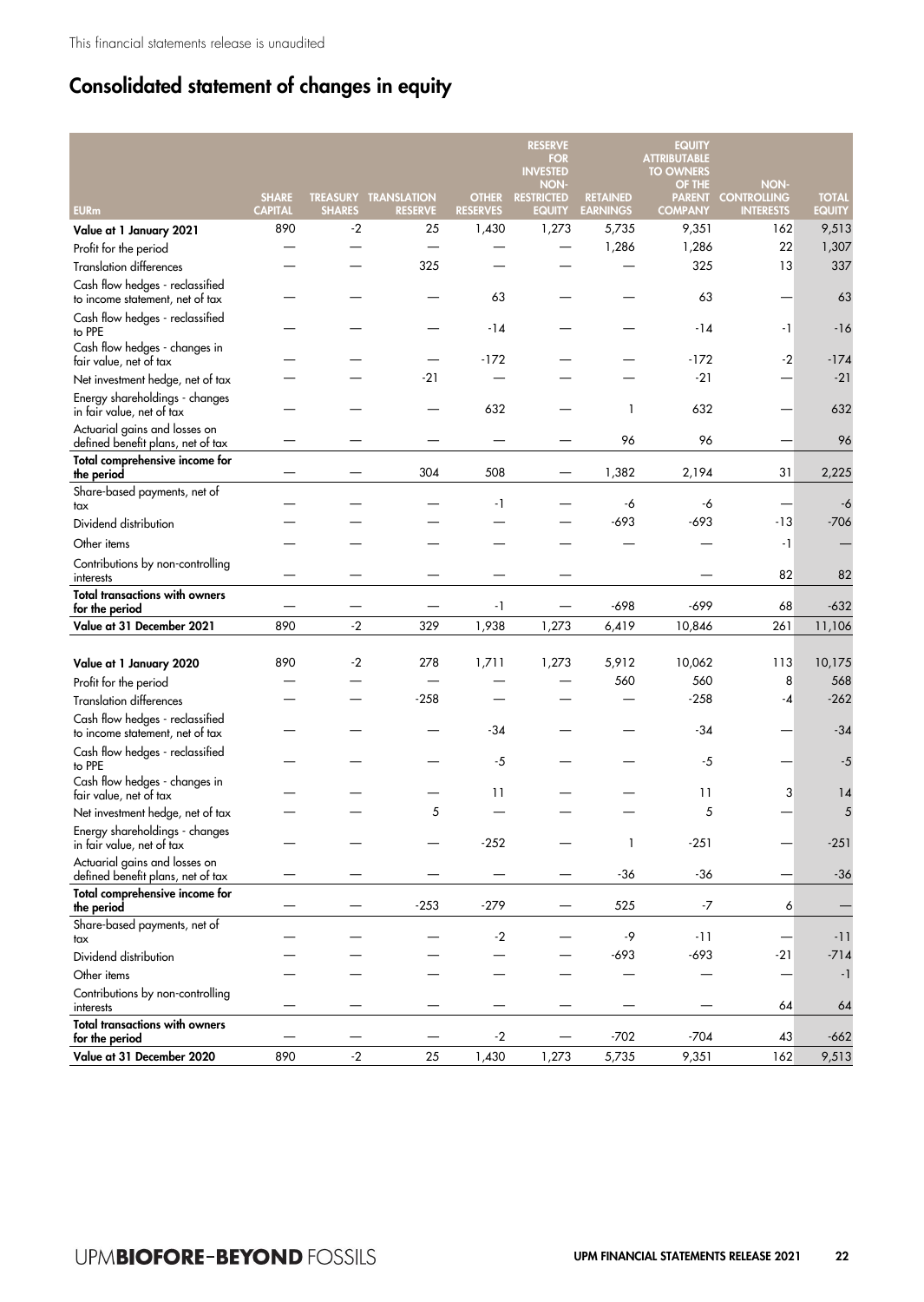# Consolidated cash flow statement

| EURm                                                                                  | Q4/2021        | Q4/2020      | Q1-<br>Q4/2021 | Q1-<br>Q4/2020 |
|---------------------------------------------------------------------------------------|----------------|--------------|----------------|----------------|
| Cash flows from operating activities                                                  |                |              |                |                |
| Profit for the period                                                                 | 340            | 190          | 1,307          | 568            |
| Adjustments <sup>1)</sup>                                                             | 110            | 157          | 356            | 721            |
| Interest received                                                                     | 1              | $\mathbf{1}$ | $\mathbf{1}$   | 3              |
| Interest paid                                                                         | -6             | $-19$        | $-26$          | $-37$          |
| Dividends received                                                                    |                | 0            | $\mathbf{2}$   | 3              |
| Other financial items, net                                                            | 7              | -3           | $-2$           | $-14$          |
| Income taxes paid                                                                     | $-137$         | $-52$        | $-275$         | $-145$         |
| Change in working capital                                                             | 91             | 72           | $-115$         | $-93$          |
| Operating cash flow                                                                   | 406            | 347          | 1,250          | 1,005          |
|                                                                                       |                |              |                |                |
| Cash flows from investing activities                                                  |                |              |                |                |
| Capital expenditure                                                                   | -438           | -303         | $-1,432$       | -818           |
| Additions to forest assets                                                            | $-33$          | $-10$        | -89            | $-57$          |
| Investments in energy shareholdings                                                   | 0              | $-47$        | 0              | $-47$          |
| Proceeds from sale of property, plant and equipment and intangible assets, net of tax | 9              | 1            | 17             | 23             |
| Proceeds from sale of forest assets, net of tax                                       | $\Omega$       | 1            | 6              | 3              |
| Proceeds from disposal of businesses and subsidiaries (Note 9)                        | $\mathbf 0$    | $\mathbf 0$  | 157            | $\mathbf 0$    |
| Proceeds from disposal of energy shareholdings                                        | $\mathbf{1}$   | 0            | $\mathbf{1}$   | $\overline{2}$ |
| Proceeds from disposal of joint operations                                            | $\mathbf 0$    | $\Omega$     | 0              | 17             |
| Net cash flows from net investment hedges                                             | 0              | $\mathbf 0$  | 9              | -4             |
| Change in other non-current assets                                                    | $\overline{2}$ | $\mathbf{1}$ | 6              | 3              |
| Investing cash flow                                                                   | $-459$         | $-357$       | $-1,323$       | $-879$         |
|                                                                                       |                |              |                |                |
| Cash flows from financing activities                                                  |                |              |                |                |
| Proceeds from non-current debt                                                        | 0              | 848          | 600            | 861            |
| Payments of non-current debt                                                          | -3             | -5           | $-16$          | -31            |
| Lease repayments                                                                      | -20            | $-20$        | -84            | -86            |
| Change in current liabilities                                                         | $\mathbf{1}$   | $-2$         | 0              | $-2$           |
| Net cash flows from derivatives                                                       | 12             | -8           | 34             | $-17$          |
| Dividends paid to owners of the parent company                                        | 0              | 0            | $-693$         | -693           |
| Dividends paid to non-controlling interests                                           | 0              | $\mathbf 0$  | $-12$          | $-23$          |
| Contributions paid by non-controlling interests                                       | 12             | 35           | 82             | 67             |
| Change in investment funds                                                            | $-100$         | $\mathbf 0$  | $-100$         | $\mathbf 0$    |
| Other financing cash flow                                                             | -4             | $-2$         | $-5$           | -4             |
| <b>Financing cash flow</b>                                                            | $-102$         | 846          | $-194$         | 71             |
|                                                                                       |                |              |                |                |
| Change in cash and cash equivalents                                                   | $-155$         | 835          | $-268$         | 197            |
|                                                                                       |                |              |                |                |
| Cash and cash equivalents at the beginning of the period                              | 1,613          | 886          | 1,720          | 1,536          |
| Exchange rate effect on cash and cash equivalents                                     | 2              | $-2$         | 8              | $-13$          |
| Change in cash and cash equivalents                                                   | $-155$         | 835          | $-268$         | 197            |
| Cash and cash equivalents at the end of the period                                    | 1,460          | 1,720        | 1,460          | 1,720          |

<sup>1)</sup> Adjustments

| <b>EURm</b>                                                 | Q4/2021 | Q4/2020 | $Q1-$<br>Q4/2021 | $Q1-$<br>Q4/2020 |
|-------------------------------------------------------------|---------|---------|------------------|------------------|
| Change in fair value of forest assets and wood harvested    | $-103$  | 24      | $-111$           | 25               |
| Share of results of associated companies and joint ventures |         | 0       |                  | -3               |
| Depreciation, amortisation and impairment charges           | 165     | 114     | 515              | 541              |
| Capital gains and losses on sale of non-current assets      |         | -1      | $-146$           | $-25$            |
| Financial income and expenses                               |         |         | 15               | 24               |
| Income taxes                                                | 80      | 60      | 240              | 169              |
| Utilised provisions                                         | $-19$   | $-23$   | $-85$            | $-55$            |
| Non-cash changes in provisions                              |         |         |                  | 130              |
| Other adjustments                                           |         | $-22$   | $-70$            | -86              |
| Total                                                       | 110     | 157     | 356              | 721              |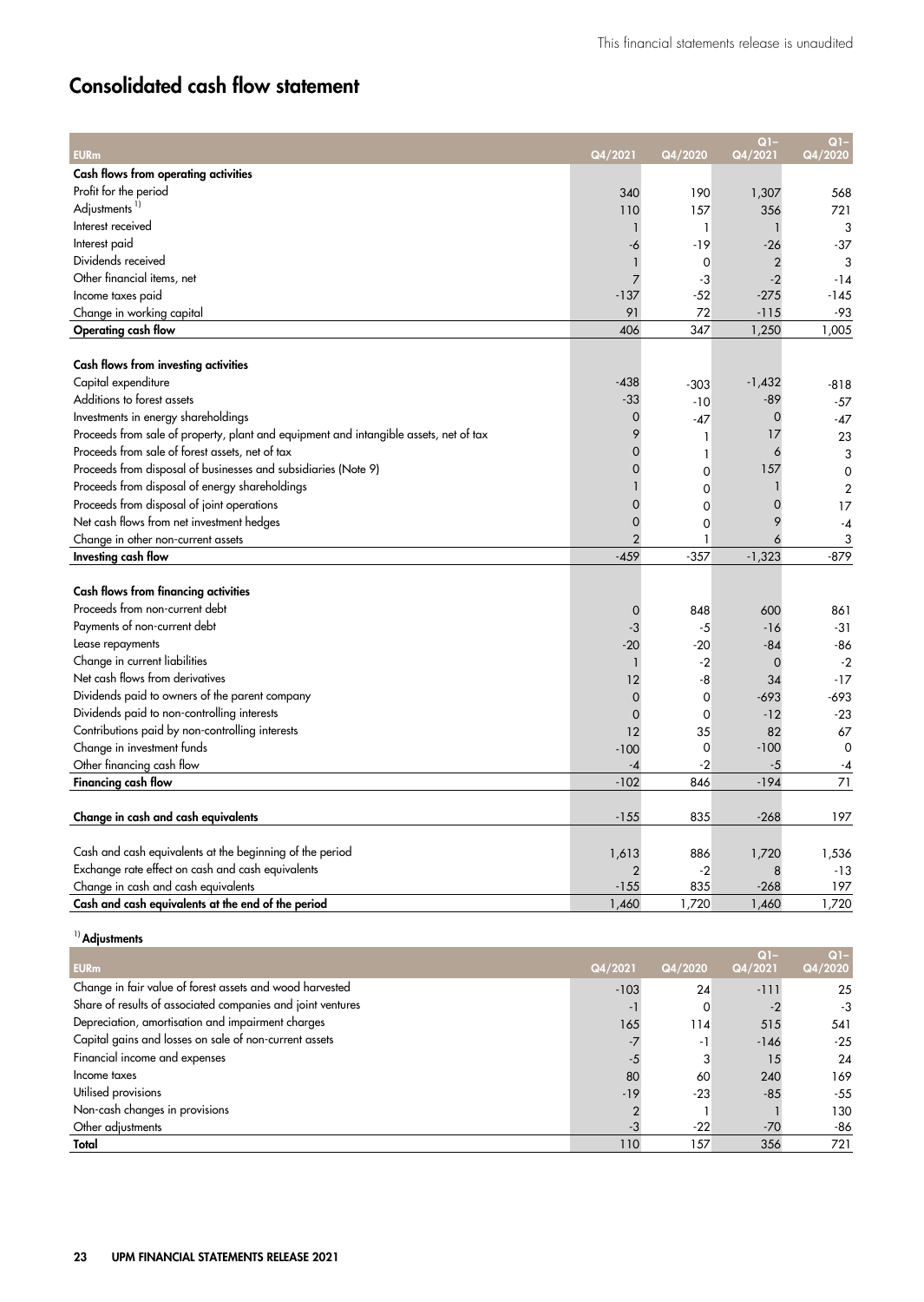# Notes to the financial statements

# 1 Basis of preparation and accounting policies

This unaudited interim report has been prepared in accordance with the accounting policies set out in International Accounting Standard 34 on Interim Financial Reporting and group's consolidated statements for 2020.

Alternative performance measures presented in this report should not be considered as a substitute for measures of performance in accordance with the IFRS and may not be comparable to similarly titled amounts used by other companies.

Figures presented in this report have been rounded and therefore the sum of individual figures might deviate from the presented total figure. Key figures have been calculated using exact figures.

# Impact of COVID-19 on the financial statements

The impact of COVID-19 on UPM financial statements has so far been relatively limited. The group uses estimates and makes significant judgements when valuating certain assets and liabilities, including energy shareholdings, forest assets, retirement benefit obligations and provisions. The group has assessed the impact of COVID-19 to balance sheet items by considering indicators of impairment of goodwill and other intangible assets, recoverable amount of property, plant and equipment, recoverability of deferred tax assets, valuation of inventories, and collectability of trade receivables. The expectations of future cash flows, discount rates and other significant valuation inputs were revised to reflect changed economic environment. Based on these assessments, no significant adjustments to the carrying amounts of said assets were made due to COVID-19. However, the increased uncertainty in the economic environment can lead to significant adjustments to the carrying amount of assets.

The group expects that it will continue to operate and meet its liabilities as they fall due. UPM has a strong financial position. Net debt in the balance sheet amounted to EUR 647 million on 31 December 2021. Cash funds and unused committed credit facilities amounted to EUR 2.5 billion. The facilities and UPM's outstanding debt have no financial covenants.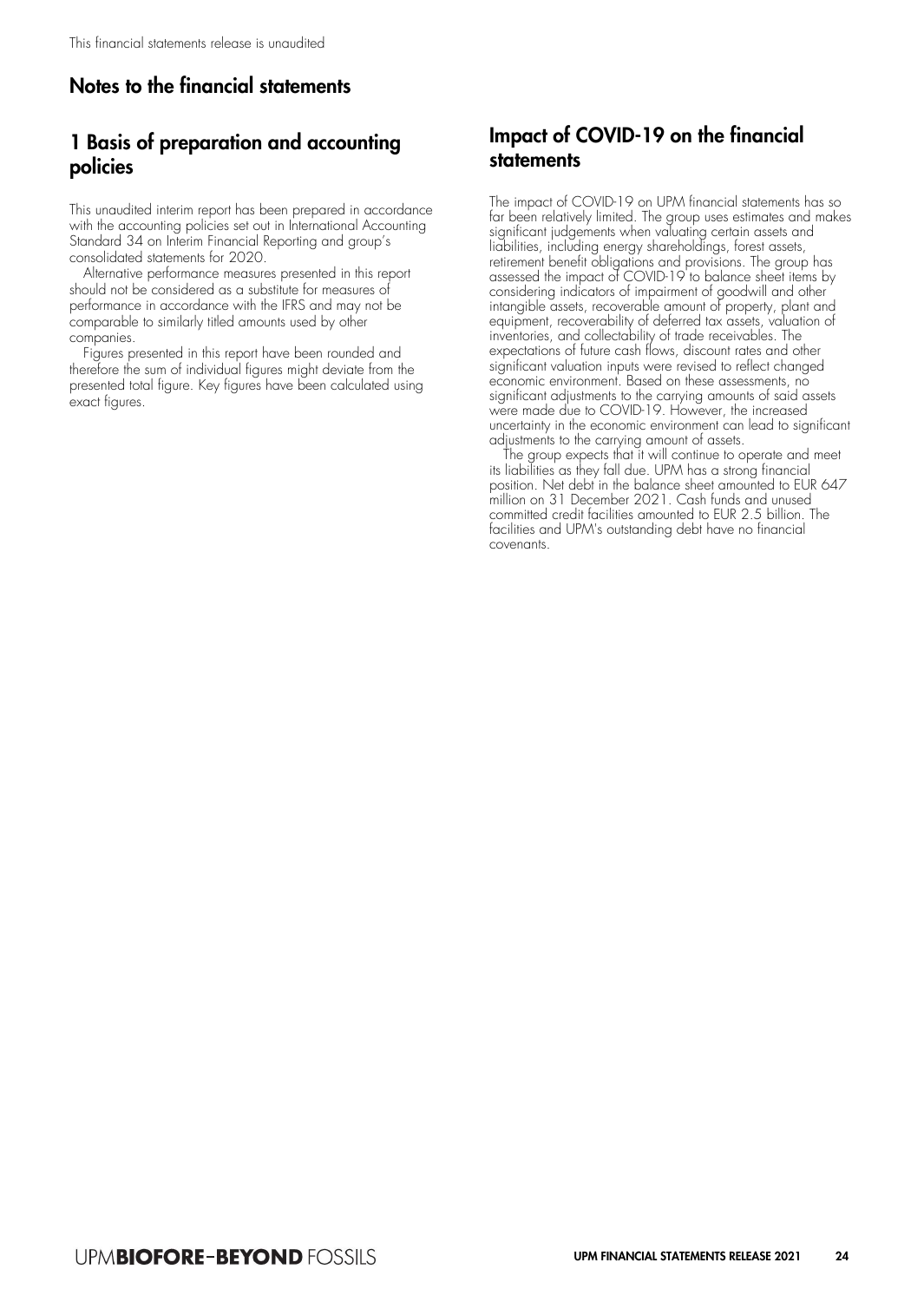# 2 Quarterly information by business area

| <b>EURm, OR AS INDICATED</b>                  | Q4/21          | Q3/21  | Q2/21          | Q1/21                    | Q4/20                    | Q3/20  | Q2/20                    | Q1/20  | $Q1 -$<br>Q4/21 | $Q1 -$<br>Q4/20 |
|-----------------------------------------------|----------------|--------|----------------|--------------------------|--------------------------|--------|--------------------------|--------|-----------------|-----------------|
| Sales                                         |                |        |                |                          |                          |        |                          |        |                 |                 |
| <b>UPM Biorefining</b>                        | 813            | 811    | 714            | 606                      | 569                      | 541    | 563                      | 509    | 2,945           | 2,183           |
| <b>UPM Energy</b>                             | 187            | 124    | 95             | 119                      | 107                      | 88     | 83                       | 101    | 526             | 379             |
| <b>UPM Raflatac</b>                           | 442            | 425    | 413            | 391                      | 390                      | 358    | 403                      | 408    | 1,671           | 1,560           |
| <b>UPM Specialty Papers</b>                   | 407            | 358    | 361            | 355                      | 345                      | 311    | 325                      | 342    | 1,482           | 1,324           |
| <b>UPM Communication Papers</b>               | 950            | 945    | 867            | 815                      | 842                      | 784    | 741                      | 966    | 3,577           | 3,333           |
| UPM Plywood                                   | 134            | 127    | 119            | 112                      | 99                       | 98     | 104                      | 105    | 492             | 405             |
| Other operations                              | 66             | 74     | 82             | 58                       | 58                       | 57     | 60                       | 50     | 280             | 225             |
| Internal sales                                | $-329$         | $-341$ | $-268$         | $-224$                   | $-223$                   | $-208$ | $-202$                   | $-194$ | $-1,163$        | $-827$          |
| Eliminations and reconciliation               | $\overline{2}$ | 1      | 1              | $\overline{2}$           | 1                        | $-1$   | $-1$                     | 0      | 5               | $-1$            |
| Sales, total                                  | 2,673          | 2,523  | 2,384          | 2,234                    | 2,188                    | 2,028  | 2,077                    | 2,287  | 9,814           | 8,580           |
|                                               |                |        |                |                          |                          |        |                          |        |                 |                 |
| <b>Comparable EBITDA</b>                      |                |        |                |                          |                          |        |                          |        |                 |                 |
| <b>UPM Biorefining</b>                        | 270            | 370    | 239            | 137                      | 50                       | 104    | 113                      | 81     | 1,016           | 348             |
| <b>UPM Energy</b>                             | 117            | 65     | 43             | 52                       | 54                       | 43     | 36                       | 45     | 277             | 178             |
| <b>UPM Raflatac</b>                           | 53             | 63     | 72             | 71                       | 64                       | 55     | 70                       | 64     | 259             | 252             |
| <b>UPM Specialty Papers</b>                   | 36             | 43     | 58             | 73                       | 76                       | 56     | 66                       | 75     | 209             | 273             |
| <b>UPM Communication Papers</b>               | $-33$          | $-3$   | 12             | 47                       | 121                      | 48     | 21                       | 110    | 23              | 300             |
| UPM Plywood                                   | 37             | 28     | 19             | 14                       | 15                       | 13     | 18                       | 14     | 99              | 59              |
| Other operations                              | $-7$           | $-13$  | $\overline{2}$ | $-2$                     | 19                       | 15     | $-1$                     | 1      | $-19$           | 34              |
| Eliminations and reconciliation               | $-3$           | $-17$  | $-18$          | -3                       | -8                       | $-1$   | $-2$                     | 9      | $-42$           | $-2$            |
| Comparable EBITDA, total                      | 470            | 535    | 426            | 389                      | 392                      | 331    | 320                      | 398    | 1,821           | 1,442           |
|                                               |                |        |                |                          |                          |        |                          |        |                 |                 |
| <b>Operating profit</b>                       |                |        |                |                          |                          |        |                          |        |                 |                 |
| <b>UPM Biorefining</b>                        | 216            | 321    | 190            | 90                       | 0                        | 58     | 70                       | 37     | 817             | 166             |
| <b>UPM Energy</b>                             | 115            | 63     | 41             | 50                       | 49                       | 58     | 34                       | 43     | 270             | 184             |
| <b>UPM Raflatac</b>                           | 44             | 54     | 61             | 62                       | 48                       | 45     | 60                       | 51     | 222             | 205             |
| <b>UPM Specialty Papers</b>                   | 18             | 23     | 39             | 54                       | 57                       | 40     | 50                       | 58     | 135             | 206             |
| <b>UPM Communication Papers</b>               | $-102$         | 106    | -14            | 23                       | 110                      | $-95$  | $-37$                    | 31     | 14              | 9               |
| UPM Plywood                                   | 30             | 26     | 15             | 8                        | 9                        | 6      | $-12$                    | 7      | 80              | 10              |
| Other operations                              | 96             | $-12$  | $-5$           | $-3$                     | -9                       | 7      | $-7$                     | -6     | 75              | $-15$           |
| Eliminations and reconciliation               | $-4$           | $-17$  | $-23$          | -6                       | -11                      | -3     | $-12$                    | 21     | $-50$           | $-4$            |
| Operating profit, total                       | 415            | 564    | 304            | 279                      | 253                      | 117    | 148                      | 243    | 1,562           | 761             |
| $%$ of sales                                  | 15.5           | 22.4   | 12.8           | 12.5                     | 11.6                     | 5.8    | 7.1                      | 10.6   | 15.9            | 8.9             |
| Items affecting comparability                 |                |        |                |                          |                          |        |                          |        |                 |                 |
| <b>UPM Biorefining</b>                        |                |        |                |                          |                          |        |                          |        |                 |                 |
| <b>UPM Energy</b>                             |                |        |                |                          | $-3$                     | 17     |                          |        |                 | 14              |
| <b>UPM Raflatac</b>                           |                |        | - 1            |                          | -6                       |        |                          | -3     | $-1$            | -9              |
| <b>UPM Specialty Papers</b>                   |                |        |                |                          |                          | 3      | 4                        |        |                 | 6               |
| <b>UPM Communication Papers</b>               | $-46$          | 135    |                | $\overline{2}$           | 16                       | $-114$ | $-27$                    | $-45$  | 93              | $-170$          |
| UPM Plywood                                   |                | 4      | 3              |                          | $\overline{\phantom{0}}$ |        | $-22$                    |        | 8               | $-23$           |
| Other operations                              |                |        | -1             | $\overline{\phantom{0}}$ | $-2$                     | $-1$   | $\overline{\phantom{0}}$ |        | $-1$            | $-3$            |
| Eliminations and reconciliation <sup>1)</sup> | $-1$           |        | $-5$           | $-3$                     | $-3$                     | $-2$   | -9                       | 12     | $-9$            | $-3$            |
| Items affecting comparability in              |                |        |                |                          |                          |        |                          |        |                 |                 |
| operating profit, total                       | $-46$          | 140    | $-3$           |                          | $\mathbf{2}$             | $-98$  | $-55$                    | $-36$  | 91              | $-187$          |
|                                               |                |        |                |                          |                          |        |                          |        |                 |                 |
| <b>Comparable EBIT</b>                        |                |        |                |                          |                          |        |                          |        |                 |                 |
| <b>UPM Biorefining</b>                        | 216            | 321    | 190            | 90                       | 0                        | 58     | 70                       | 37     | 817             | 166             |
| <b>UPM Energy</b>                             | 115            | 63     | 41             | 50                       | 52                       | 41     | 34                       | 43     | 270             | 171             |
| <b>UPM Raflatac</b>                           | 44             | 54     | 63             | 62                       | 55                       | 45     | 60                       | 54     | 223             | 214             |
| <b>UPM Specialty Papers</b>                   | 18             | 23     | 39             | 54                       | 57                       | 37     | 47                       | 58     | 135             | 199             |
| <b>UPM Communication Papers</b>               | -56            | $-30$  | -14            | 20                       | 94                       | 19     | $-10$                    | 76     | $-79$           | 180             |
| UPM Plywood                                   | 30             | 22     | 12             | 8                        | 9                        | 6      | 11                       | 7      | 72              | 33              |
| Other operations                              | 96             | $-12$  | $-5$           | -4                       | $-7$                     | 8      | $-7$                     | -6     | 76              | $-12$           |
| Eliminations and reconciliation               | $-3$           | $-17$  | $-18$          | $-3$                     | -8                       | $-1$   | $-2$                     | 9      | $-42$           | $-2$            |
| Comparable EBIT, total                        | 461            | 424    | 307            | 279                      | 252                      | 215    | 203                      | 279    | 1,471           | 948             |
| $%$ of sales                                  | 17.2           | 16.8   | 12.9           | 12.5                     | 11.5                     | 10.6   | 9.8                      | 12.2   | 15.0            | 11.1            |

<sup>1)</sup> Eliminations and reconciliations includes changes in fair value of unrealised cash flow and commodity hedges.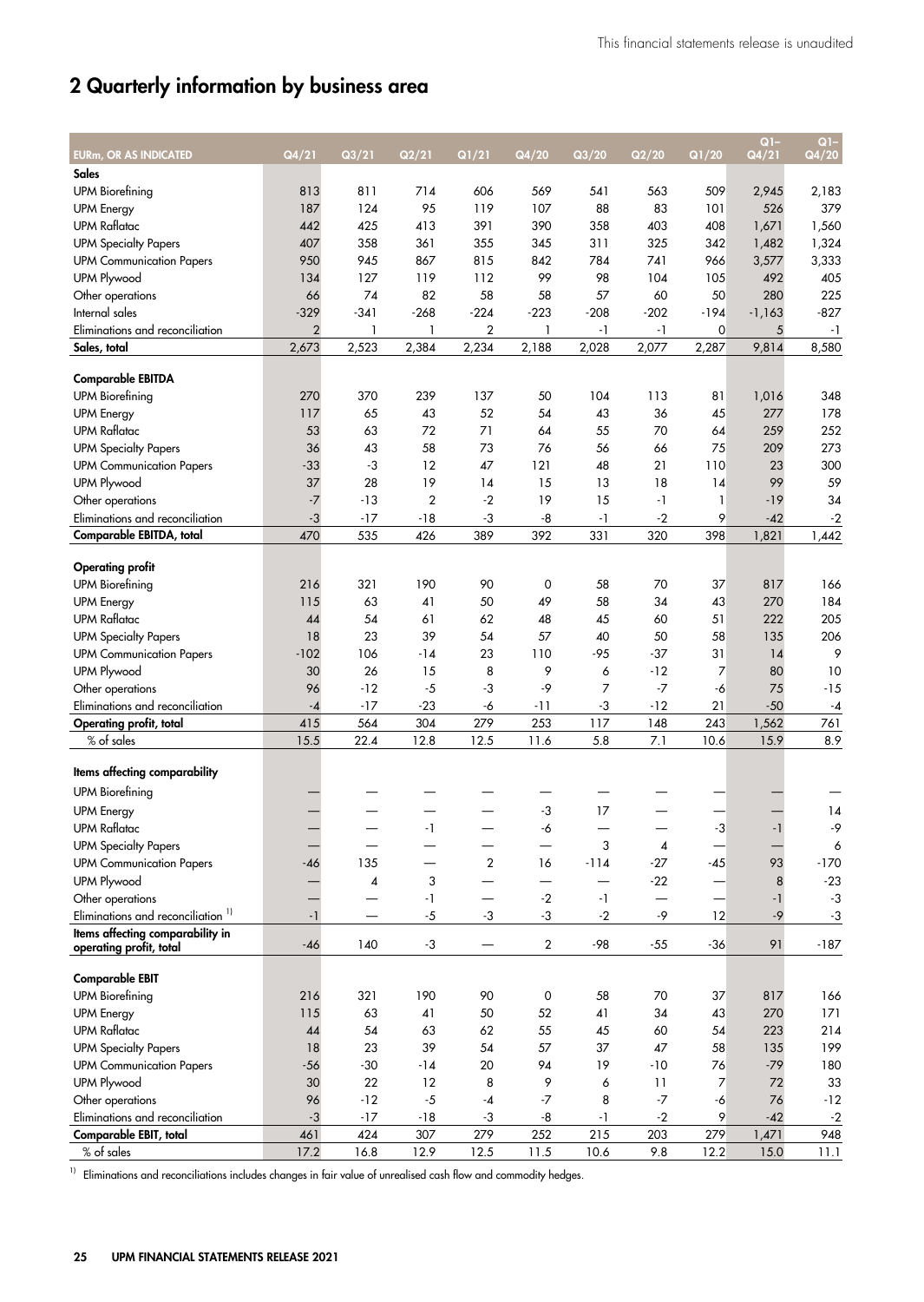#### Items affecting comparability

Certain non-operational or non-cash valuation transactions with significant income statement impact are considered as items affecting comparability and reported separately to reflect the underlying business performance and to enhance comparability from period to period. In 2021, items affecting comparability mainly relate to the gain on sale of Shotton Mill Ltd in UPM Communication Papers business area and impairment charges of newsprint related fixed assets. Please refer to note >> 9 Assets and liabilities classified as held for sale and disposals for more information. In 2020, items affecting comparability in UPM Communication Papers business area mainly relate to restructuring charges and impairment charges due to closure of UPM Chapelle paper mill and UPM Kaipola paper mill. In Plywood business area, items affecting comparability relate to restructuring charges from the closure of Jyväskylä plywood mill.

| <b>EURm</b>                                                          | Q4/21 | Q3/21 | Q2/21        | Q1/21    | Q4/20          | Q3/20    | Q2/20 | Q1/20    | $Q$ ]-<br>Q4/21 | $Q1-$<br>Q4/20 |
|----------------------------------------------------------------------|-------|-------|--------------|----------|----------------|----------|-------|----------|-----------------|----------------|
|                                                                      |       |       |              |          |                |          |       |          |                 |                |
| Comparable profit for the period                                     | 373   | 359   | 246          | 228      | 191            | 158      | 157   | 231      | 1,204           | 737            |
| Items affecting comparability                                        |       |       |              |          |                |          |       |          |                 |                |
| Impairment charges                                                   | $-52$ |       | 0            | $-1$     | $\overline{2}$ | $-53$    | $-19$ | 0        | $-52$           | $-70$          |
| Restructuring charges                                                |       | 5     | $\mathbf{2}$ | ◢        | 3              | $-57$    | $-34$ | $-48$    |                 | $-137$         |
| Change in fair value of unrealised cash flow and<br>commodity hedges |       | 0     | -5           | -3       | -3             | $-2$     | $-9$  | 12       | -8              | -3             |
| Capital gains and losses on sale of non-current assets               |       | 134   | 0            | 0        | 0              | 14       | 8     | 0        | 140             | 23             |
| Total items affecting comparability in operating profit              | $-46$ | 140   | $-3$         | $\Omega$ | $\overline{2}$ | -98      | $-55$ | $-36$    | 91              | $-187$         |
| Changes in tax rates                                                 |       | 0     | 0            | 0        | 0              | $\Omega$ | -4    | $\Omega$ |                 | -3             |
| Taxes relating to items affecting comparability                      | 13    | -1    |              | 0        | -3             | 22       | 4     | $-2$     | 12              | 21             |
| Items affecting comparability in taxes                               | 13    | -1    |              | 0        | $-2$           | 22       |       | $-2$     | 12              | 18             |
| Items affecting comparability, total                                 | $-33$ | 139   | $-3$         | $\Omega$ | -1             | $-75$    | $-54$ | $-39$    | 103             | $-169$         |
| Profit for the period                                                | 340   | 497   | 243          | 227      | 190            | 83       | 103   | 192      | 1.307           | 568            |

# 3 External sales by major products

| <b>BUSINESS AREA</b>             | <b>BUSINESS</b>                                                                                    | Q4/2021 | Q4/2020 | Q1-Q4/2021 | Q1-Q4/2020 |
|----------------------------------|----------------------------------------------------------------------------------------------------|---------|---------|------------|------------|
| <b>EURm</b>                      |                                                                                                    |         |         |            |            |
| <b>UPM Biorefining</b>           | UPM Pulp<br><b>UPM Biofuels</b><br>UPM Timber                                                      | 640     | 447     | 2,289      | 1,720      |
| <b>UPM Energy</b>                | <b>UPM Energy</b>                                                                                  | 109     | 70      | 290        | 252        |
| <b>UPM Raflatac</b>              | <b>UPM Raflatac</b>                                                                                | 442     | 390     | 1,671      | 1,560      |
| <b>UPM Specialty Papers</b>      | <b>UPM Specialty Papers</b>                                                                        | 344     | 298     | 1,275      | 1,148      |
| <b>UPM Communication Papers</b>  | <b>UPM Communication Papers</b>                                                                    | 938     | 832     | 3,536      | 3,296      |
| UPM Plywood                      | UPM Plywood                                                                                        | 129     | 93      | 471        | 385        |
| Other operations                 | <b>UPM Forest</b><br><b>UPM Biochemicals</b><br><b>UPM Biomedicals</b><br><b>UPM Biocomposites</b> | 69      | 57      | 277        | 221        |
| Eliminations and reconciliations |                                                                                                    |         |         | 5          | $-1$       |
| Total                            |                                                                                                    | 2,673   | 2,188   | 9,814      | 8,580      |

| <b>BUSINESS</b>                 | <b>PRODUCT RANGE</b>                                                                                      |
|---------------------------------|-----------------------------------------------------------------------------------------------------------|
| UPM Pulp                        | Softwood, birch and eucalyptus pulp                                                                       |
| <b>UPM Biofuels</b>             | Wood-based renewable diesel for transport and renewable naphtha for transport and petrochemicals          |
| UPM Timber                      | Standard and special sawn timber                                                                          |
| <b>UPM Energy</b>               | Electricity and related services                                                                          |
| <b>UPM Raflatac</b>             | Self-adhesive paper and film label stock                                                                  |
| <b>UPM Specialty Papers</b>     | Labelling materials, release base papers, flexible packaging materials, office papers, graphic papers     |
| <b>UPM Communication Papers</b> | Graphic papers for various end uses                                                                       |
| UPM Plywood                     | Plywood and veneer products                                                                               |
| <b>UPM Forest</b>               | Wood and wood-based biomass (logs, pulpwood, chips, forest residues etc.), full forestry service offering |
| <b>UPM Biochemicals</b>         | Lignin products for industrial use                                                                        |
| <b>UPM Biomedicals</b>          | Wood-based products for biomedical applications                                                           |
| <b>UPM Biocomposites</b>        | UPM ProFi decking products and UPM Formi granules                                                         |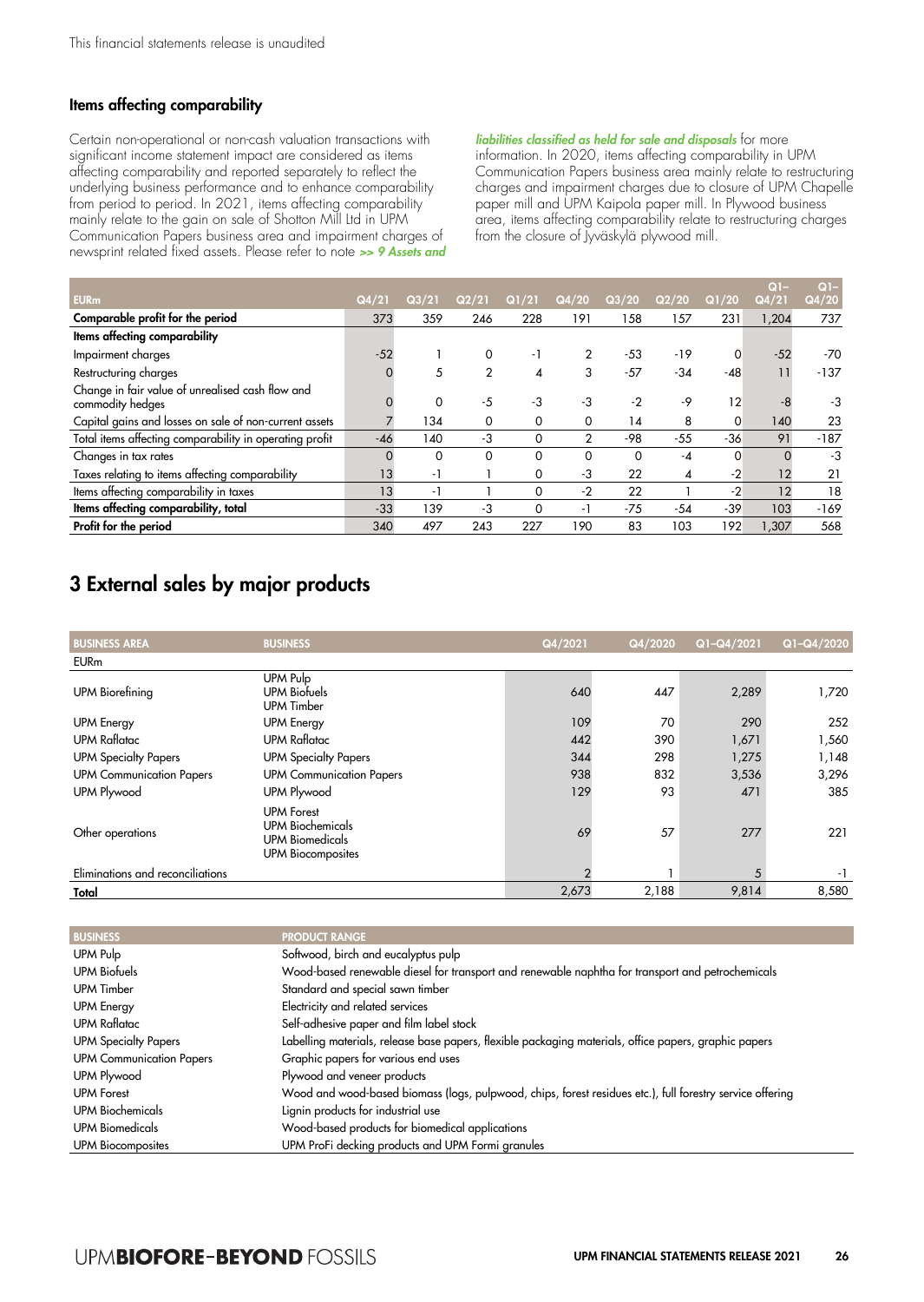# 4 Changes in property, plant and equipment

| <b>EURm</b>                                   | Q1-Q4/2021 | Q1-Q4/2020 |
|-----------------------------------------------|------------|------------|
| Book value at beginning of period             | 4,316      | 4,083      |
| Reclassification to assets held for sale, net | $-13$      | $-2$       |
| Capital expenditure                           | 1,515      | 829        |
| Decreases                                     | $-12$      | $-7$       |
| Depreciation                                  | $-368$     | $-383$     |
| Impairment charges                            | $-54$      | $-70$      |
| Impairment reversal                           |            | $\Omega$   |
| Translation difference and other changes      | 183        | $-135$     |
| Book value at end of period                   | 5,569      | 4,316      |

Capital expenditure in 2021 and in 2020 mainly relate to the construction of the new pulp mill in Uruguay and the construction of the new biorefinery in Germany. Impairment charges in 2021 include EUR 50 million impairment charges of newsprint fixed

assets. In 2020, impairment charges mainly relate to the closure of UPM Chapelle paper mill in France and UPM Kaipola paper mill in Finland and to the closure of Jyväskylä plywood mill.

# 5 Financial assets and liabilities

#### Financial assets and liabilities measured at fair value

| <b>EURm</b>                        |         | 31 DEC 2021 |         |       |                | 31 DEC 2020 |         |       |
|------------------------------------|---------|-------------|---------|-------|----------------|-------------|---------|-------|
|                                    | Level 1 | Level 2     | Level 3 | Total | Level 1        | Level 2     | Level 3 | Total |
| <b>Financial assets</b>            |         |             |         |       |                |             |         |       |
| Investment funds                   |         | 100         |         | 100   |                |             |         |       |
| Derivatives non-qualifying hedges  | —       | 13          |         | 13    |                | 32          |         | 32    |
| Derivatives under hedge accounting |         | 148         |         | 149   | 2              | 252         |         | 254   |
| Energy shareholdings               |         |             | 2,579   | 2,579 |                |             | 1,936   | 1,936 |
| Total                              |         | 261         | 2,579   | 2,841 | 2              | 284         | 1,936   | 2,222 |
| <b>Financial liabilities</b>       |         |             |         |       |                |             |         |       |
| Derivatives non-qualifying hedges  |         | 20          |         | 20    |                | 27          |         | 27    |
| Derivatives under hedge accounting | 6       | 102         |         | 108   | 2              | 27          |         | 29    |
| Total                              | 6       | 122         |         | 128   | $\overline{2}$ | 54          |         | 56    |

There have been no transfers between Levels.

Specific valuation techniques used to value financial instruments at level 2 include the following methods: Interest forward rate agreements (FRA) are fair valued based on quoted market rates on the balance sheet date. Forward foreign exchange contracts are fair valued based on the contract forward rates at the balance sheet date.

Foreign currency options are fair valued based on quoted market rates and market volatility rates on the balance sheet date by using the Black&Scholes option valuation model. Interest and currency swap instruments are fair valued as present value of the estimated future cash flows based on observable yield curves. Commodity swaps are fair valued based on forward curve quotations received from service providers. Valuation of investment funds is based on quoted prices (unadjusted) for identical assets in markets that are not active.

#### Fair value measurements using significant unobservable inputs, Level 3

|                                                             | <b>ENERGY SHAREHOLDINGS</b> |                |  |  |
|-------------------------------------------------------------|-----------------------------|----------------|--|--|
| <b>EURm</b>                                                 | Q1-Q4/2021                  | $Q1 - Q4/2020$ |  |  |
| Book value at beginning of period                           | 1,936                       | 2,145          |  |  |
| Disposals                                                   | $\overline{\phantom{0}}$    | $-2$           |  |  |
| Fair value changes recognised in other comprehensive income | 643                         | $-207$         |  |  |
| Book value at end of period                                 | 2,579                       | ,936           |  |  |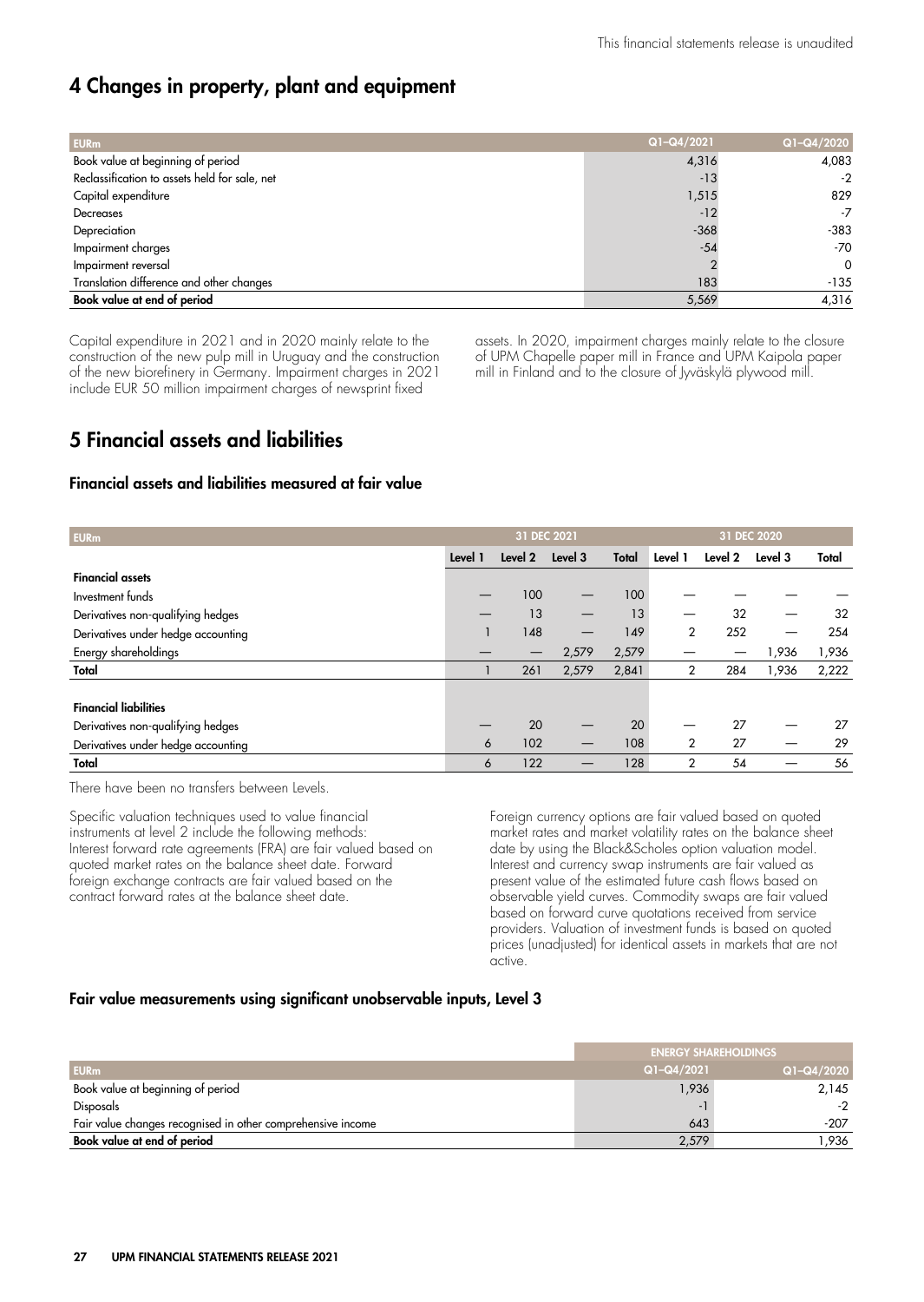This financial statements release is unaudited

Fair valuation of energy shareholdings in UPM Energy (Pohjolan Voima Oyj's A, B, B2, C, C2, M and V-shares, Kemijoki Oy shares, and Länsi-Suomen Voima Oy shares) is based on discounted cash flows model. The electricity price estimate is based on fundamental simulation of the Finnish area electricity price. A change of 5% in the electricity price used in the model would change the total value of the assets by approximately EUR 370 million.

The discount rate of 5.08% used in the valuation model is determined using the weighted average cost of capital method. A change of 0.5 percentage points in the discount rate would change the total value of the assets by approximately EUR 330 million.

Other uncertainties and risk factors in the value of the assets relate to start-up schedule of the fixed price turn-key Olkiluoto 3

#### Fair value of financial assets and liabilities measured at amortised cost

EPR nuclear power plant project. UPM's indirect share of the capacity of Olkiluoto 3 EPR is approximately 31%, through its PVO B<sub>2</sub> shares.

In Q4 2020, UPM granted EUR 47 million shareholder loan to PVO to complete the Olkiluoto 3 EPR. In addition,

Teollisuuden Voima Oyj (TVO) shareholders signed the addition to the agreement and commitment concerning the shareholder loan arrangement. UPM's share of this commitment amounts to EUR 123 million.

The increase in fair value during reporting period was mainly due to the increase in electricity forward rates.

| <b>EURm</b>                                                                         |                    | 31 DEC 2021 31 DEC 2021 31 DEC 2020 31 DEC 2020 |                    |            |
|-------------------------------------------------------------------------------------|--------------------|-------------------------------------------------|--------------------|------------|
|                                                                                     | Carrying<br>amount | <b>Fair value</b>                               | Carrying<br>amount | Fair value |
| <b>Bonds</b>                                                                        | 1,624              | 1,633                                           | l .153             | 1،164      |
| Other non-current debt excl. derivative financial instruments and lease liabilities | 414                | 436                                             | 331                | 345        |
| Total                                                                               | 2.038              | 2,069                                           | .484               | .509       |

The carrying amounts are not significantly different from fair values due to hedges. The fair values of all other financial assets and liabilities approximate their carrying amount.

# 6 Commitments and contingencies

| <b>EURm</b>                                                | 31 DEC 2021 | 31 DEC 2020 |
|------------------------------------------------------------|-------------|-------------|
| On behalf of others                                        |             |             |
| Guarantees                                                 |             | 2           |
|                                                            |             |             |
| Other own commitments                                      |             |             |
| Commitments related to off-balance sheet short-term leases |             | 6           |
| Other commitments                                          | 213         | 214         |
| Total                                                      | 220         | 223         |

The lease commitments for leases not commenced on 31 December 2021 amounted to EUR 409 million (EUR 412 million) and related to long-term charter agreements, railway

service agreement in Uruguay and service agreements related to wood handling, wastewater treatment and other utilities in Leuna, Germany.

#### Capital commitments

| <b>EURm</b>                                                  | <b>COMPLETION</b> |       | TOTAL COST BY 31 DEC 2020 | Q1-Q4/2021 | <b>AFTER 31 DEC</b><br>2021 |
|--------------------------------------------------------------|-------------------|-------|---------------------------|------------|-----------------------------|
| New biorefinery / Germany                                    | Q4 2023           | 550   | 79                        | 56         | 315                         |
| CHP power plant / Germany                                    | Q3 2022           | 95    | 28                        | 35         | 32                          |
| New pulp mill / Uruguay                                      | Q1 2023           | 3.062 | 591                       | 1.065      | .406                        |
| Renovation and modernisation / Kuusankoski hydro power plant | Q4 2022           | 22    |                           |            | 10                          |
| Mill development / Plywood Joensuu                           | Q4 2023           | 10    |                           |            | 8                           |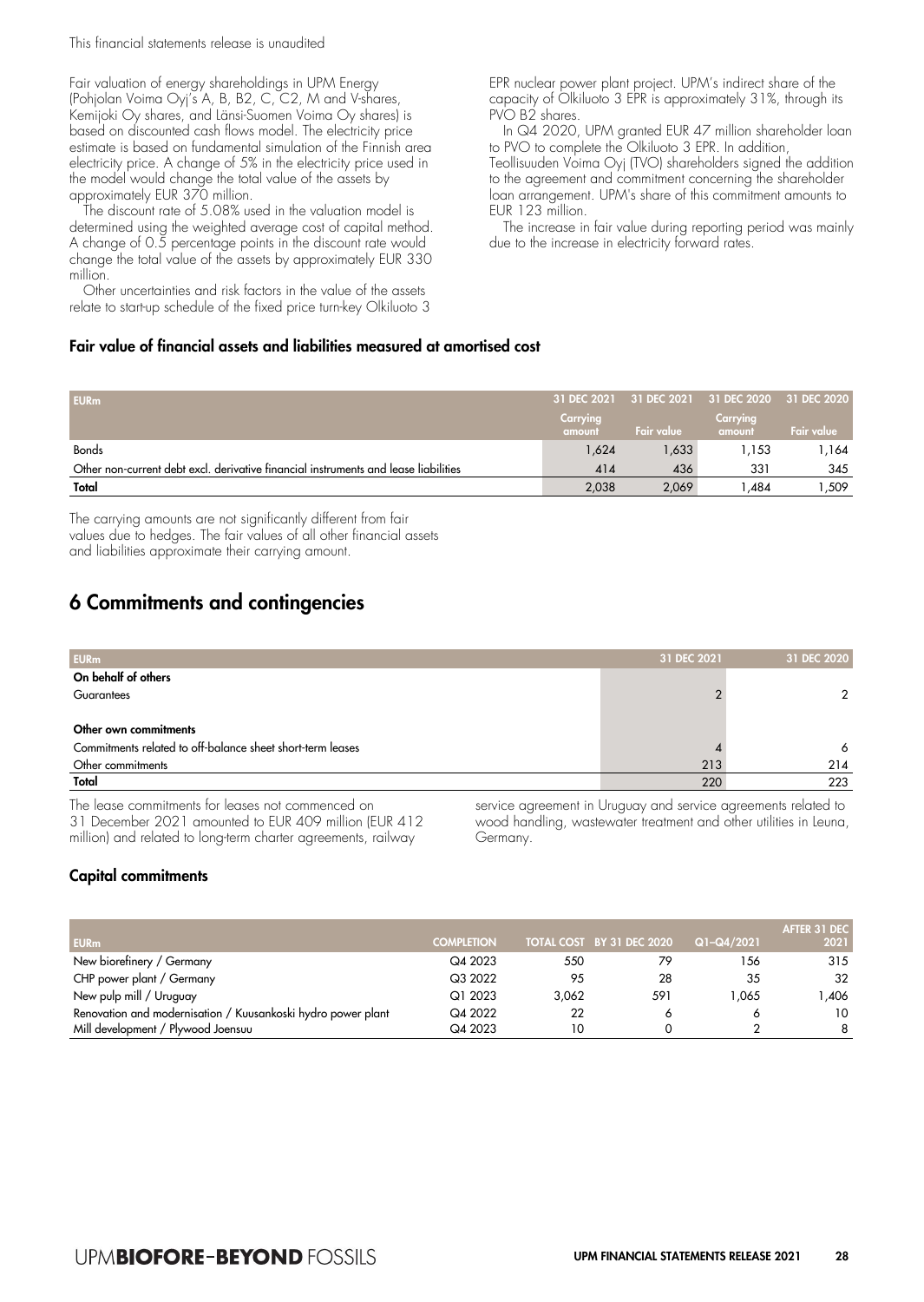# 7 Notional amounts of derivative financial instruments

| <b>EURm</b>                        | 31 DEC 2021 | 31 DEC 2020 |
|------------------------------------|-------------|-------------|
| Interest rate futures              | 2,280       | 2,391       |
| Interest rate swaps                | 1,081       | 1,056       |
|                                    |             |             |
| Forward foreign exchange contracts | 3,550       | 3,992       |
| Currency options, bought           |             | 10          |
| Currency options, written          |             | 10          |
|                                    |             |             |
| Cross currency swaps               | 161         | 166         |
| Commodity contracts                | 1,508       | 791         |

# 8 Provisions

| <b>EURm</b>                         | <b>RESTRUCTURING</b> |     | <b>TERMINATION ENVIRONMENTAL</b> | <b>EMISSIONS</b> | <b>OTHER</b> | TOTAL  |
|-------------------------------------|----------------------|-----|----------------------------------|------------------|--------------|--------|
| Value at 1 January 2021             | 52                   |     |                                  |                  | 28           | 222    |
| Provisions made during the year     |                      |     |                                  | 41               |              | 64     |
| Provisions utilised during the year | -22                  | -53 |                                  | -21              | -10          | $-107$ |
| Unused provisions reversed          | - 1 -                | -8  |                                  | - 2              | $\sim$ .     | $-25$  |
| Value at 31 December 2021           |                      | 36  | 30                               | 39               | 26           | 155    |

# 9 Assets and liabilities classified as held for sale and disposals

There were no assets or liabilities classified as held for sale at the end of Q4 2021 or Q4 2020.

#### Sale of Shotton Mill Ltd

In Q3 2021, UPM permanently closed paper production at its Shotton newsprint mill site in North Wales, United Kingdom. The site and all related assets were sold to Eren Paper Ltd, a subsidiary of Modern Karton Sanayi Ve Ticaret A.Ş., the containerboard and corrugated packaging business of the Turkish industrial conglomerate Eren Holding ("Eren"), thereby closing the transaction announced in May 2021.

#### Reconciliation of gain on sale and net cash arising from the disposal of Shotton Mill Ltd

| <b>EURm</b>                      | Q1-Q4/2021 |
|----------------------------------|------------|
| Reconciliation of gain on sale   |            |
| Consideration paid in cash       | 160        |
| Consideration to be received     | 3          |
| Net assets sold                  | $-25$      |
| Transaction and other costs, net | -3         |
| Gain on disposal                 | 133        |
| Consideration paid in cash       | 160        |
| Cash in company disposed         | $-2$       |
| Net cash arising from disposal   | 157        |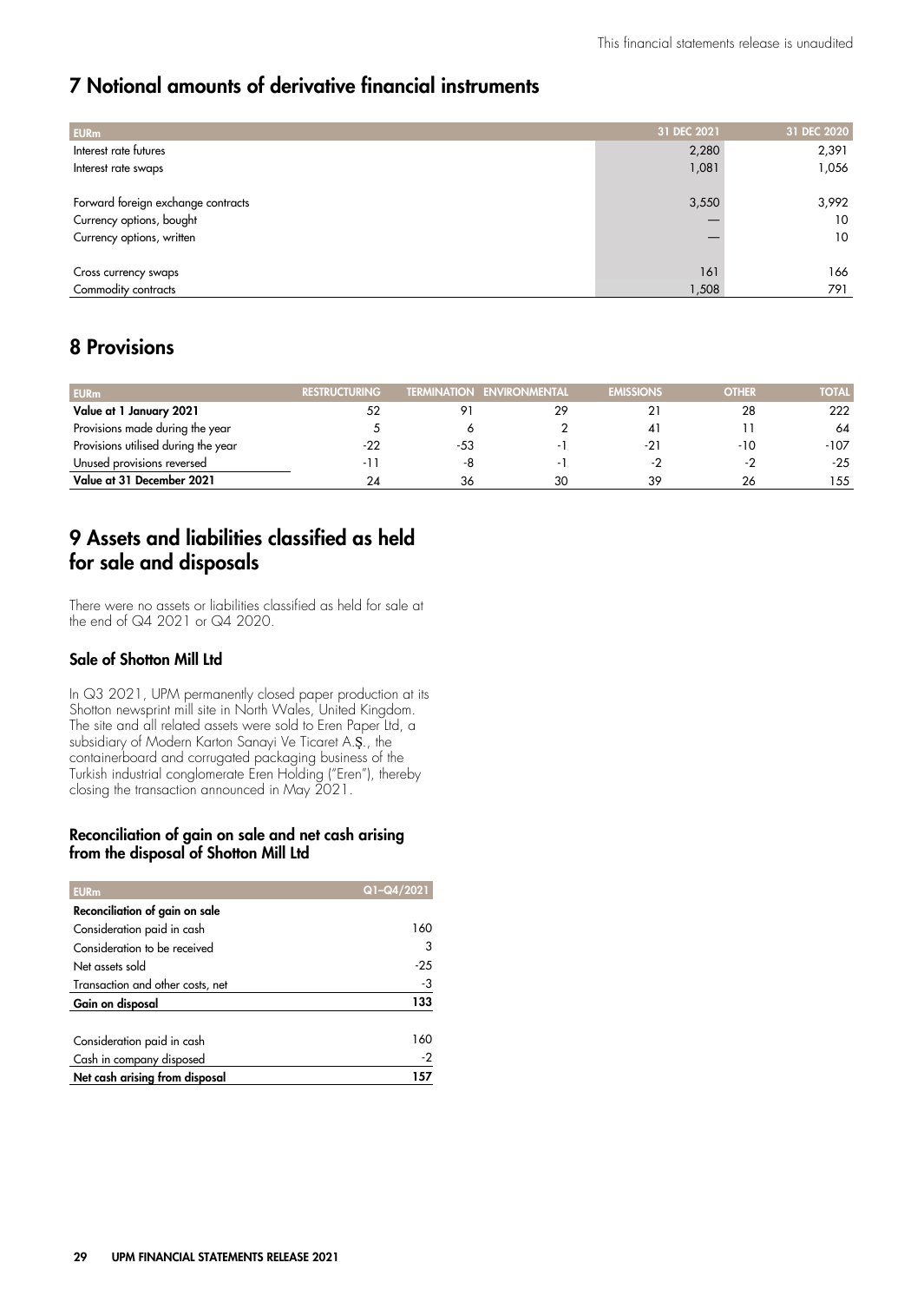# 10 Change in the composition of reportable segments

The group will change its reportable segments composition by moving the UPM Biofuels business into Other Operations on 1 January 2022.

UPM is forming a new business unit by combining UPM Biofuels, UPM Biochemicals, UPM Biomedicals and UPM Biocomposites businesses. The aim is to speed up business growth and to leverage the capabilities and competences across projects efficiently. This unit will inherit the name UPM Biorefining and will be reported as part of Other operations. UPM Pulp and UPM Timber currently reported under UPM Biorefining will be reported as UPM Fibres business area from 1 January 2022.

Following the change, Other Operations will include UPM Forest, UPM Biofuels, UPM Biochemicals, UPM Biomedicals and UPM Biocomposites businesses as well as group services. The change will impact KPIs of UPM Biorefining (1.1.2022 UPM Fibres) reportable segment and Other Operations. The comparative periods will be restated according to the new reporting principles. The reporting change has no impact on group financial result or balance sheet.

#### UPM Biorefining (1.1.2022 UPM Fibres)

|                                                                      |       |       |       |       | $Q1 -$ |       |       |       |       | $Q1 -$         |
|----------------------------------------------------------------------|-------|-------|-------|-------|--------|-------|-------|-------|-------|----------------|
|                                                                      | Q4/21 | Q3/21 | Q2/21 | Q1/21 | Q4/21  | Q4/21 | Q3/21 | Q2/21 | Q1/21 | Q4/21          |
| Sales EURm                                                           | 813   | 811   | 714   | 606   | 2,945  | 766   | 783   | 682   | 563   | 2,794          |
| Comparable EBITDA, EURm                                              | 270   | 370   | 239   | 137   | 1,016  | 258   | 345   | 237   | 120   | 961            |
| $%$ of sales                                                         | 33    | 46    | 34    | 23    | 35     | 34    | 44    | 35    | 21    | 34             |
| Change in fair value of forest assets and wood<br>harvested, EURm    | -6    | $-2$  | $-1$  |       | $-9$   | -6    | $-2$  | $-1$  |       | -9             |
| Share of results of associated companies and joint<br>ventures, EURm |       |       |       |       |        |       |       |       |       | $\overline{2}$ |
| Depreciation, amortisation and impairment<br>charges, EURm           | $-48$ | $-47$ | $-49$ | $-47$ | $-191$ | $-43$ | $-43$ | -44   | $-43$ | $-173$         |
| Operating profit, EURm                                               | 216   | 321   | 190   | 90    | 817    | 209   | 301   | 192   | 78    | 781            |
| $%$ of sales                                                         | 27    | 40    | 27    | 15    | 28     | 27    | 38    | 28    | 14    | 28             |
| Items affecting comparability in operating profit,<br><b>EURm</b>    |       |       |       |       |        |       |       |       |       |                |
| Comparable EBIT, EURm                                                | 216   | 321   | 190   | 90    | 817    | 209   | 301   | 192   | 78    | 781            |
| % of sales                                                           | 27    | 40    | 27    | 15    | 28     | 27    | 38    | 28    | 14    | 28             |
| Capital employed (average), EURm                                     | 5,013 | 4,625 | 4,201 | 3,910 | 4,437  | 4,855 | 4,465 | 4,041 | 3,747 | 4,277          |
| Comparable ROCE, %                                                   | 17    | 28    | 18    | 9     | 18     | 17    | 27    | 19    | 8     | 18             |

#### Other Operations

|                                                                   | As published |       |       |       |       |       | <b>Restated</b> |       |       |       |  |
|-------------------------------------------------------------------|--------------|-------|-------|-------|-------|-------|-----------------|-------|-------|-------|--|
|                                                                   |              |       |       |       | $Q1-$ |       |                 |       |       |       |  |
|                                                                   | Q4/21        | Q3/21 | Q2/21 | Q1/21 | Q4/21 | Q4/21 | Q3/21           | Q2/21 | Q1/21 | Q4/21 |  |
| Sales EURm                                                        | 66           | 74    | 82    | 58    | 280   | 133   | 116             | 124   | 110   | 483   |  |
| Comparable EBITDA, EURm                                           | $-7$         | $-13$ | 2     | $-2$  | $-19$ | 5     | 12              | 5     | 14    | 36    |  |
| Change in fair value of forest assets and wood<br>harvested, EURm | 109          | 6     | $-1$  | 5     | 120   | 109   | 6               | $-1$  | 5     | 120   |  |
| Depreciation, amortisation and impairment<br>charges, EURm        | $-7$         | -6    | -6    | -6    | $-25$ | $-11$ | $-10$           | $-11$ | $-11$ | $-44$ |  |
| Operating profit, EURm                                            | 96           | $-12$ | $-5$  | $-3$  | 75    | 103   | 8               | -8    | 9     | 112   |  |
| Items affecting comparability in operating profit,<br><b>EURm</b> |              |       | $-1$  |       | - 1   |       |                 | $-1$  |       | $-1$  |  |
| Comparable EBIT, EURm                                             | 96           | $-12$ | $-5$  | $-4$  | 76    | 103   | 8               | $-7$  | 9     | 113   |  |
| Capital employed (average), EURm                                  | 2.050        | 1.986 | 1.987 | 1,944 | 1,992 | 2,209 | 2,146           | 2,147 | 2.106 | 2,152 |  |
| Comparable ROCE, %                                                | 19           | $-2$  | -1    | -1    |       | 19    | 2               | -1    |       | 5     |  |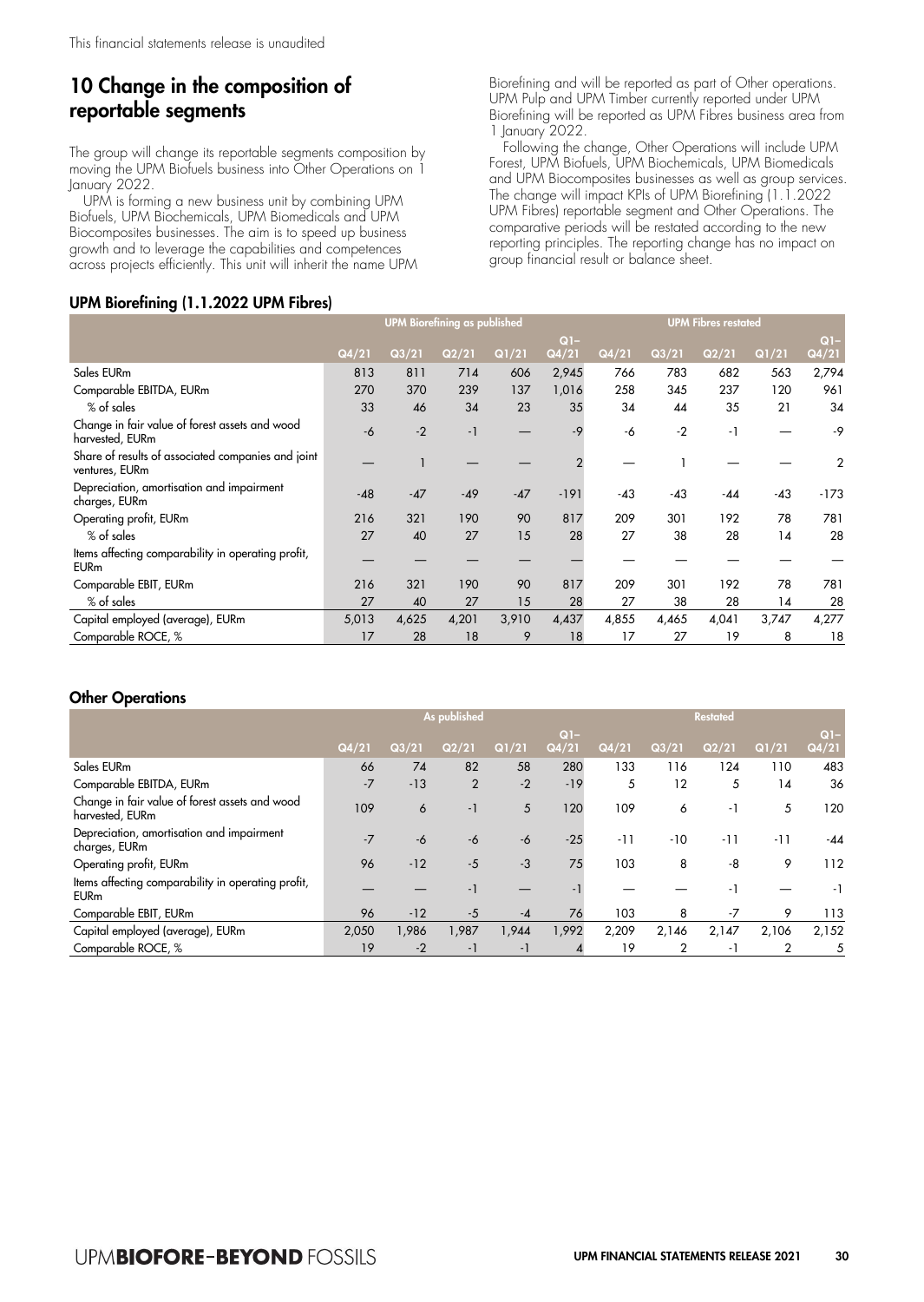# Alternative performance measures

#### Quarterly key figures

In addition to the conventional financial performance measures established by the IFRS, certain key figures (alternative performance measures) are presented to reflect the underlying business performance and enhance comparability from period to period.

|                                                         |         |        |                                                         |                    |        |        |              |         | Q1-             | $Q$ ] – |
|---------------------------------------------------------|---------|--------|---------------------------------------------------------|--------------------|--------|--------|--------------|---------|-----------------|---------|
|                                                         | Q4/21   | Q3/21  | Q2/21                                                   | $\overline{Q1}/21$ | Q4/20  | Q3/20  | Q2/20        | Q1/20   | Q4/21           | Q4/20   |
| Sales EURm                                              | 2,673   | 2,523  | 2,384                                                   | 2,234              | 2,188  | 2,028  | 2,077        | 2,287   | 9,814           | 8,580   |
| Comparable EBITDA, EURm                                 | 470     | 535    | 426                                                     | 389                | 392    | 331    | 320          | 398     | 1,821           | 1,442   |
| $%$ of sales                                            | 17.6    | 21.2   | 17.9                                                    | 17.4               | 17.9   | 16.3   | 15.4         | 17.4    | 18.6            | 16.8    |
| Comparable EBIT, EURm                                   | 461     | 424    | 307                                                     | 279                | 252    | 215    | 203          | 279     | 1,471           | 948     |
| $%$ of sales                                            | 17.2    | 16.8   | 12.9                                                    | 12.5               | 11.5   | 10.6   | 9.8          | 12.2    | 15.0            | 11.1    |
| Comparable profit before tax, EURm                      | 466     | 418    | 301                                                     | 272                | 248    | 207    | 193          | 276     | 1,457           | 924     |
| Capital employed (average, EURm)                        | 13,399  | 12,633 | 12,080                                                  | 11,744             | 11,138 | 10,744 | 10,888       | 11,241  | 12,657          | 11,514  |
| Comparable ROCE, %                                      | 14.1    | 13.4   | 10.2                                                    | 9.5                | 9.1    | 7.9    | 7.5          | 10.2    | 11.7            | 8.3     |
| Comparable profit for the period, EURm                  | 373     | 359    | 246                                                     | 228                | 191    | 158    | 157          | 231     | 1,204           | 737     |
| Total equity, average, EURm                             | 10,760  | 10,011 | 9,454                                                   | 9,407              | 9,496  | 9,468  | 9,564        | 9,923   | 10,310          | 9,844   |
| Comparable ROE, %                                       | 13.8    | 14.3   | 10.4                                                    | 9.7                | 8.0    | 6.7    | 6.6          | 9.3     | 11.7            | 7.5     |
| Average number of shares basic (1,000)                  | 533,324 |        | 533,324 533,324 533,324 533,324 533,324 533,324 533,324 |                    |        |        |              |         | 533,324 533,324 |         |
| Comparable EPS, EUR                                     | 0.69    | 0.66   | 0.45                                                    | 0.42               | 0.35   | 0.29   | 0.29         | 0.43    | 2.22            | 1.37    |
| Items affecting comparability in operating profit, EURm | $-46$   | 140    | -3                                                      | 0                  | 2      | $-98$  | $-55$        | $-36$   | 91              | $-187$  |
| Items affecting comparability in taxes, EURm            | 13      | $-1$   |                                                         | 0                  | $-2$   | 22     | $\mathbf{1}$ | $-2$    | 12              | 18      |
| Operating cash flow, EURm                               | 406     | 318    | 308                                                     | 217                | 347    | 365    | 156          | 137     | 1,250           | 1,005   |
| Operating cash flow per share, EUR                      | 0.76    | 0.60   | 0.58                                                    | 0.41               | 0.65   | 0.69   | 0.29         | 0.26    | 2.34            | 1.89    |
| Net debt at the end of period, EURm                     | 647     | 667    | 750                                                     | 83                 | 56     | 89     | 301          | $-405$  | 647             | 56      |
| Net debt to EBITDA (last 12 m.)                         | 0.35    | 0.38   | 0.49                                                    | 0.06               | 0.04   | 0.06   | 0.19         | $-0.23$ | 0.35            | 0.04    |
| Gearing ratio, %                                        | 6       | 6      | 8                                                       |                    |        |        | 3            | $-4$    | 6               |         |
| Equity per share at the end of period, EUR              | 20.34   | 19.08  | 17.62                                                   | 17.06              | 17.53  | 17.54  | 17.50        | 17.90   | 20.34           | 17.53   |
| Capital expenditure, EURm                               | 491     | 365    | 375                                                     | 252                | 365    | 201    | 173          | 165     | 1,483           | 903     |
| Capital expenditure excluding acquisitions, EURm        | 491     | 365    | 374                                                     | 246                | 364    | 201    | 173          | 165     | 1,477           | 902     |
| Equity to assets ratio, %                               | 62.9    | 62.8   | 61.7                                                    | 58.5               | 64.1   | 68.4   | 68.3         | 64.8    | 62.9            | 64.1    |
| Personnel at the end of period                          | 16,966  | 17,085 | 17,874                                                  | 17,670             | 18,014 | 18,349 | 19,029       | 18,573  | 16,966          | 18,014  |

The definitions of alternative performance measures are presented in other financial information in [» UPM Annual Report 2020](https://www.upm.com/siteassets/asset/investors/2020/upm-annual-report-2020.pdf)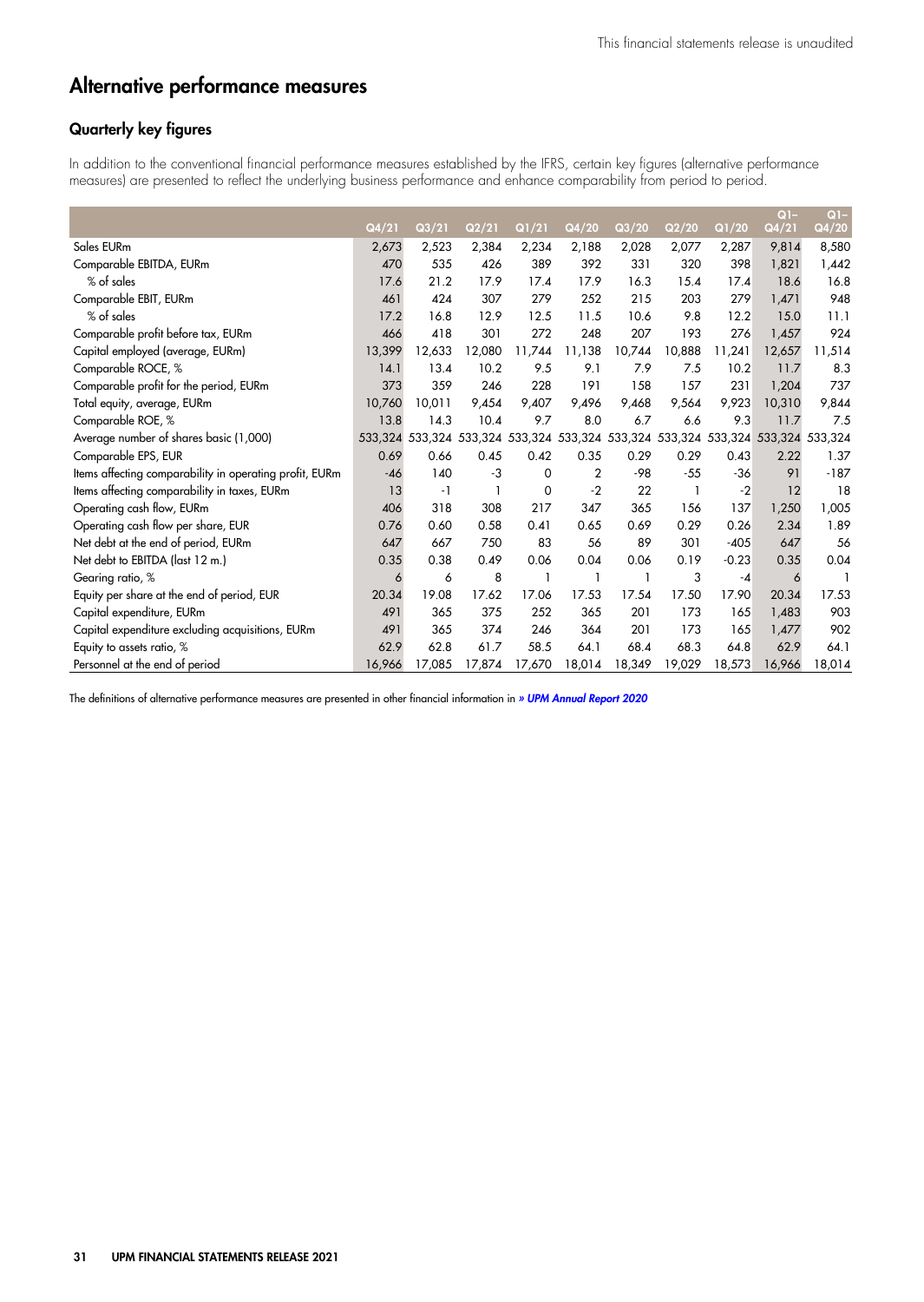# Reconciliation of key figures to IFRS

| EURm, OR AS INDICATED                                                                               | Q4/21    | Q3/21                                                                           | Q2/21          | Q1/21          | Q4/20        | Q3/20  | Q2/20        | Q1/20  | $Q1-$<br>Q4/21 | $Q1 -$<br>Q4/20 |
|-----------------------------------------------------------------------------------------------------|----------|---------------------------------------------------------------------------------|----------------|----------------|--------------|--------|--------------|--------|----------------|-----------------|
| Items affecting comparability                                                                       |          |                                                                                 |                |                |              |        |              |        |                |                 |
| Impairment charges                                                                                  | $-52$    | 1                                                                               | 0              | -1             | 2            | -53    | -19          | 0      | $-52$          | $-70$           |
| Restructuring charges                                                                               | $\Omega$ | 5                                                                               | $\overline{2}$ | $\overline{4}$ | 3            | $-57$  | $-34$        | -48    | 11             | $-137$          |
| Change in fair value of unrealised cash flow and<br>commodity hedges                                | 0        | 0                                                                               | -5             | -3             | -3           | -2     | -9           | 12     | -8             | -3              |
| Capital gains and losses on sale of non-current assets                                              | 7        | 134                                                                             | 0              | 0              | 0            | 14     | 8            | 0      | 140            | 23              |
| Total items affecting comparability in operating profit                                             | -46      | 140                                                                             | -3             | 0              | 2            | $-98$  | $-55$        | -36    | 91             | $-187$          |
| Changes in tax rates                                                                                | 0        | 0                                                                               | $\mathbf 0$    | 0              | 0            | 0      | $-4$         | 0      | $\mathbf 0$    | -3              |
| Taxes relating to items affecting comparability                                                     | 13       | -1                                                                              | 1              | 0              | -3           | 22     | 4            | $-2$   | 12             | 21              |
| Items affecting comparability in taxes                                                              | 13       | $-1$                                                                            | $\mathbf{1}$   | 0              | $-2$         | 22     | $\mathbf{1}$ | $-2$   | 12             | 18              |
| Items affecting comparability, total                                                                | $-33$    | 139                                                                             | -3             | 0              | $-1$         | $-75$  | $-54$        | $-39$  | 103            | $-169$          |
| <b>Comparable EBITDA</b>                                                                            |          |                                                                                 |                |                |              |        |              |        |                |                 |
| Operating profit                                                                                    | 415      | 564                                                                             | 304            | 279            | 253          | 117    | 148          | 243    | 1,562          | 761             |
|                                                                                                     |          |                                                                                 |                |                |              |        |              |        |                |                 |
| Depreciation, amortisation and impairment charges<br>excluding items affecting comparability        | 113      | 116                                                                             | 118            | 116            | 116          | 117    | 119          | 120    | 463            | 471             |
| Change in fair value of forest assets and wood harvested<br>excluding items affecting comparability | $-103$   | -5                                                                              | $\overline{2}$ | $-5$           | 24           | 1      | -1           | 1      | -111           | 25              |
| Share of result of associates and joint ventures                                                    | -1       | -1                                                                              | -1             | 0              | 0            | -1     | -1           | -1     | $-2$           | -3              |
| Items affecting comparability in operating profit                                                   | 46       | -140                                                                            | 3              | 0              | $-2$         | 98     | 55           | 36     | $-91$          | 187             |
| <b>Comparable EBITDA</b>                                                                            | 470      | 535                                                                             | 426            | 389            | 392          | 331    | 320          | 398    | 1,821          | 1,442           |
| % of sales                                                                                          | 17.6     | 21.2                                                                            | 17.9           | 17.4           | 17.9         | 16.3   | 15.4         | 17.4   | 18.6           | 16.8            |
| <b>Comparable EBIT</b>                                                                              |          |                                                                                 |                |                |              |        |              |        |                |                 |
| Operating profit                                                                                    | 415      | 564                                                                             | 304            | 279            | 253          | 117    | 148          | 243    | 1,562          | 761             |
| Items affecting comparability in operating profit                                                   | 46       | $-140$                                                                          | 3              |                | $-2$         | 98     | 55           | 36     | -91            | 187             |
| <b>Comparable EBIT</b>                                                                              | 461      | 424                                                                             | 307            | 279            | 252          | 215    | 203          | 279    | 1,471          | 948             |
| $%$ of sales                                                                                        | 17.2     | 16.8                                                                            | 12.9           | 12.5           | 11.5         | 10.6   | 9.8          | 12.2   | 15.0           | 11.1            |
| Comparable profit before tax                                                                        |          |                                                                                 |                |                |              |        |              |        |                |                 |
| Profit before tax                                                                                   | 420      | 558                                                                             | 298            | 272            | 250          | 109    | 138          | 240    | 1,548          | 737             |
| Items affecting comparability in operating profit                                                   | 46       | -140                                                                            | 3              |                | $-2$         | 98     | 55           | 36     | -91            | 187             |
| Comparable profit before tax                                                                        | 466      | 418                                                                             | 301            | 272            | 248          | 207    | 193          | 276    | 1,457          | 924             |
| Comparable ROCE, %                                                                                  |          |                                                                                 |                |                |              |        |              |        |                |                 |
| Comparable profit before tax                                                                        | 466      | 418                                                                             | 301            | 272            | 248          | 207    | 193          | 276    | 1,457          | 924             |
| Interest expenses and other financial expenses                                                      | 6        | 6                                                                               | 7              | 7              | 4            | 7      | 10           | 11     | 26             | 33              |
|                                                                                                     | 471      | 424                                                                             | 308            | 280            | 253          | 213    | 203          | 288    | 1,483          | 957             |
| Capital employed, average                                                                           | 13,399   | 12,633                                                                          | 12,080         | 11,744         | 11,138       | 10,744 | 10,888       | 11,241 | 12,657         | 11,514          |
| Comparable ROCE, %                                                                                  | 14.1     | 13.4                                                                            | 10.2           | 9.5            | 9.1          | 7.9    | 7.5          | 10.2   | 11.7           | 8.3             |
| Comparable profit for the period                                                                    |          |                                                                                 |                |                |              |        |              |        |                |                 |
| Profit for the period                                                                               | 340      | 497                                                                             | 243            | 227            | 190          | 83     | 103          | 192    | 1,307          | 568             |
| Items affecting comparability, total                                                                | 33       | $-139$                                                                          | 3              |                | $\mathbf{1}$ | $75\,$ | 54           | 39     | $-103$         | 169             |
| Comparable profit for the period                                                                    | 373      | 359                                                                             | 246            | 228            | 191          | 158    | 157          | 231    | 1,204          | 737             |
| Comparable EPS, EUR                                                                                 |          |                                                                                 |                |                |              |        |              |        |                |                 |
| Comparable profit for the period                                                                    | 373      | 359                                                                             | 246            | 228            | 191          | 158    | 157          | 231    | 1,204          | 737             |
| Profit attributable to non-controlling interest                                                     | $-5$     | -9                                                                              | -4             | $-3$           | $-3$         | $-1$   | $-2$         | $-2$   | $-22$          | -8              |
|                                                                                                     | 367      | 350                                                                             | 242            | 224            | 188          | 157    | 155          | 229    | 1,183          | 729             |
| Average number of shares basic (1,000)                                                              |          | 533,324 533,324 533,324 533,324 533,324 533,324 533,324 533,324 533,324 533,324 |                |                |              |        |              |        |                |                 |
| Comparable EPS, EUR                                                                                 | 0.69     | 0.66                                                                            | 0.45           | 0.42           | 0.35         | 0.29   | 0.29         | 0.43   | 2.22           | 1.37            |
| Comparable ROE, %                                                                                   |          |                                                                                 |                |                |              |        |              |        |                |                 |
| Comparable profit for the period                                                                    | 373      | 359                                                                             | 246            | 228            | 191          | 158    | 157          | 231    | 1,204          | 737             |
| Total equity, average                                                                               | 10,760   |                                                                                 | 9,454          | 9,407          | 9,496        |        | 9,564        | 9,923  | 10,310         |                 |
|                                                                                                     |          | 10,011                                                                          |                |                |              | 9,468  |              |        |                | 9,844           |
| Comparable ROE, %<br>Net debt                                                                       | 13.8     | 14.3                                                                            | 10.4           | 9.7            | 8.0          | 6.7    | 6.6          | 9.3    | 11.7           | 7.5             |
|                                                                                                     |          |                                                                                 |                |                |              |        |              |        |                |                 |
| Non-current debt                                                                                    | 2,566    | 2,545                                                                           | 2,542          | 2,556          | 1,952        | 1,154  | 1,205        | 1,234  | 2,566          | 1,952           |
| Current debt                                                                                        | 86       | 80                                                                              | 77             | 76             | 90           | 88     | 104          | 105    | 86             | 90              |
| <b>Total debt</b>                                                                                   | 2,652    | 2,625                                                                           | 2,619          | 2,632          | 2,042        | 1,242  | 1,309        | 1,338  | 2,652          | 2,042           |
| Non-current interest-bearing assets                                                                 | 148      | 155                                                                             | 160            | 161            | 181          | 198    | 213          | 219    | 148            | 181             |
| Cash and cash equivalents                                                                           | 1,460    | 1,613                                                                           | 1,578          | 2,284          | 1,720        | 886    | 729          | 1,460  | 1,460          | 1,720           |
| Other current interest-bearing assets                                                               | 398      | 191                                                                             | 130            | 104            | 86           | 68     | 66           | 65     | 398            | 86              |
| <b>Total interest-bearing assets</b>                                                                | 2,006    | 1,959                                                                           | 1,869          | 2,550          | 1,986        | 1,152  | 1,008        | 1,744  | 2,006          | 1,986           |
| Net debt                                                                                            | 647      | 667                                                                             | 750            | 83             | 56           | 89     | 301          | $-405$ | 647            | 56              |